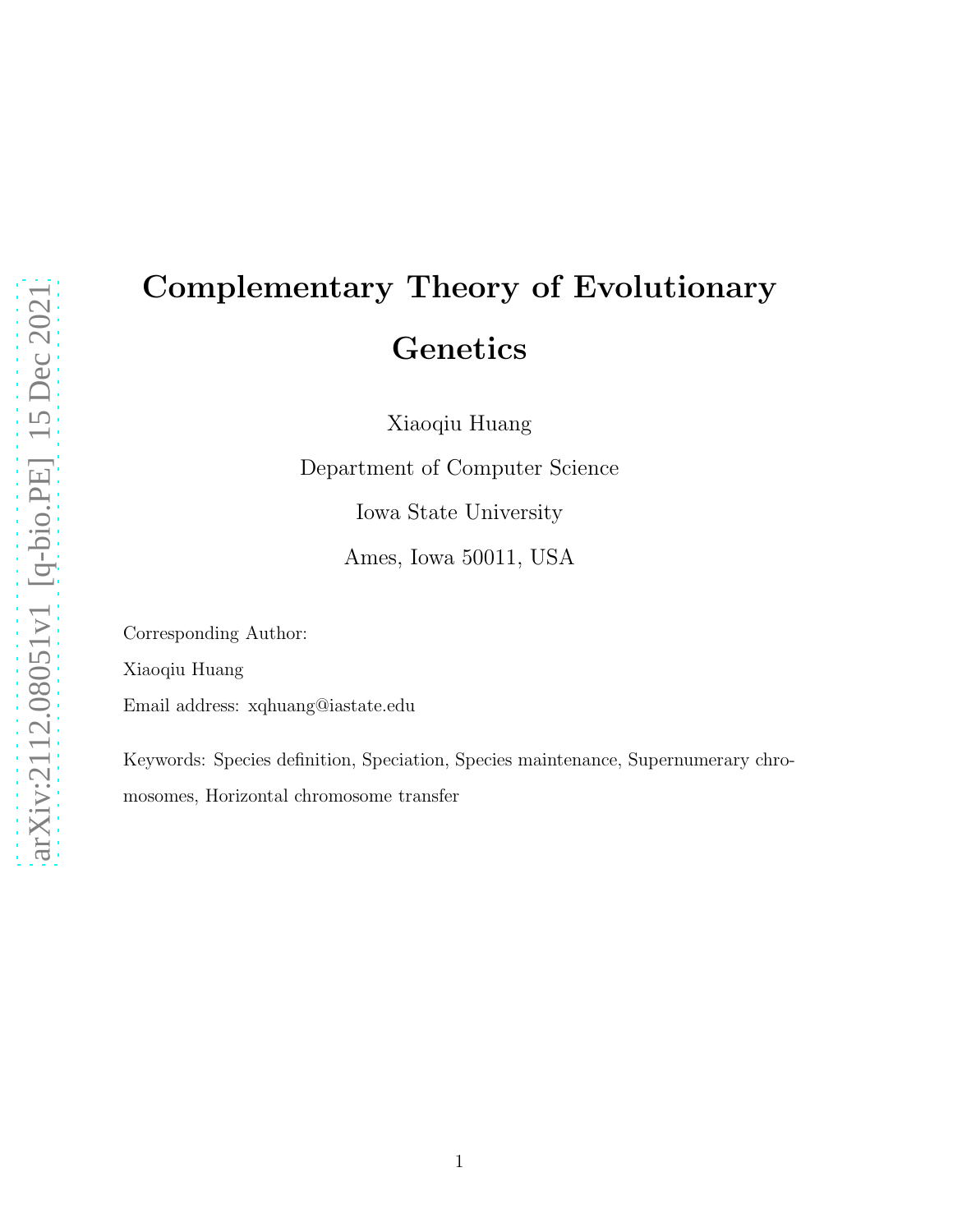#### Abstract

This theory seeks to define species and to explore evolutionary forces and genetic elements in speciation and species maintenance. The theory explains how speciation and species maintenance are caused by natural selection acting on non-Mendelian and Mendelian variation, respectively. The emergence and maintenance of species as groups of populations are balanced by evolutionary forces including complementary mechanisms of gene flow within and between populations at population-specific rates: sexual and asexual reproduction, recombining and nonrecombining genome regions, vertical and horizontal DNA transfer, and transposon proliferation and control. While recombining genome regions carry conserved genes and are subjected to meiotic recombination, nonrecombining genome regions carry accessory genes and are not subjected to such structural restrain. Sexual reproduction, vertical DNA transfer, recombining genome regions and transposon control keep species in existence by maintaining recombining chromosome number and structure, while asexual reproduction, horizontal DNA transfer, nonrecombining genome regions and transposon proliferation help species emerge by promoting reproductive isolation and changes in chromosome number and structure. The theory is based on the analysis of the genome sequences of isolates in the Fusarium oxysporum complex. The rate of horizontal supernumerary chromosome transfer in this complex was estimated to be 0.1 per genome per year.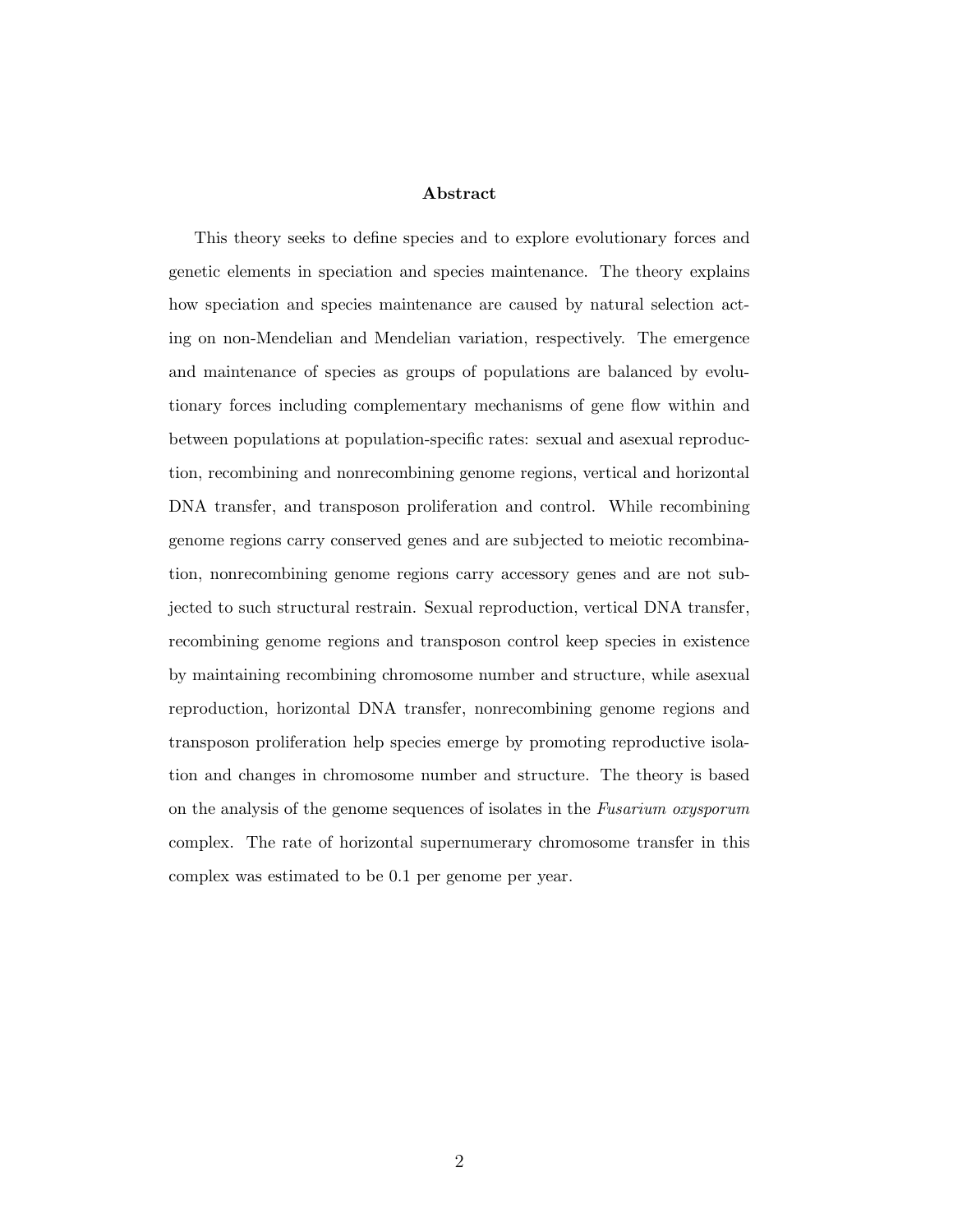### Introduction

Darwin (1859) explained the role of natural selection in the origin of species, and Mendel (1901) discovered the mechanism of inheritance of traits. Fisher, Haldane and Wright in the 1920s and 1930s developed mathematical models of evolution as a change in the frequency of gene variants over time. Muller (1932) predicted that asexual populations accumulate irreversible deleterious mutations. Dobzhansky (1970) proposed that chromosome translocation contributes to the birth of new species, and Franchini et al. (2020) suggested that chromosomal rearrangements play an important role in speciation. Coluzzi (1982) proposed a chromosomal speciation model of suppressed recombination. Growing evidence supports a significant role of selfish genetic elements in eukaryotic speciation (Werren 2011). Mayr (1942) emphasized reproduction isolation in the concept of species; reproductive isolation is the critical factor behind the emergence of new eukaryotic populations of organisms that reproduce sexually. Reproduction isolation was linked with variation in *Drosophila* Y chromosome, a nonrecombining genome region (Hafezi et al. 2020). Asexual reproduction is associated with polyploidy in both plants and animals (Herben et al. 2017). Asexual reproduction can be viewed as a genetic form of reproductive isolation that is common in some groups of eukaryotes such as fungi. An intriguing question is whether asexual reproduction is the critical factor behind the emergence of new eukaryotic populations of organisms that reproduce both sexually and asexually. Is there a concise genetic definition of eukaryotic populations of organisms that reproduce asexually most of the time? What are the nature and rate of gene flow within such populations? What kinds of changes in genome structure occur in such populations? In this study, we attempted to collect evidence for these questions in a complex group of fungal populations called the *Fusarium oxysporum* speices complex, and propose a theory based on the evidence to improve the current theory of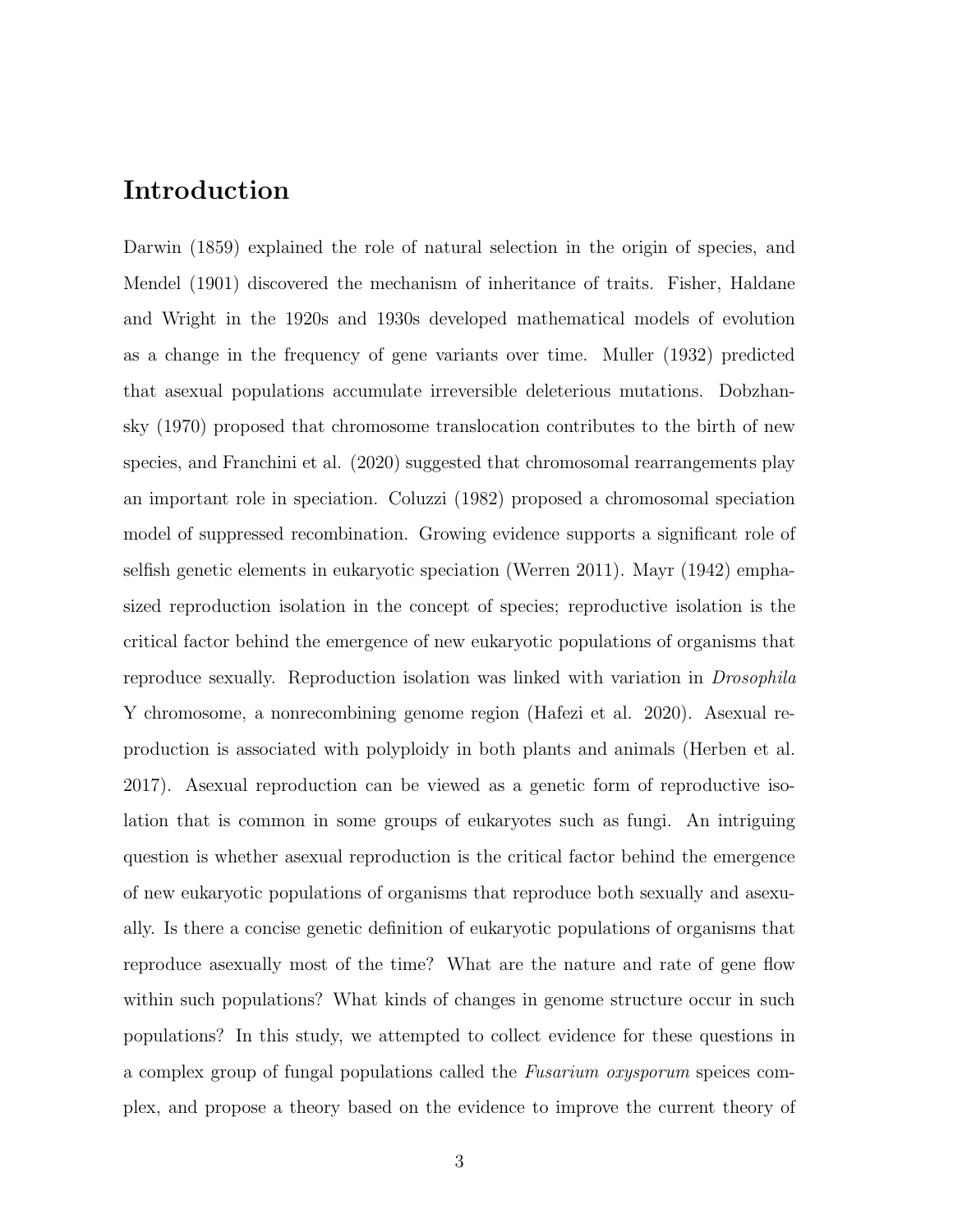evolutionary genetics.

The availability of genome sequence data presents a historic opportunity to address classical questions in evolutionary genetics: the evolutionary consequences of changes in chromosome number and structure (Peichel 2017). Extensive amounts of genome sequence data are available for isolates in the *F. oxysporum* species complex, which holds the potential to understand the role of horizontal chromosome transfer in evolution (Kistler et al. 2013). The *F. oxysporum* species complex contained pathogenic fungal populations for a large number and a wide range of hosts from plants to animals including humans, where each population had a narrow host range (van Dam et al. 2016). This implies that a large number of populations were present in the complex. Although no sexual cycle was observed in the complex, mating-type loci cloned from this complex was functional in a close sexual relative (Arie et al., 2000).

The genome of the individual or isolate in the complex was composed of the core genome containing single-copy genes (except ribosomal DNA (rDNA) genes) that were conserved among the isolates in the complex and the supernumerary genome containing accessory genes that were present only in certain isolates and that could have multiple copies in the genome (Covert 1998; Ma et al. 2010; Rep and Kistler, 2010). The supernumerary genome constituted nearly 40% of the genome, based on the difference in genome size between *F. oxysporum* and *F. graminearum*. Rates of single nucleotide polymorphisms (SNPs) in conserved genes between isolates were mostly 0-3%. The core genome was distributed among core chromosomes, while the supernumerary genome was distributed among supernumerary chromosomes and specific regions (e.g. the ends) of core chromosomes. The supernumerary genome evolved more rapidly than the core genome (Raffaele and Kamoun 2012; Croll and McDonald 2012; Dong et al. 2015; Huang et al. 2016). Supernumerary chromosomes have been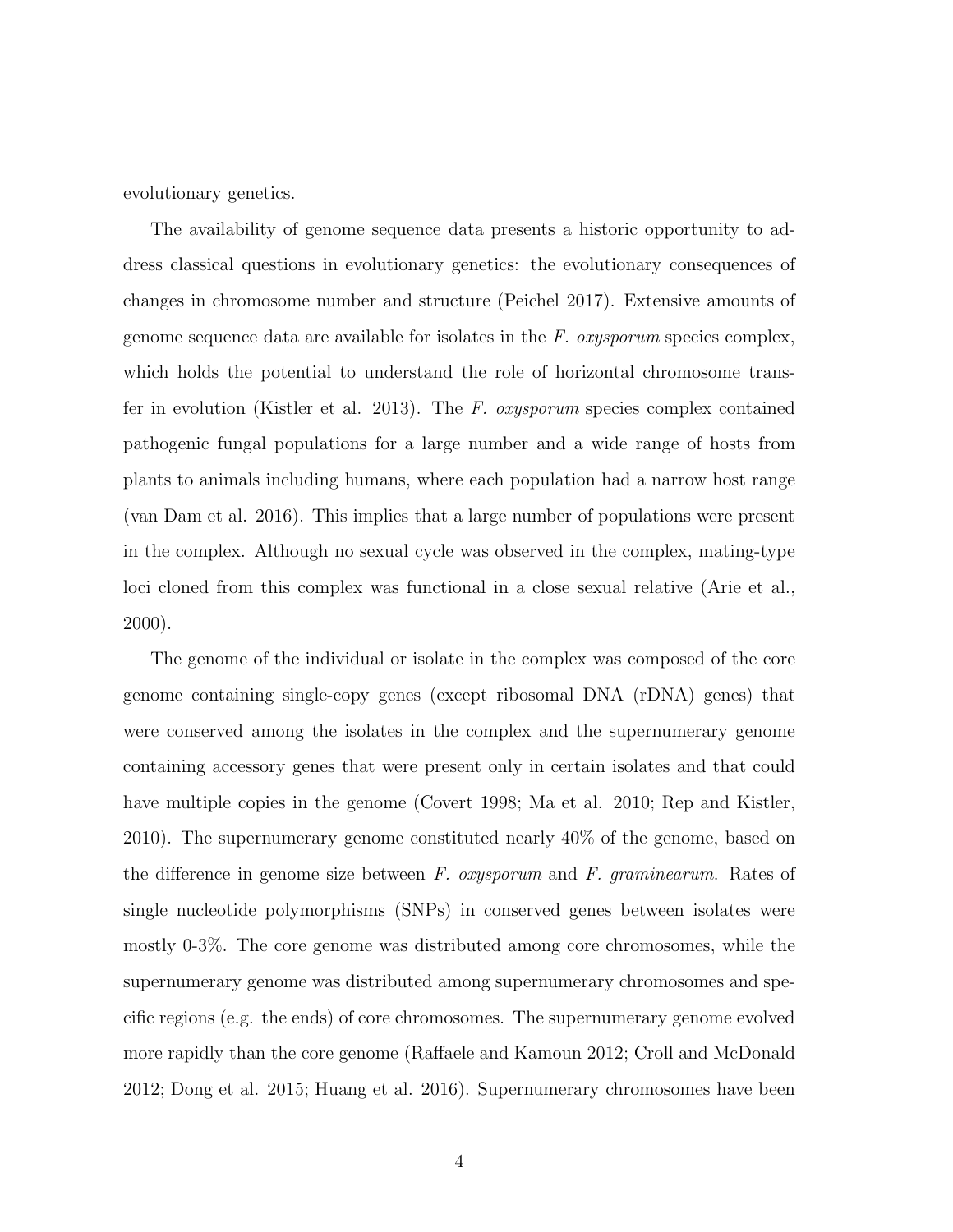shown in *in vitro* experiments to transfer between vegetatively incompatible isolates or to transfer from a pathogenic isolate to a non-pathogenic isolate in asexual filamentous fungi (He et al. 1998; Akagi et al. 2009; Ma et al. 2010; Vlaardingerbroek et al. 2016a; van Dam et al. 2017). In *F. oxysporum*, phylogenetic studies suggest horizontal transfer of supernumerary chromosomes and supernumerary effector genes (van Dam et al. 2016; Fokkens et al. 2018), and supernumerary chromosomes are likely acquired by horizontal transfer through vegetative fusion of hyphae (Eschenbrenner et al. 2020). Several high-quality genome assemblies contained 11 core chromosomes, one or more supernumerary chromosomes, and sometimes keeper chromosomes, which contained large supernumerary regions fused with large core regions of the two smallest core chromosomes that could split into two segments through fission. Chromosome rearrangements generated supernumerary chromosomes in the wheat blast fungus (Langner et al. 2021), and supernumerary regions of core chromosomes in the *Verticillium* wilt fungus were thought to be acquired horizontally (Huang 2014). Below we present a general theory, a particular model of evolution for the *F. oxysporum* complex, and evidence for the model from the analysis of sequencing and genomic data in the complex.

## Results

#### Theory

This theory explains how species maintenance is caused by natural selection acting on Mendelian variation in gene structure, and how speciation is caused by natural selection acting on non-Mendelian variation in chromosome number and structure. The emergence and maintenance of species as groups of populations are balanced by evolutionary forces including complementary mechanisms of gene flow within and between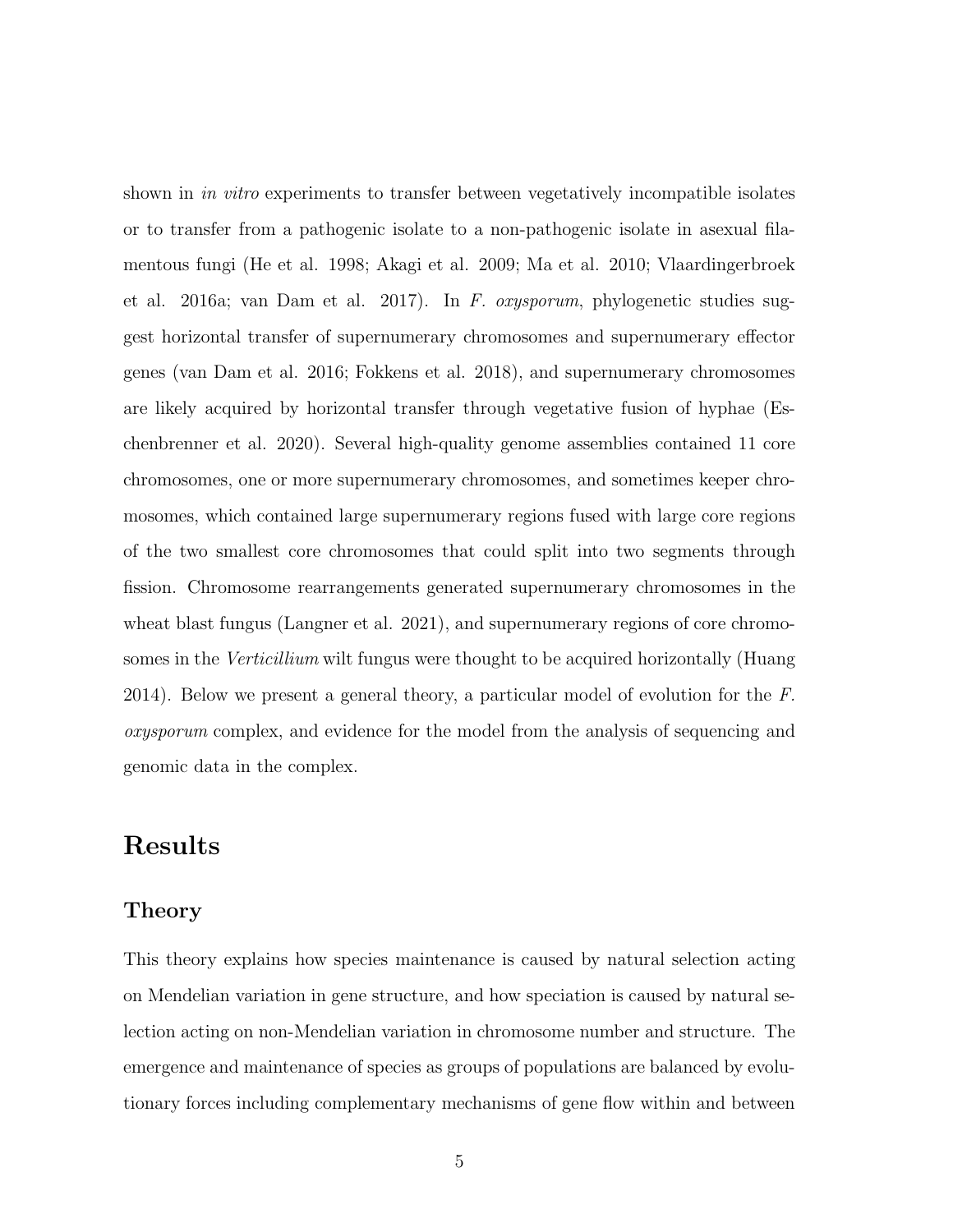populations at population-specific rates: sexual and asexual reproduction, recombining and nonrecombining genome regions, vertical and horizontal DNA transfer, and transposon proliferation and control. Nonrecombining genome regions include B and sex chromosomes in plants and animals, and supernumerary chromosomes (also called dispensable, lineage-specific, or accessory chromosomes) in fungi. While core chromosomes carry conserved genes and are subjected to meiotic recombination, nonrecombining genome regions carry accessory genes and are not subjected to such structural restrain. Sexual reproduction, vertical DNA transfer, recombining genome regions and transposon control play major roles in maintaining chromosome number and structure, while asexual reproduction, horizontal DNA transfer nonrecombining genome regions and transposon proliferation are main genetic factors behind reproductive isolation and changes in chromosome number and structure. Nonrecombining genome regions are enriched in genes involved in genome dynamics, adaptation to environments and reproductive isolation, where some of those genes arise by horizontal gene transfer, which is an ongoing evolutionary force during asexual reproduction. Thus, eukaryotic populations, especially populations of organisms that reproduce both sexually and asexually, emerge and adapt by undergoing changes more frequently in nonrecombining genome structure than in recombining chromosome structure. The theory is based on a model of evolution for populations in the *F. oxysporum* complex. The model was formulated by studying changes in chromosome number and structure within and between populations in the complex. In this complex, for example, the generation and transfer of supernumerary chromosome structural variants alongside the formation of population-specific subtelomeric palindromes at the ends of chromosomes allow pathogenic fungal populations to emerge and evolve during asexual reproduction. Some of those populations contained fusions between core and supernumerary chromosomes, as well as translocations between core chromosomes, which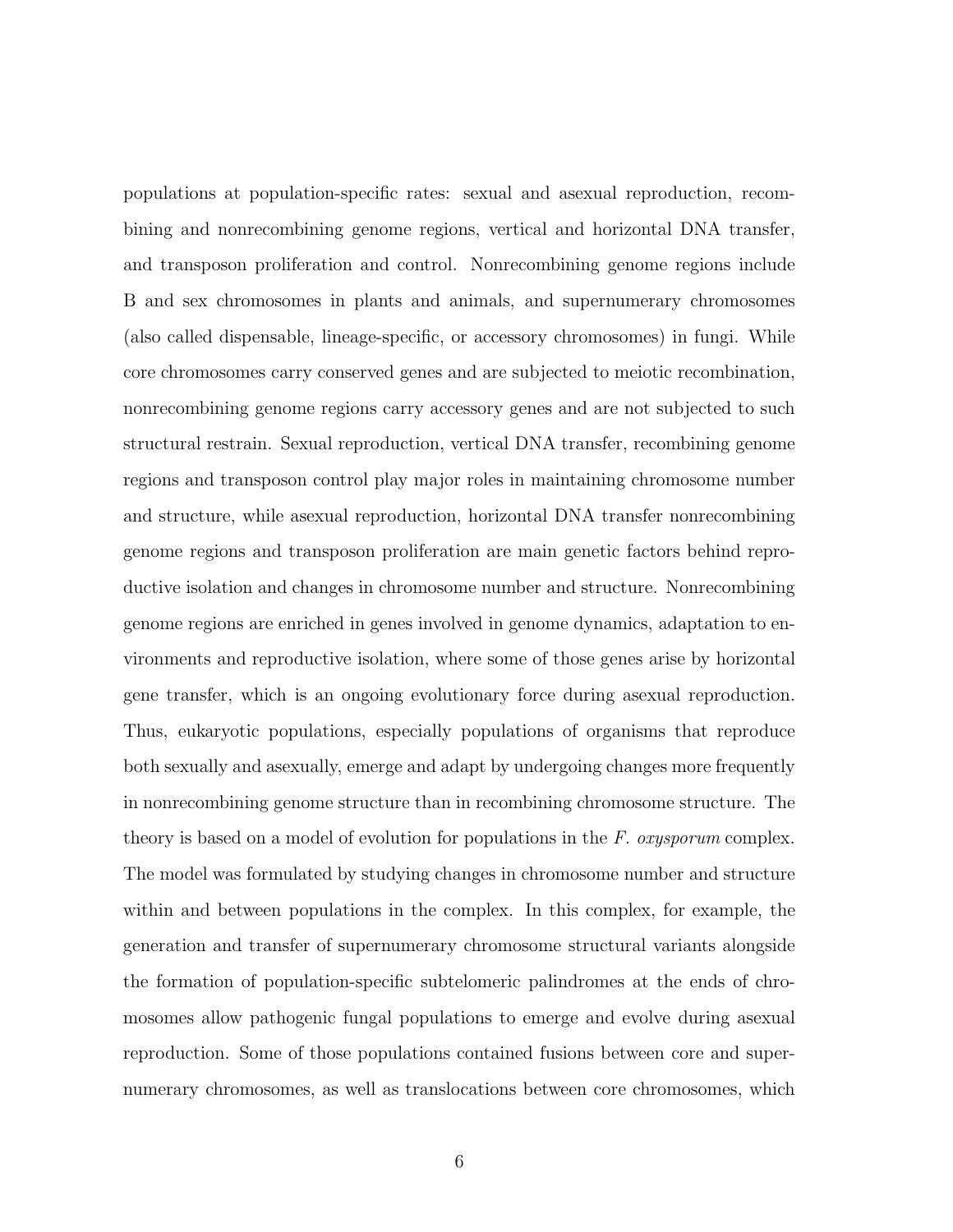could be potential barriers to meiotic recombination. The rate of horizontal supernumerary chromosome transfer was  $1/y$  per genome per year, where y was the number of years for the isolate to acquire population-specific subtelomeric palindromes at the ends of its chromosomes for the first time. The parameter  $\eta$  was estimated to be less than 10 years.

# Model of evolution for populations in the  $F$ . oxysporum species complex

Variation in chromosome structure is a major driver of divergence and speciation, and stability in chromosome structure is a major keeper of species in existence. In this sense, speciation and species maintenance are in conflict, and the evolutionary and molecular mechanisms of speciation and species maintenance are also in conflict or complementary. For example, selfish genetic elements are in conflict with other genes in the eukaryotic genome (Werren 2011). Possible complementary modes and mechanisms include sexual and asexual reproduction, recombination and nonrecombination, vertical and horizontal DNA transfer, core and supernumerary chromosome, strong and weak selection, rapid and slow gene flow, rapid and slow mutation, transposon proliferation and control, change in the frequency of gene variants and chromosome structural variants, variation and stability in chromosome number, genes in single and multiple copies, chromosomes in single and multiple copies, genes with benefits in general and particular environments, large and small genomes, large and small numbers of individuals, intact and mutated subtelomeres, and and haploidy, diploidy and polyploidy. Most importantly, speciation and species maintenance are strongly affected by the mode of reproduction. Sexual reproduction is effective at maintaining species by preserving their chromosome structure through recombination, but less efficient for variation in chromosome structure to occur. Because of lack of recom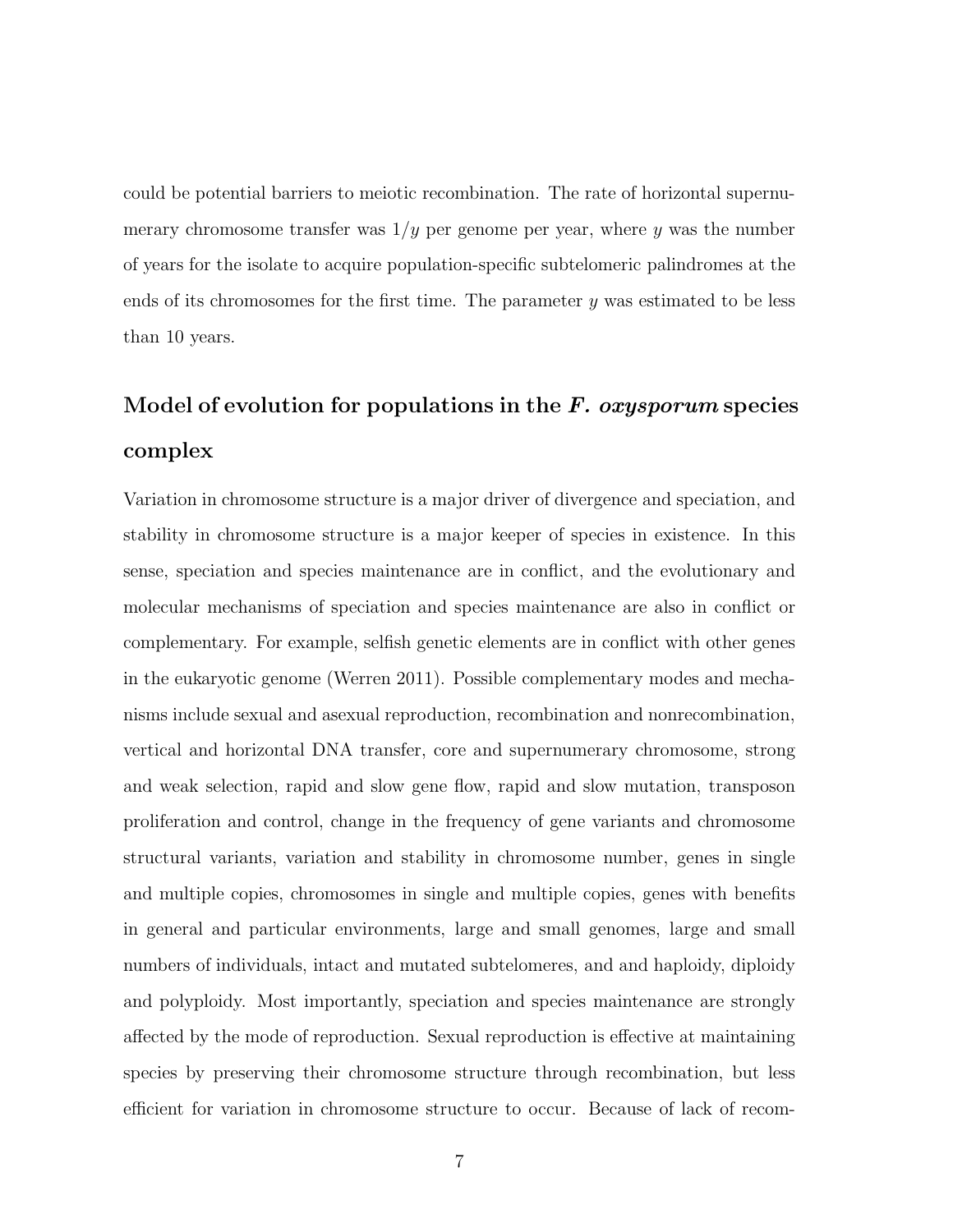bination, asexual reproduction is efficient for variation in chromosome structure to occur, but less effective at maintaining species by preserving their chromosome structure. The weaknesses in sexual and asexual reproduction are compensated by using mixed modes of reproduction and/or other complementary mechanisms. In general, speciation and species maintenance are balanced by those complementary modes and mechanisms at appropriate frequencies and rates.

We explain how speciation and species maintenance in the *F. oxysporum* species complex were balanced by complementary modes and mechanisms at appropriate frequencies and rates. The complex was estimated to have existed for at least 10 thousand years. In this complex, two types of genome were formed to maintain the complex and to allow different populations to adapt to diverse environments (Croll and McDonald, 2012; Raffaele and Kamoun, 2012). The core genome was intended to carry genes with benefits in all environments, and the supernumerary genome to carry genes with benefits in particular environments. The core genome was conserved among isolates, while the supernumerary genome was highly variable among isolates. The stability in the core genome was maintained by strong purifying selection as well as infrequent sexual reproduction, during which the proliferation of transposable and repetitive elements was controlled by Repeat Induced Point Mutation (RIP) (Cambareri et al. 1989; Gladyshev 2017). The infrequent sexual reproduction offered little time for a change in the frequency of conserved gene variants to occur in the complex. The variation in the supernumerary genome was promoted by the frequent horizontal transfer of supernumerary chromosomes carrying transposons within and between populations, where the rate of horizontal transfer was more frequent than sexual reproduction. Haploidy was the predominant state in this complex, with singlecopy conserved genes (except for rDNA genes) in core chromosomes, where deleterious mutations in conserved genes were removed more effectively than in two-copy genes,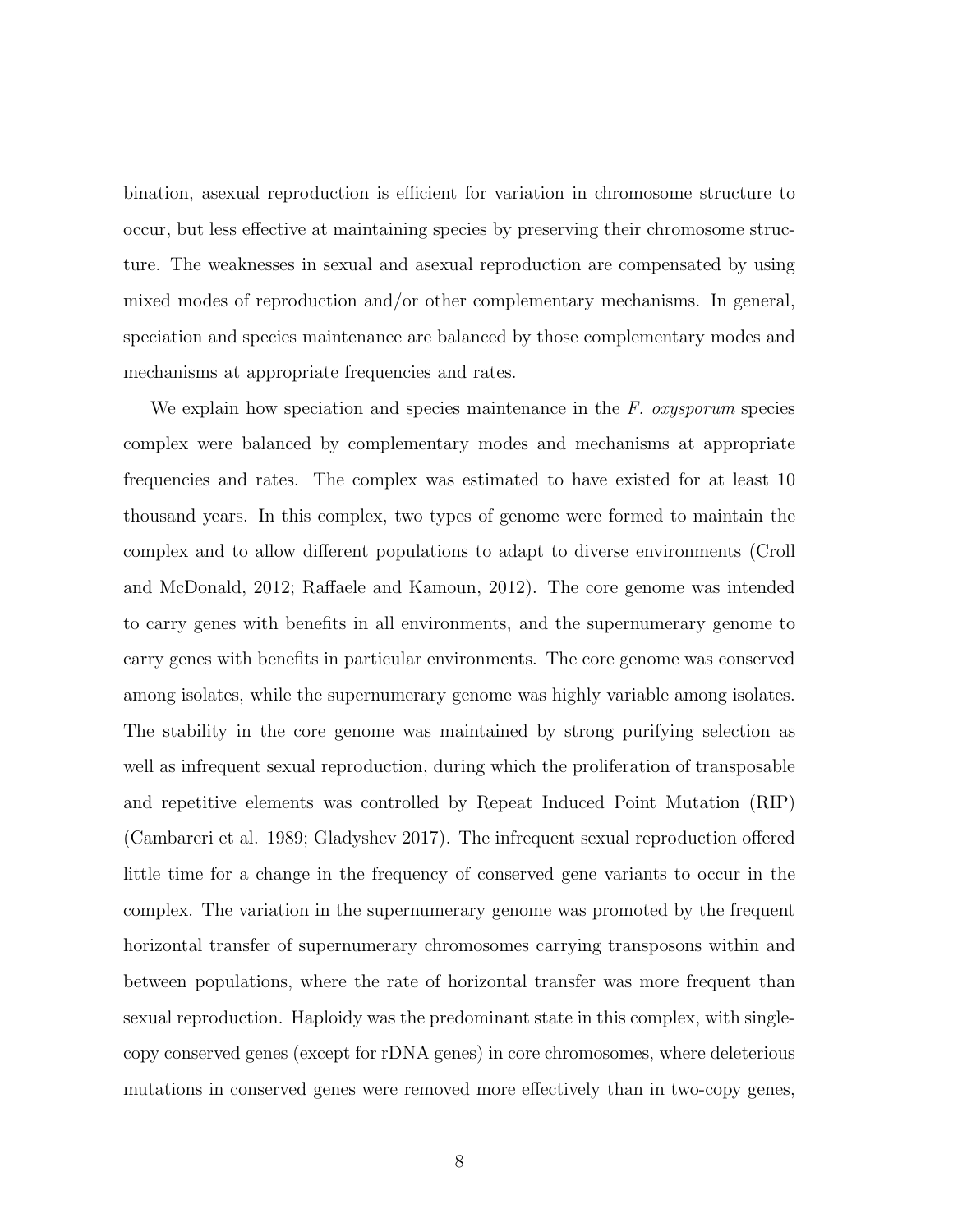since their effects were not shielded (Orr and Otto 1994). On the other hand, genes in supernumerary chromosomes were under weaker purifying selection and could be present in multiple copies, and differences in supernumerary chromosome number and structure were prevalent among isolates. Selection plays a major role in removing supernumerary chromosomes with deleterious mutations from the complex and in increasing the frequency of beneficial supernumerary chromosomes in the complex. The construction of accurate phylogenetic trees from core chromosomes of isolates across the complex (Achari et al. 2020; Fokkens et al. 2020) revealed insignificant flow of core chromosomes in the complex either vertically or horizontally.

The genomes of isolates in the complex contained the hallmarks of RIP in the form of C-T and G-A mutations in and around repetitive elements (except rDNA repeats), which is regarded as the signature of past sexual reproduction, since RIP occurs during sexual cycles. Because sexual reproduction in the complex was infrequent and short, it may be effective in maintaining chromosome number and structure through recombination and in controlling transposon proliferation through RIP, but it may not be able to contribute significantly to generating recombinations of gene variants. Therefore, most of the population adaptation and divergence in the complex occurred during long periods of asexual reproduction.

All core and supernumerary and keeper chromosomes were flanked on both sides by inverted copies of a population-specific subtelomeric element, called a subtelomeric palindrome. All isolates with subtelomeric palindromes of the same kind belonged to the same population, which persisted on specific hosts or in specific environments. One reason why all periods of sexual reproduction were short is that isolates undergoing sexual reproduction could not persist on any hosts or in any environments for a long time because their host- or environment-specific supernumerary genomes were all inactivated by RIP during sexual cycles. The complex contained a diverse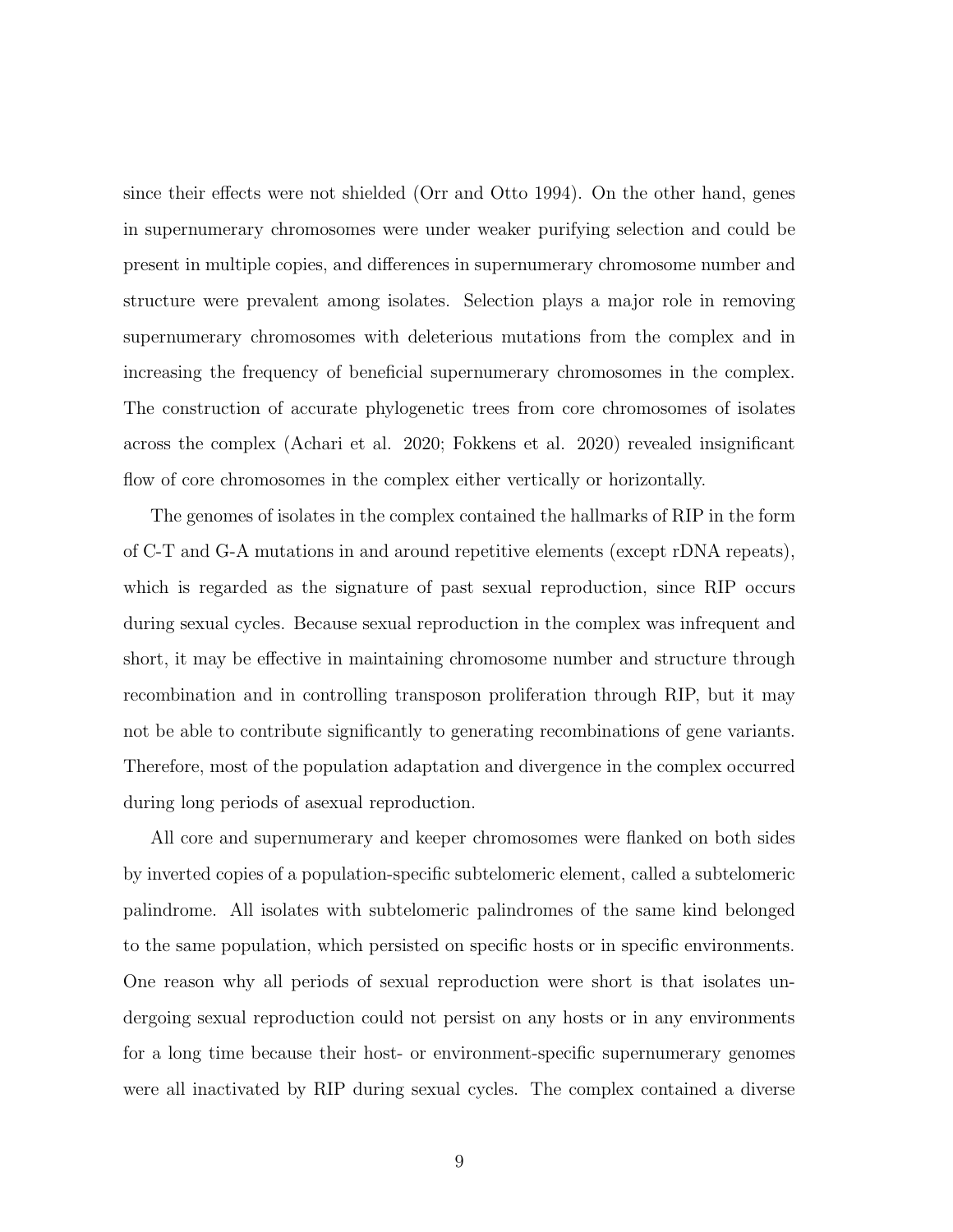set of supernumerary chromosomes distributed in a large number of populations. The supernumerary genome was enriched in transposable and repetitive elements, pathogenicity genes and HET (heterokaryon incompatibility) domain genes (Paoletti and Clavé 2007; Vlaardingerbroek et al. 2016b).

The lineage for each isolate was comprised of long periods of asexual reproduction and short periods of sexual reproduction. During a period of sexual reproduction, the duplicated regions of the supernumerary genome were inactivated by RIP into AT-rich regions that contained no functional genes; such duplicated regions included transposons and subtelomeric palindromes. At the beginning of a period of asexual reproduction, in order to survive on a host or in an environment, the lineage had to reconstruct its supernumerary genome quickly by horizontally acquiring an intact supernumerary chromosome with a population-specific subtelomeric palindrome and duplicating the palindrome at the end of each core chromosome. During the period of asexual reproduction, within the nucleus, gene exchanges between supernumerary chromosomes and core chromosomes occurred through the homology of the subtelomeric palindromes at the ends of these chromosomes, and transposons along with pathogenicity genes moved from supernumerary chromosomes to AT-rich regions of core chromosomes.

Gene flow manifested in the form of the horizontal transfer of supernumerary chromosomes within and between populations during asexual reproduction. The horizontal transfer of a supernumerary chromosome within a population led to isolates with two or more structurally different copies of the supernumerary chromosome. These copies underwent chromosome rearrangements so that deleterious variants were lost and beneficial variants became more prevalent within the population. When an isolate from one population came into contact with an isolate from another population, only supernumerary chromosomes might move from one isolate to the other; the core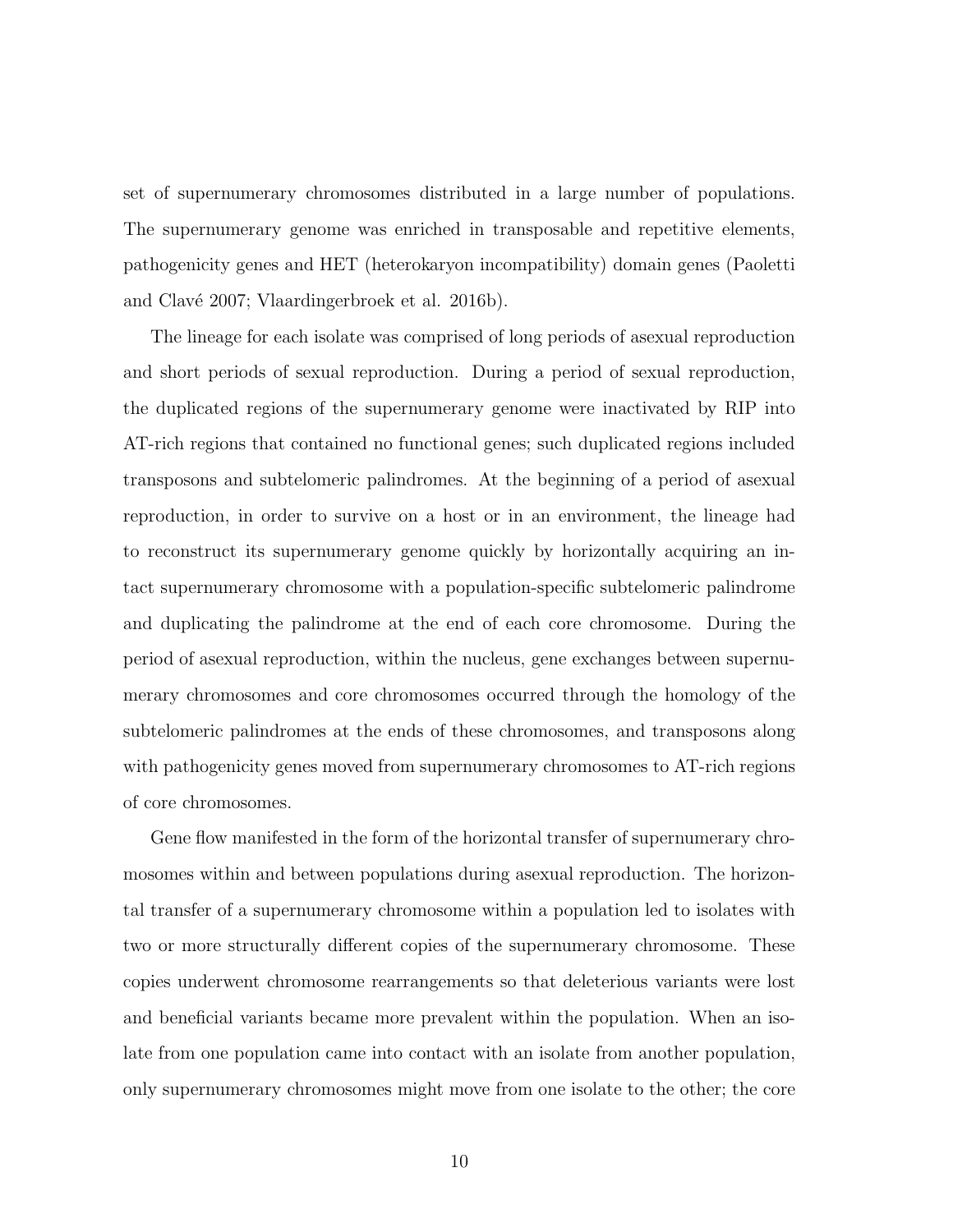chromosomes in one isolate could be separated from those in the other isolate based on the differences in the sequences of their subtelomeric palindromes, which was one of the reasons why all core chromosomes in an isolate were flanked on both sides by subtelomeric palindromes of its population-specific type. Note that phylogenetic trees of isolates in the complex were accurately constructed on sequences from core chromosomes, indicating that the extent to which core chromosomes from different populations were mixed through horizontal transfer during a long period of asexual reproduction was minimal, and also indicating the absence of extensive meiotic recombination in this complex. This absence of extensive meiotic recombination menas that the evolution of this species complex was reflected to a lesser extent through change in conserved gene frequency. Instead, the horizontal transfer of supernumerary chromosomes is proposed as a major driver of the evolution of this species complex through change in genome structure. Gene flow within and between populations during asexual reproduction was controlled by over 100 HET domain genes.

A new population of pathogenic isolates could emerge for a host through the horizontal transfer of a supernumerary chromosome as follows. First, the host (called a) developed resistance to a population A of pathogenic isolates. Then a new supernumerary chromosome emerged from another population B (for a different host b) that contained multiple supernumerary and keeper chromosomes. Next the new supernumerary chromosome with the B-specific subtelomeric palindrome arrived in isolates of population A through horizontal transfer, and subsequently underwent subtelomeric palindrome changes from type  $B$  to type  $A$ . After that, the old and new supernumerary chromosomes in population A underwent gene exchanges so that a resulting supernumerary chromosome had a new subtelomeric palindrome different from that of population A and could cause disease to host a. Finally, the new population was founded when the resulting supernumerary chromosome arrived in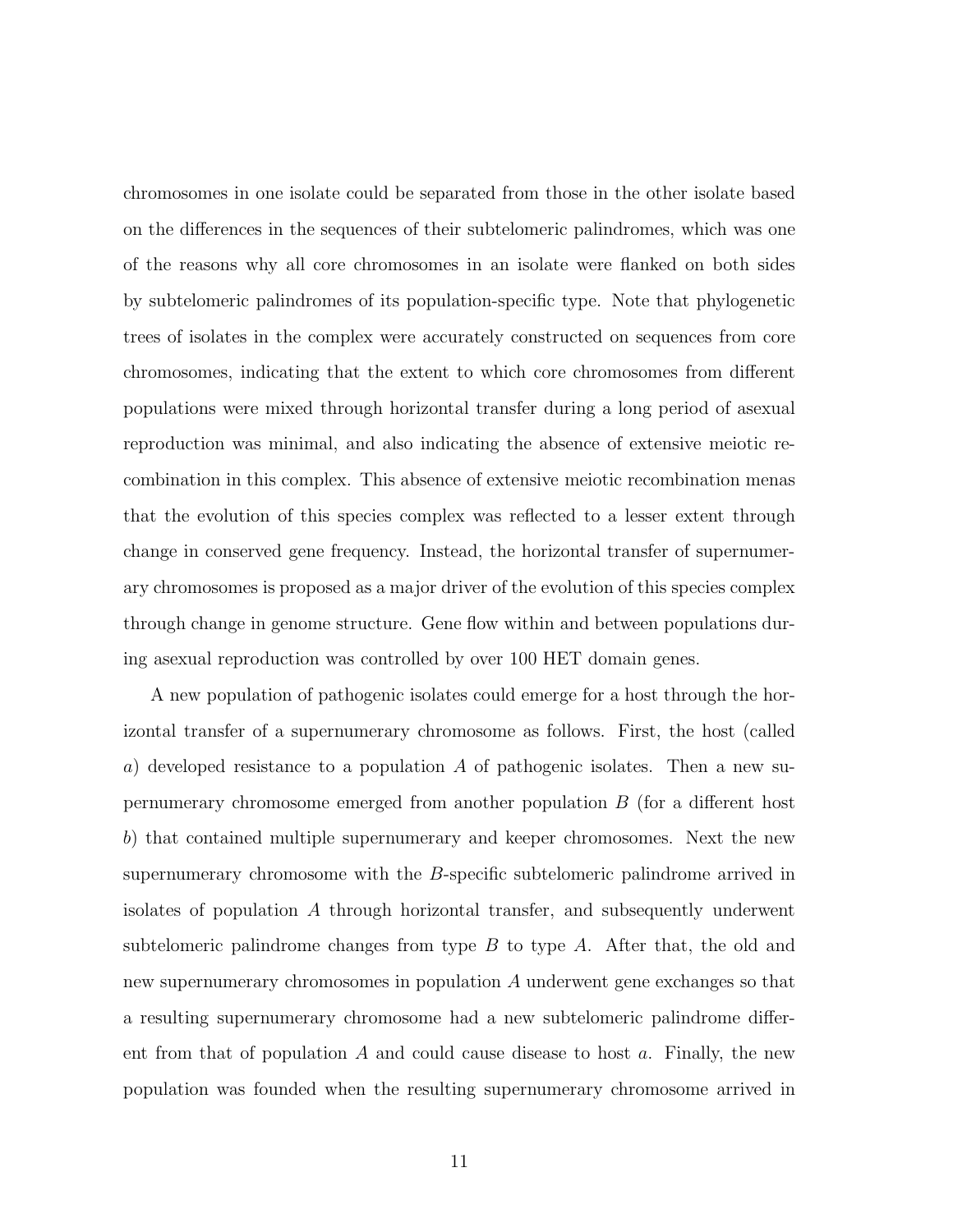isolates of a population and caused the core chromosomes of those isolates to obtain its subtelomeric palindrome. With asexual reproduction, the new population underwent growth and expanded by spreading its supernumerary chromosome to isolates of other populations through horizontal transfer. The above description was based on the similarity between supernumerary chromosomes from several real populations, and the observation that the subtelomeric palindrome of one population were found in a supernumerary chromosome in another population.

During a period of asexual reproduction, certain deleterious mutations such as nucleotide substitutions in core chromosomes from some nuclei could be removed through mitotic recombination with matching core chromosomes from other nuclei within the individual (Nieuwenhuis and James 2016). However, when the AT-rich regions of core chromosomes were all taken up by active transposons, deleterious mutations to core chromosomes caused by the proliferation of transposons in all nuclei within the individual could no longer be fixed through mitotic recombination. This caused the current period of asexual reproduction to be terminated. A new short period of sexual cycles was needed to control the proliferation of transposons by RIP, which is known to induce massive point mutations in duplicated regions rapidly. These sexual cycles also maintained the number and structure of core chromosomes through meiotic recombination. Because transposons arrived on supernumerary chromosomes during a period of asexual reproduction, the composition and transfer rate of supernumerary chromosomes affected the rate at which structural variation was generated and the length of this asexual period. Note that the length of existence of a pathogenic population depended more on the availability and susceptibility of its host than on the inability to purge deleterious mutations during asexual reproduction. An explanation for this is that the horizontal transfer of supernumerary chromosomes would allow the population to expand in young asexual populations if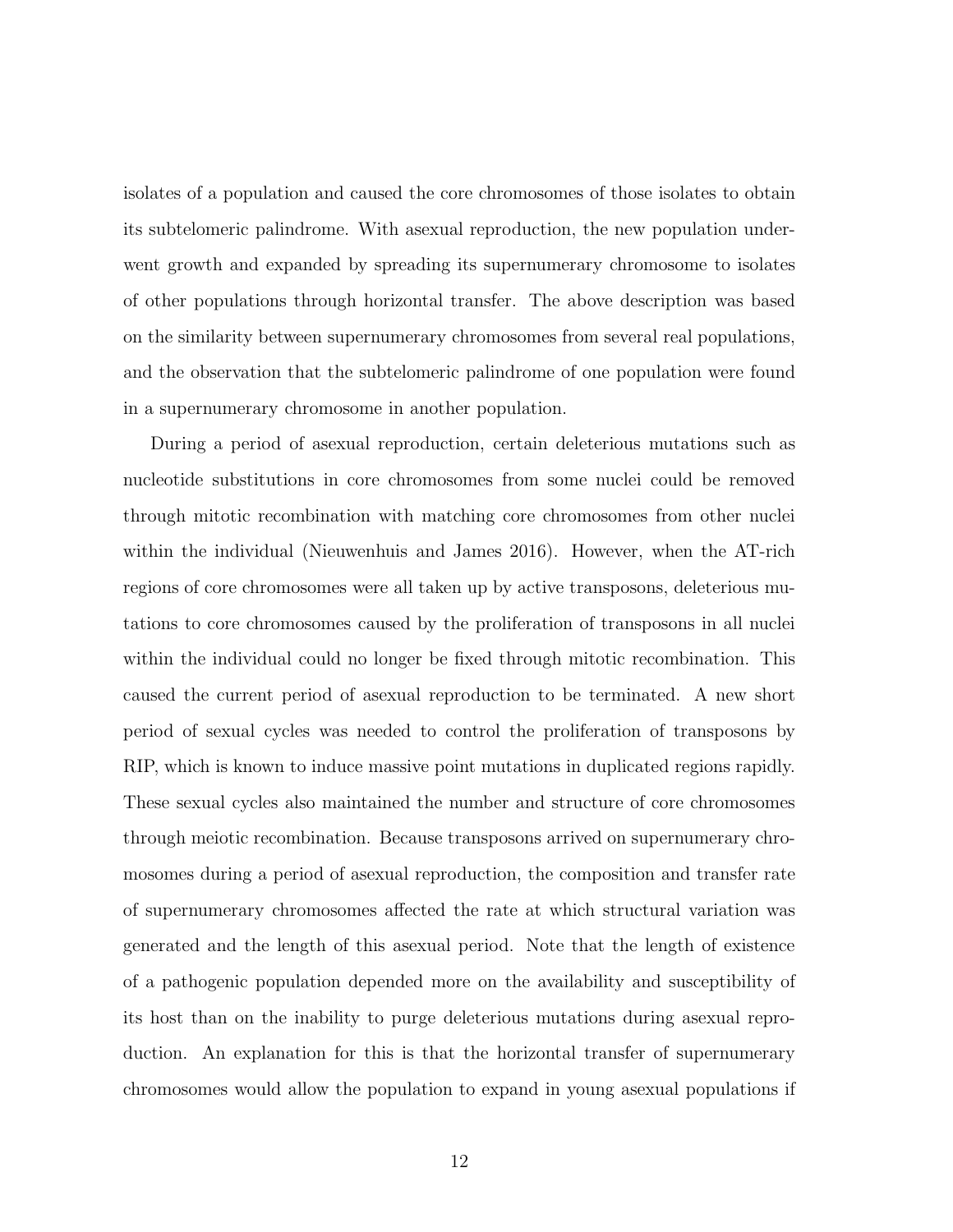the current asexual populations carrying the population had lasted for a long period of time and accumulated deleterious mutations.

The rate of horizontal transfer was estimated based on the above model. At least one horizontal transfer was needed for any asexual lineage to acquire a populationspecific supernumerary chromosome in order to persist in the environment for the population. Let y be the longest length in years of asexual lineages in the *F. oxysporum* complex to acquire their first population-specific supernumerary chromosomes after sexual reproduction. Then the rate of horizontal transfer for supernumerary chromosomes between populations was bounded from below by  $1/y$  per genome per year. If y was less than 10 years, then the rate of transfer was greater than 0.1 per genome per year. An argument in favor of a small value for the parameter y could be supported by the inability to find natural isolates without intact subtelomeric palindromes. Let λ be the longest length in years of asexual lineages in the *F. oxysporum* complex. The rate of transposition for transposons was bounded from below by  $\tau/\lambda$ , where  $\tau$  is the minimum number of intact transposons in core chromosomes in any asexual lineage. If  $\lambda_i$  was the length in years of the asexual lineage for isolate i with a population-specific subtelomeric palindrome, then the rate of horizontal transfer within the population for this lineage was  $c_i/\lambda_i$  per genome per year, where  $c_i$  was the number copies of a supernumerary chromosome in isolate i.

In the complex, dynamic genetic populations were carried by static asexual populations. As some asexual populations became old, they passed their genetic populations to young asexual populations through the horizontal transfer of the supernumerary chromosomes in the genetic populations. Then the old asexual populations underwent sexual cycles to become young asexual populations. A major role of sexual reproduction was to produce young asexual populations with the correct number and structure of core chromosomes and with fewest functional transposons so that those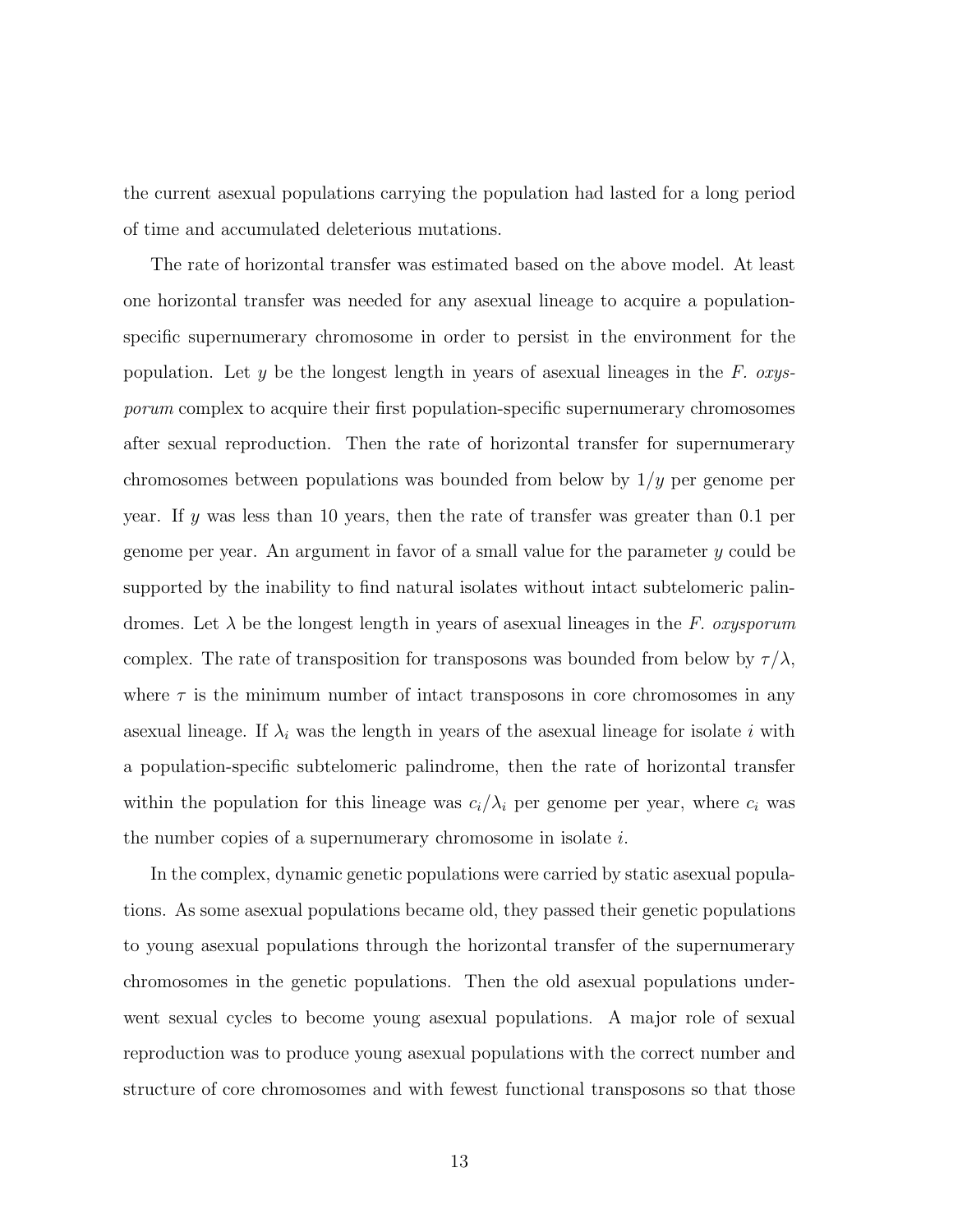young asexual populations would be able to carry dynamic genetic populations. Note that gene duplication, which is an important mechanism by which evolution occurs, was restricted to the supernumerary genome. An explanation for this restriction is that the core genome went through sexual cycles, which would inactivate all duplicated genes, so that only the unique core genome could stay intact during sexual cycles. Supernumerary chromosomes with duplicated genes were transferred from old asexual populations to young ones, bypassing sexual cycles so that they were not subjected to RIP. Note that supernumerary chromosomes that remained in isolates undergoing sexual cycles would be inactivated by RIP and then were lost. Transposons in supernumerary chromosomes in the wheat blast fungus lacked signature of RIP (Peng et al. 2019).

# Evidence: Population-specific subtelomeres and AT rich regions

We previously found that in isolates Fol race 3 D11, Forc Forc016, Fom Fom001 and Focb race 1 160527, core and supernumerary chromosomes were flanked on both sides by inverted copies of a host- or population-specific subtelomeric element (Huang 2019). That is, the 5' copy in forward orientation was highly similar to the 3' copy in reverse orientation, with both copies located within 10- to 15-kb ends of the chromosome, respectively. This pair of inverted copies was called a subtelomeric palindrome here. The finding also held for isolates Fo47, Foc Fo5176 and Focb TR4 UK0001. The subtelomeric element contained a gene encoding a helicase, where the reading frame of the gene was free of stop codons (Huang 2019).

We examined AT rich regions in the genomes of the 15 *F. oxysporum* isolates listed in the Materials and Methods. Of the 15 isolates, 5 isolates (Fo47, Foc Fo5176, Fol D11, Focb 160527 and Focb TR4 UK0001) had a high-quality genome assembly; in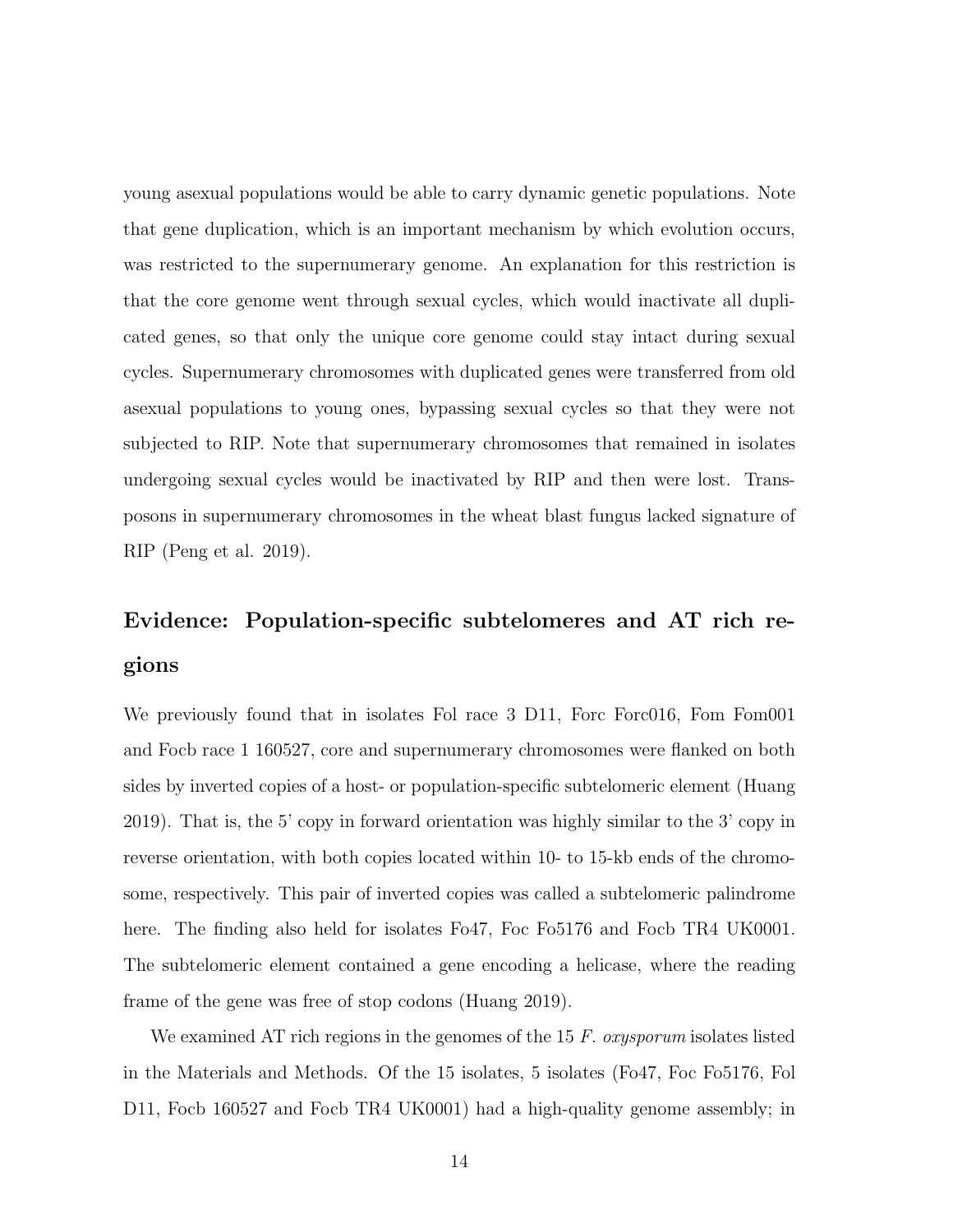each of these 5 isolates, the AT content of each core and supernumerary chromosome was around 52%. On the other hand, the genome assemblies of all the 15 isolates contained AT rich regions of total sizes ranging from 511.3 to 2,270.1 kb with a mean of 1,028.9 kb, where an AT rich region was a block of consecutive lines of sequences with the AT content of each line at 65% or higher and with the size of the block at 2 kb or larger.

Some AT rich regions were inactivated subtelomeric palindromes containing helicase genes with many stop codons in their reading frames. For example, isolate Fo47 chromosome 2 contained a pair of inactivated subtelomeric elements that were 15 to 16 kb away from the respective chromosome ends, each of which contained an intact subtelomere with no stop codons in its reading frame. The 5' subtelomere had an AT content of 73% over a length of 3.7 kb, and was 45% identical over 1313 residues to an ATP-dependent DNA helicase hus2/rqh1 of 1,428 residues (accession: KAG7001869.1) encoded in isolate Fo5176 supernumerary chromosome 18. This DNA-protein alignment contained 100 stop codons in the reading frame of the 5' subtelomere. Similarly, the 3' subtelomere had an AT content of 69% over a length of 1.4 kb, and was 37% identical over 593 residues to the same helicase protein, with 37 stop codons in its reading frame. This example suggested that an ancestor of Fo47 chromosome 2 contained inactivated subtelomeres at both ends and later acquired an intact subtelomere attached to each of its ends, where the intact subtelomere was located within the new end of length 15 kb.

In another example, isolate Forc Forc016 supernumerary chromosome RC contained a pair of intact subtelomeric elements, each of whose reading frames was 90% identical over 984 residues to the above helicase protein with no stop codons in the reading frame. This also happened with the intact subtelomeric elements in the core chromosomes of this isolate. Those similarities could explain the origin of the cur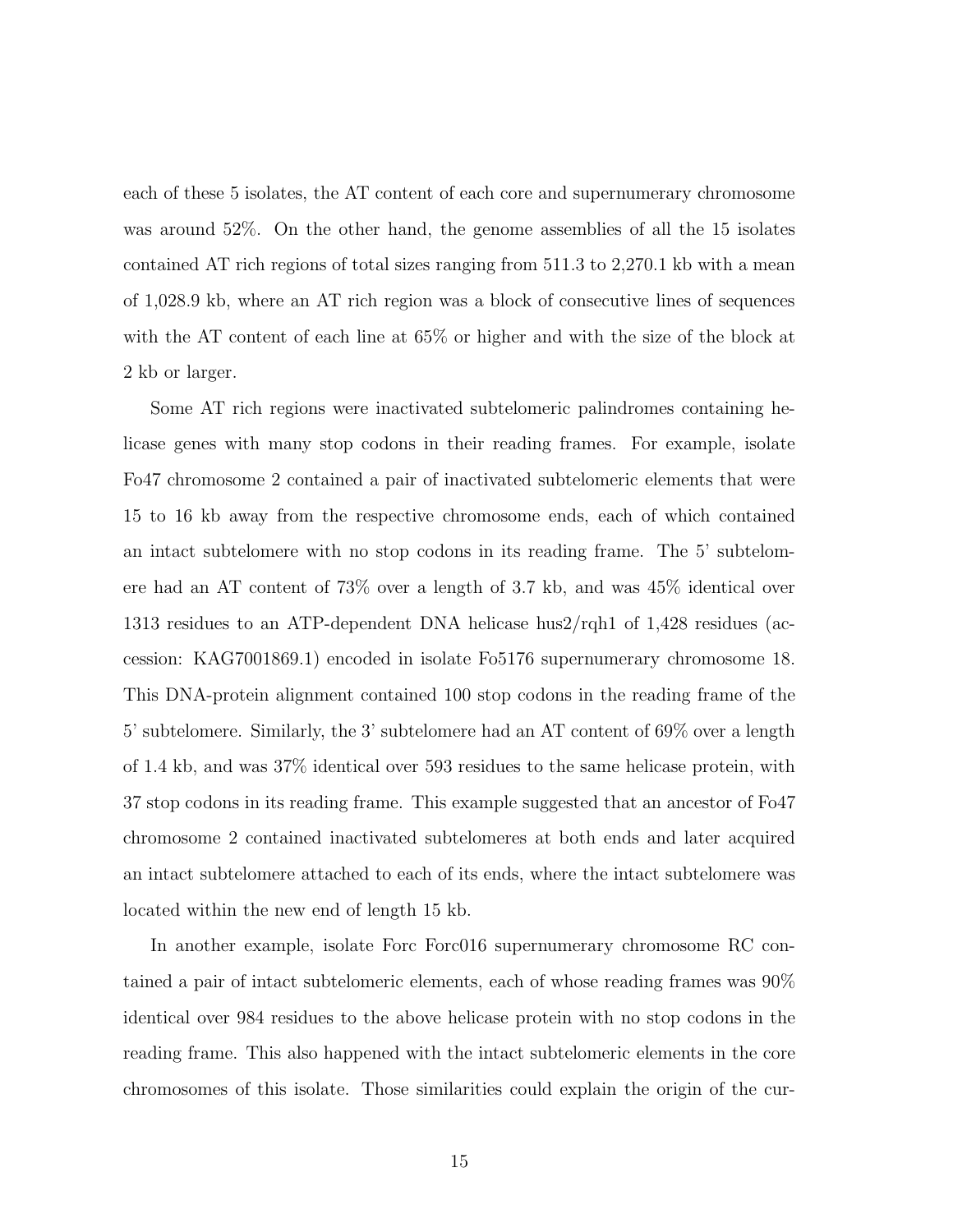rent set of subtelomeric palindromes in this isolate. Moreover, the isolate contained several inactivated subtelomeric palindromes that were similar to the helicase protein with many stop codons in their reading frames. For instance, we found two 3' inactivated subtelomeres that were 91.7% identical over 4.0 kb, adjacent to two intact subtelomeres with a nearly perfect match over 13 kb. A similar case also happened to another two 3' inactivated subtelomeres next to two intact ones. These examples suggested that inact subtelomeres were attached to ancetor chromosome ends containing inactivated subtelomeres. Lastly, isolate Focb race 1 160527 contig 7 of 4.2 Mb contained a 3' inactivated partial 4.0-kb subtelomere with an AT content of 68% that was 54% identical over 1,276 residues to the helicase protein with 78 stop codons in the reading frame, and isolate TR4 UK0001 contig 4 of 5.2 Mb contained an 5' inactivated partial 3.7-kb subtelomere that was 42% identical over 1,078 residues to the helicase protein with 93 stop codons in the reading frame. Note that these two subtelomeres were located at 14 kb away from the 3' end and at 21 kb away from the 5' end, respectively. Those AT regions were evidence for past RIP activities during sexual cycles, which mutated repetitive elements including subtelomeric palindromes.

Extremely high and variable rates of accessory chromosome loss were reported in the plant pathogenic fungus *Zymoseptoria tritici*, which reproduces both sexually and asexually, with sexual cycles observed. In *Z. tritici* isolate ST00Arg\_1D1a1, a 3' subtelomere of 11.4 kb of chromosome 12 was 94-95% homologous to the subtelomeres of 14 other chromosomes with 99.4% of 22,679 substitutions being G-A and C-T mutations, the signature of the RIP process during a sexual cycle. A longest region with an AT content of  $\geq 65\%$  in the *Z. tritici* isolate ST00Arg<sub>1</sub>D1a1 was 11 kb, and that in the *F. oxysporum* isolate UK0001 was 149 kb.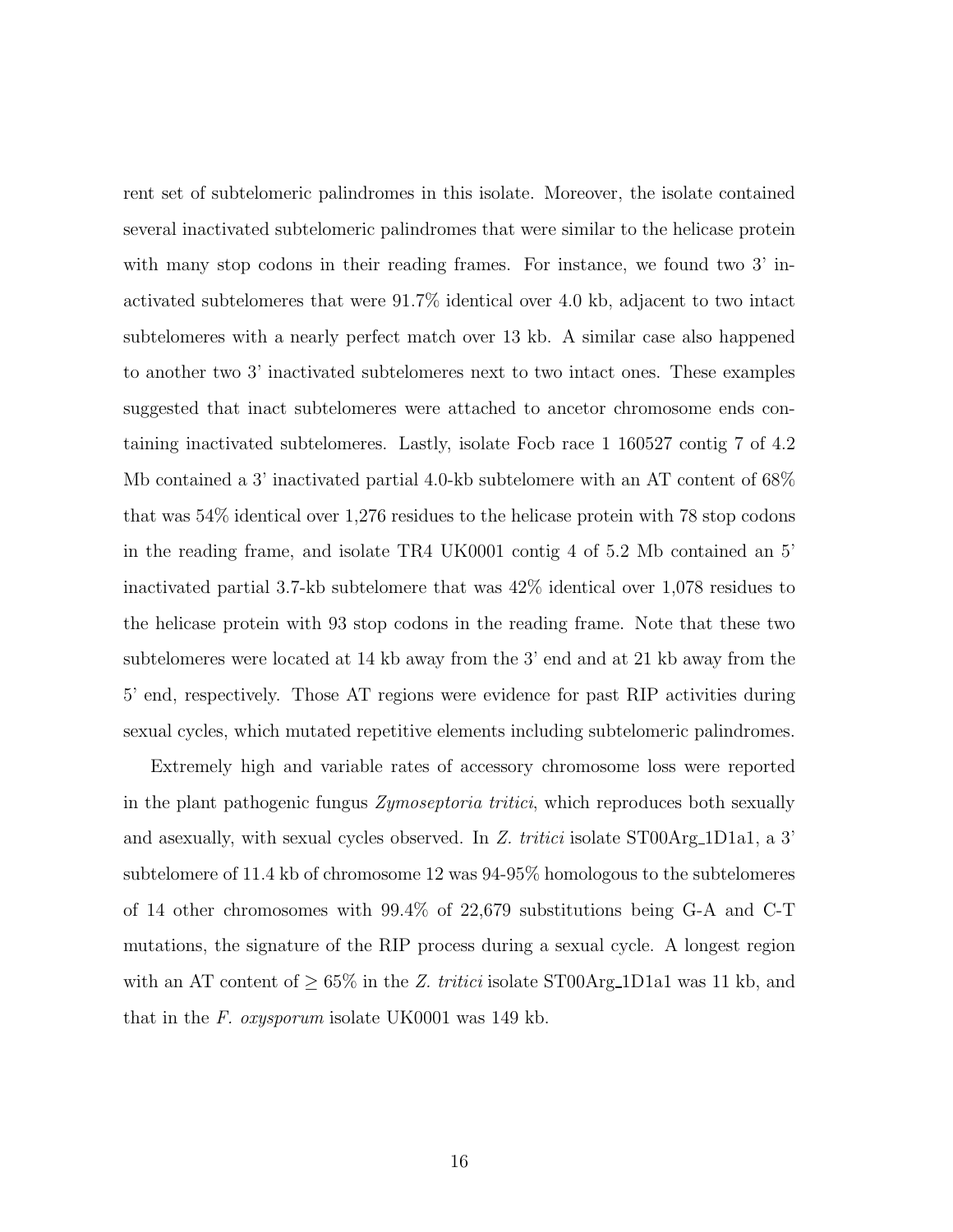#### Evidence: Gene duplication and structural variation

We considered gene duplication and structural variation in isolate Fo47, Foc race 1 isolates Fo5176 and IVC-1, each of which had a high-quality genome assembly. A hallmark of asexual reproduction in *F. oxysporum* pathogenic isolates was extensive duplication of accessory genes within the genome (within and between supernumerary chromosomes and the ends of core chromosomes). For example, we found more than 46,000 gap-free matches of at least 5 kb in length and at least 99% identity in the genome assembly of isolate Fo5176, and as a comparison, 18 such matches in the non-pathogenic isolate Fo47. All of these 18 matches in isolate Fo47 were between subtelomeres and other supernumerary regions. This showed that gene duplication was limited to accessory genes in isolate Fo47, with all conserved genes (except for rDNA genes) as single copy genes. We also checked on matches between the genome assemblies of isolates Fo47 and Fo5176, and found that all non-unique matches were between supernumerary regions of the two isolates. Those comparisons confirmed that all the gene duplications in isolate Fo5176 were within its supernumerary genome region.

Next we quantified the amount of large-scale structural variations between Foc race 1 isolates Fo5176 and IVC-1 with respect to the number of SNPs between them. We used minimap2 (Li 2018) with a stringent assembly-to-reference mapping option (the preset -x asm5 option) to compute unique alignments of lengths at least 200 kb between the Fo5176 and IVC-1 genome assemblies, where the minimum alignment length of 200 kb was selected because all duplications within the Fo5176 assembly were of lengths less than 200 kb. These unique alignments contained 88 deletion gaps of lengths from 1,146 to 8,662 bp with a total deletion gap length of 303,479 bp, and 85 insertion gaps of lengths from 1,323 to 12,268 bp with a total insertion gap length of 335,954 bp. Here, a deletion (an insertion) gap was composed only of a sequence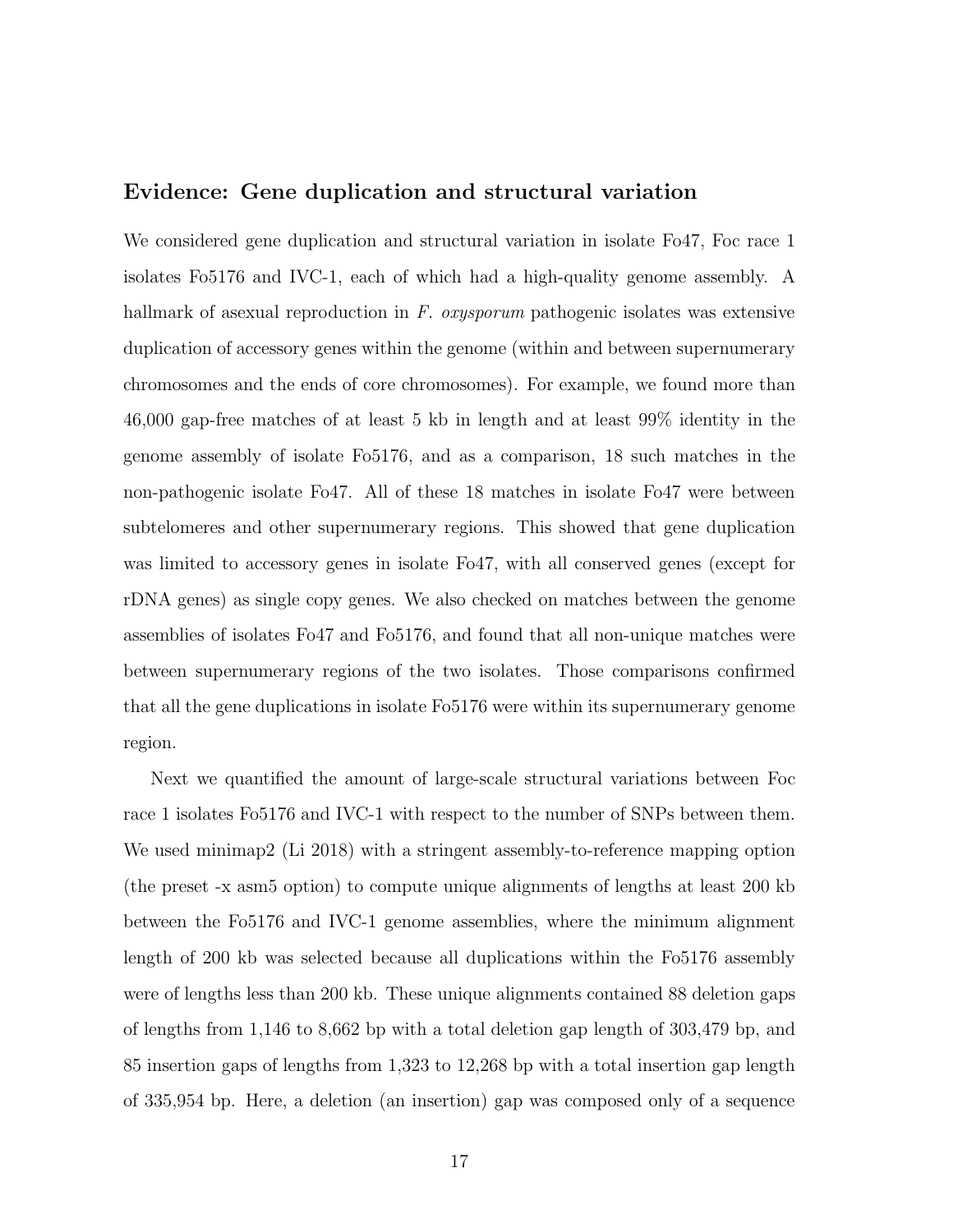region from the Fo5176 (IVC-1) assembly, and the length of the gap was the length of the sequence region. These large deletion and insertion gaps were likely to be some of the structural variations (SVs) between the two race 1 isolates with a total of 1,072 SNPs, resulting in a ratio of the SV total length to the SNP number at the level of  $639,433/1,072 = 596.5$ . Many of those sequence regions in the gaps were comprised of transposons present in multiple copies in the genome. So this approach allowed us to quantify SVs in repetitive regions of the genome.

To quantify SVs between races 1 and 2 in unique regions of the genome, we mapped short reads from race 1 isolate IVC-1 and race 2 isolate 58385 onto the genome assembly of race 1 isolate Fo5176 as a reference. An SV between race 1 isolate IVC-1 and race 2 isolate 58385 was defined as a reference region of length at least 1 kb such that the read depths for the two isolates at every position of the reference region consistently indicated the presence of coverage by one isolate (called P) and the absence of coverage by the other isolate (called A). Precisely, the following conditions hold at every position x of the region:  $dep(P, x) \ge 0.7 * average\_dep(P)$ and  $dep(A, x) \leq 0.05 * average\_dep(A)$ , where  $dep(I, x)$  is the read depth of isolate I at position x, and average  $dep(I)$  is the genome-wide average read depth of isolate I. We found 154 SVs of a total length of 315,107 bp with the presence of coverage only by race 1 isolate IVC-1 and 108 SVs of a total length of 318,650 bp with the presence of coverage only by race 2 isolate 58385. The number of SNPs between race 1 isolate IVC-1 and race 2 isolate 58385 was 3,225. Thus, these numbers resulted in a ratio of the SV total length to the SNP number at the level of  $633,757/3225 = 196.5$ .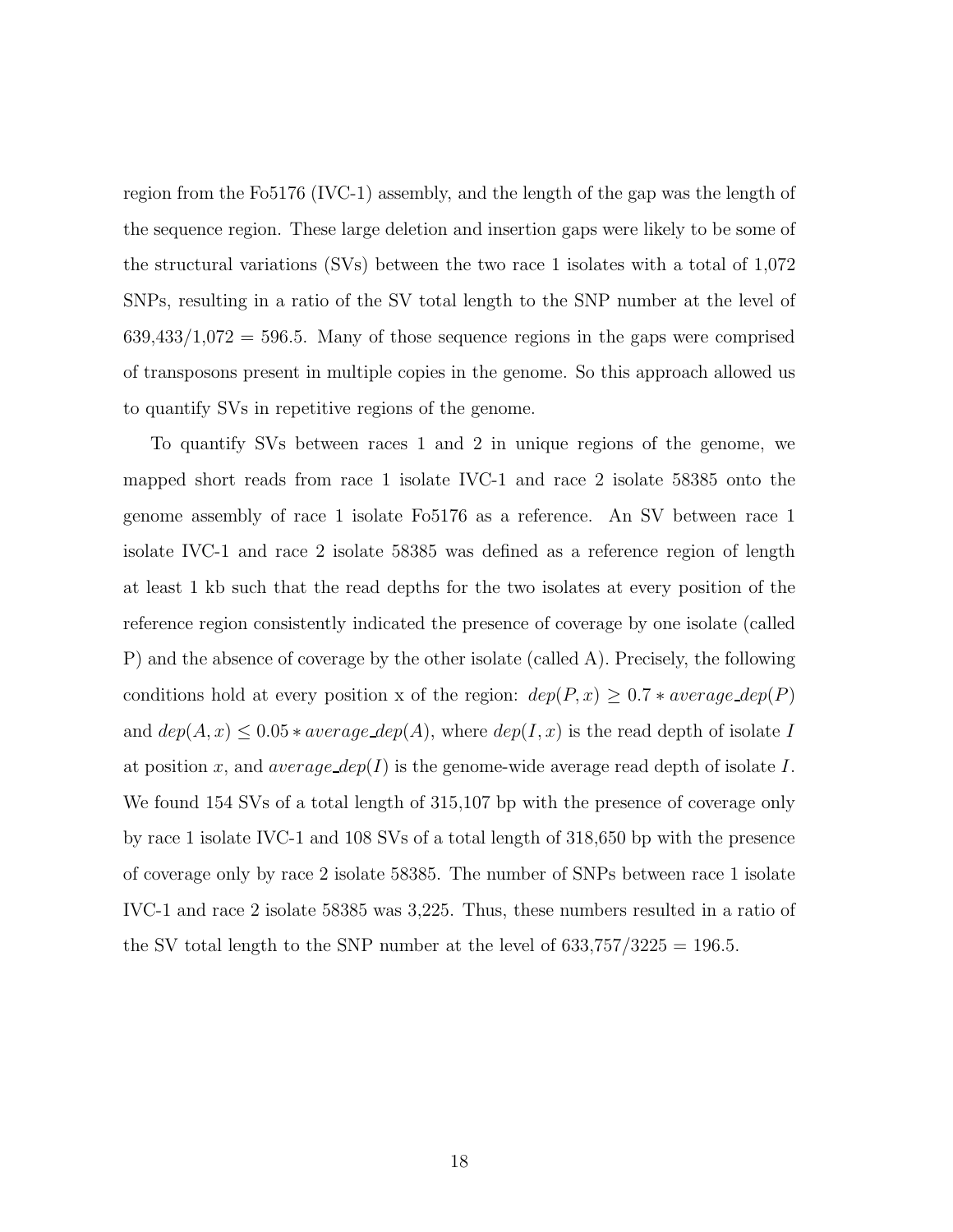# Evidence: Fusions between large core and supernumerary regions

We studied chromosome-level variation in several isolates by comparing their genome assemblies. Isolates in the species complex are known to carry 11 core chromosomes and one or more supernumerary chromosomes (Ma et al. 2010). The genome assembly of Fo47 was composed of 12 chromosomes named 1 through 12 in decreasing order of chromosome sizes, with 11 core and 1 supernumerary (chromosome 7). The two smallest core chromosomes were less conserved than the other core chromosomes. By comparing the genome assembly of Fo47 to those of the other isolates, we found in some of the other isolates that one of the two smallest core chromosomes (homologous to chromosomes 11 and 12 of Fo47) or a large region ( $\geq$  900 kb) of it was fused with a supernumerary chromosome or a large region of it.

In the genome assembly of Fol race 3 isolate D11, contig 1 was a result of a fusion between a 1,120-kb core region (as a 5' portion) and a 4,680-kb supernumerary region (as a 3' portion), where the 1,112-kb core region was homologous to a 3' portion of core chromosome 12 in isolate Fo47. Similarly, contig 6 of isolate D11 was composed of a 1,206-kb supernumerary region (as a 5' portion) and a 929-kb core region (as a 3' portion), with the core region being homologous to a 3' portion of core chromosome 11 in isolate Fo47. No such fusion events were detected in the genome assembly of Fol race 2 isolate 4287.

The genome assembly of Focb race 1 isolate 160527 was composed of 12 contigs named 1 through 12. Contig 2 of 5,885.8 kb was a result of a fusion between a core chromosome (homologous to core chromosome 11 in isolate Fo47) and a 3,211 kb supernumerary region (as a 3' portion). This fusion was confirmed by long reads. Contig 12 was a standalone supernumerary chromosome of 1,261 kb. All other contigs were core chromosomes based on comparison with the Fo47 chromosomes; their ends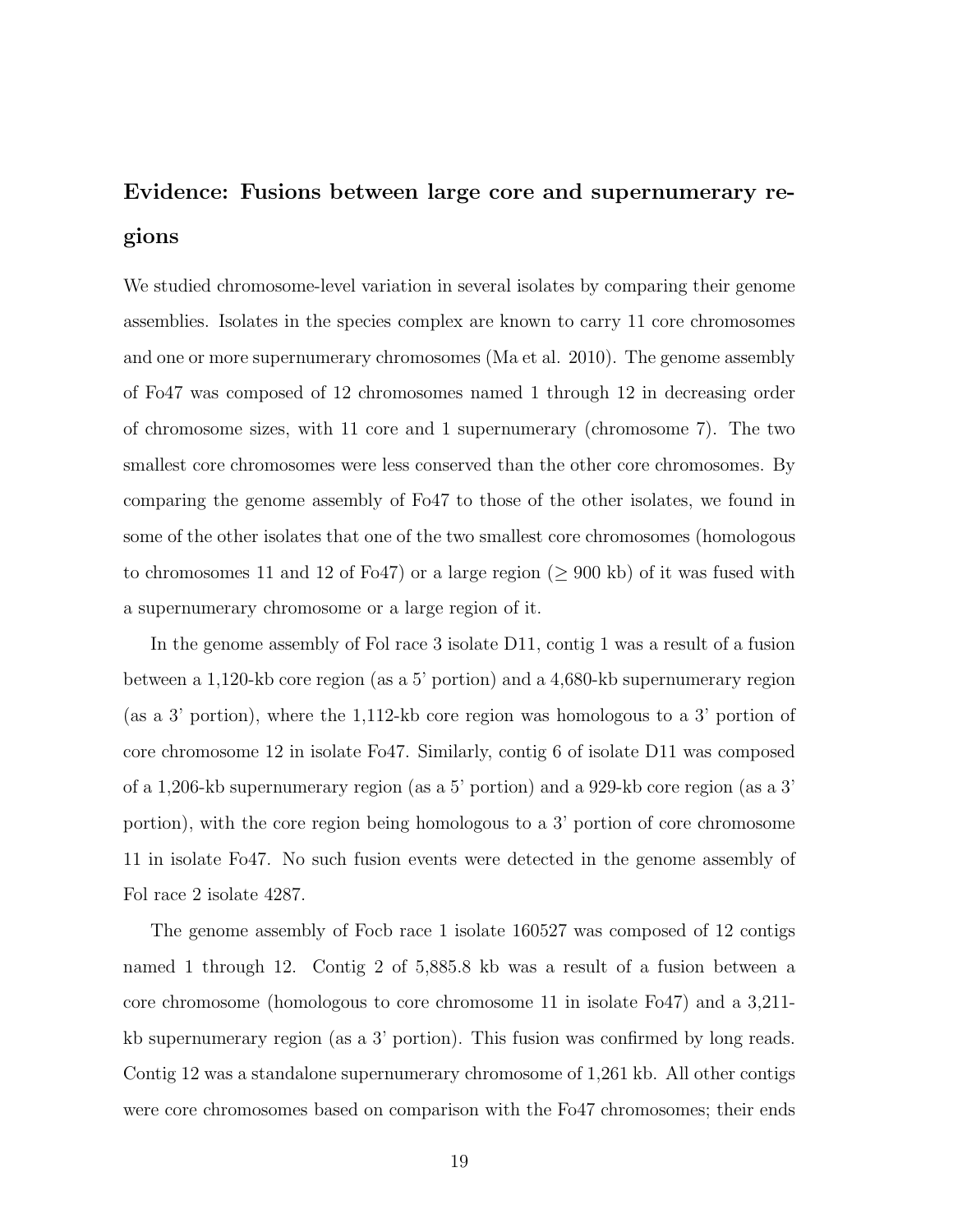may contain short supernumerary regions  $(\leq 200 \text{ kb})$ .

The genome assembly of Focb TR4 isolate UK0001 was made up of 15 contigs, three of which were of lengths less than 120 kb. Among the remaining 12 contigs, contig 13 of 1.24 Mb was a standalone supernumerary chromosome, and contig 14 of 3.74 Mb was fused between a core chromosome (homologous to core chromosome 12 in isolate Fo47) and a supernumerary region of 1.30 Mb (as a 3' portion). All other contigs were core chromosomes based on comparison with the Fo47 chromosomes.

We examined a genome assembly of Foc race 1 isolate Fo5176, which was composed of 19 chromosomes named 1 through 19. To find chromosomal fusions and translocations in this genome assembly, we compared it with that of isolate Fo47. A first chromosomal difference between the two genome assemblies involved Fo5176 core chromosome 5 of 5.04 Mb and chromosome 6 of 5.01 Mb as well as Fo47 core chromosome 2 of 5.61 Mb and chromosome 4 of 4.73 Mb. To describe this difference, a minor portion was used to refer to a smaller 5' or 3' region of a chromosome and a major portion to the larger remaining part. Specifically, a 5' minor portion of Fo5176 chromosome 5 (chromosome 6) was syntenic to a 3' minor portion of Fo47 chromosome 2 (chromosome 4); the major portion of Fo5176 chromosomes 5 (chromosome 6) was syntenic to the major portion of Fo47 chromosome 4 (chromosome 2). Each of Fo47 core chromosomes 2 and 4 was syntenic to a single contig or scaffold in each genome assembly of isolates 160527 and UK0001. This observation suggests an event of reciprocal translocation in the Fo5176 lineage in which a 5' minor portion (totalling 1.79 Mb) of an ancestor core chromosome was exchanged with a 5' minor portion (totalling 1.45 Mb) of another ancestor core chromosome. This exchange was not present in isolates Fo47, 160527 or UK0001.

A second chromosomal difference associated Fo5176 chromosome 4 of 5.26 Mb and Fo5176 chromosome 13 of 2.80 Mb with Fo47 core chromosome 11 of 2.85 Mb. A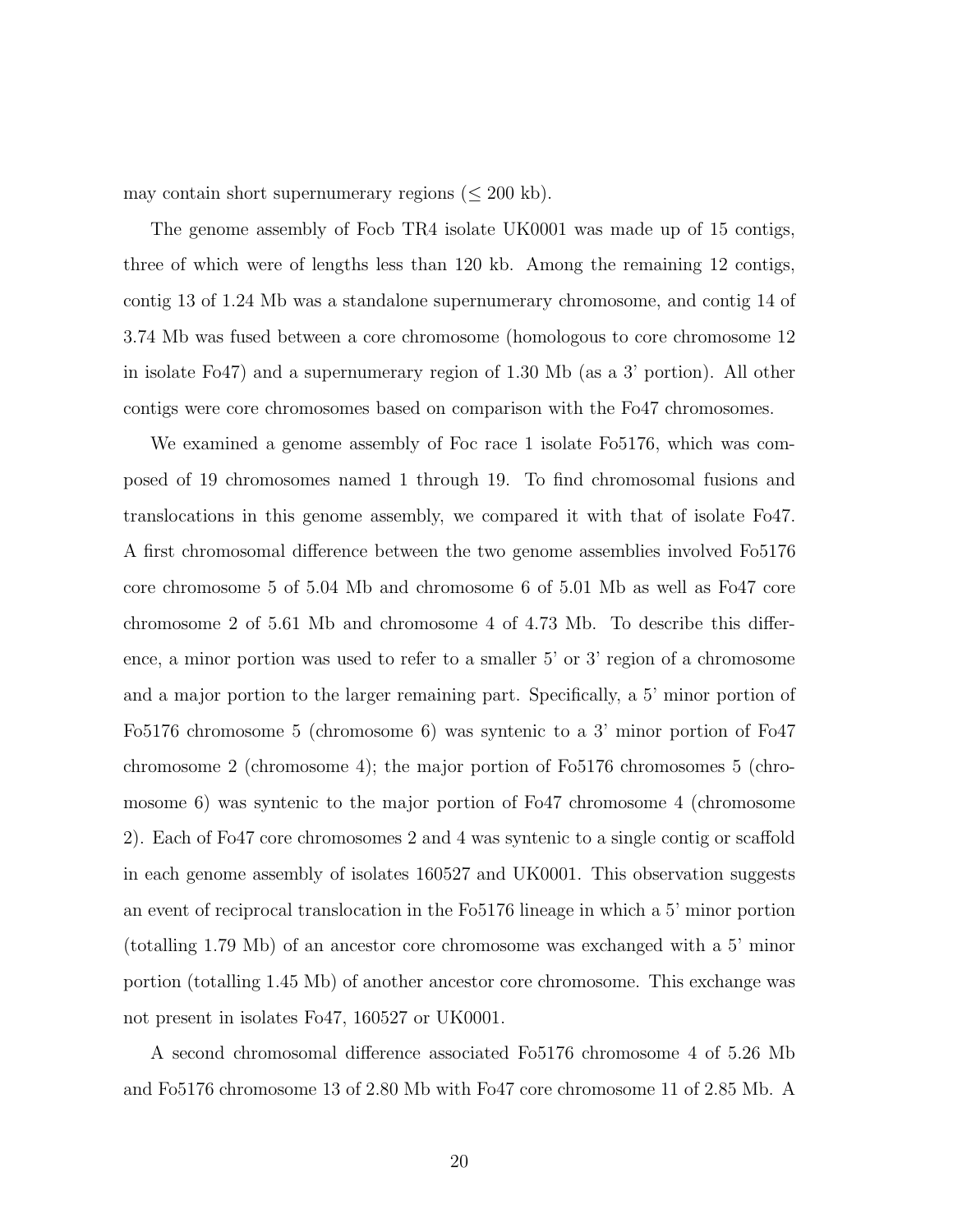core portion (at positions 0.54 to 1.80 Mb) of Fo5176 chromosome 4 was syntenic to a portion (at positions 0.57 to 1.66 Mb) of Fo47 core chromosome 11, and a core portion (at positions 1.68 to 2.69 Mb) of Fo5176 chromosome 11 was syntenic to a portion (at positions 1.66 to 2.50 Mb) of Fo47 core chromosome 11. The remaining portions of Fo5176 chromosomes 4 and 11 were mostly supernumerary. This difference was a result of chromosomal fusions between core and supernumerary chromosomes or chromosomal regions in the Fo5176 lineage (Fokkens et al. 2020).

A third difference connected Fo5176 chromosome 10 of 3.19 Mb to Fo47 core chromosome 10 of 2.89 Mb. A 5' minor portion (totalling 0.80 Mb) of Fo5176 chromosome 10 was syntenic to a 5' minor portion of Fo47 core chromosome 10, and the major portion of Fo5176 chromosome 10 was supernumerary; the major portion of Fo47 core chromosome 10 was syntenic to the majority of Fo5176 chromosome 15 of 2.40 Mb. This finding indicated that Fo5176 chromosome 10 resulted from a fusion between a core chromosomal region and a supernumerary chromosome (Fokkens et al. 2020).

A last difference concerned Fo5176 chromosome 11 of 3.09 Mb and chromosome 12 of 3.02 Mb as well as Fo47 core chromosome 5 of 4.52 Mb. A 5' minor portion (totalling 1.23 Mb) of Fo5176 chromosome 11 was syntenic to a 3' minor portion (1.13 Mb) of Fo47 core chromosome 5, and a major 5' portion of Fo47 core chromosome 5 was syntenic to Fo5176 chromosome 12. The major portion of Fo5176 chromosome 11 was supernumerary. Fo47 core chromosomes 5 was syntenic to a single contig or scaffold in each of the genome assemblies of isolates 160527 and UK0001. This observation indicated that Fo5176 chromosome 11 was composed of a core chromosomal region and a supernumerary one, and that Fo5176 chromosome 12 was a core one (Fokkens et al. 2020).

Put together, the genome assembly of isolate Fo5176 consisted of 11 core chromosomes, 4 supernumerary chromosomes and 4 keeper chromosomes. A keeper chromo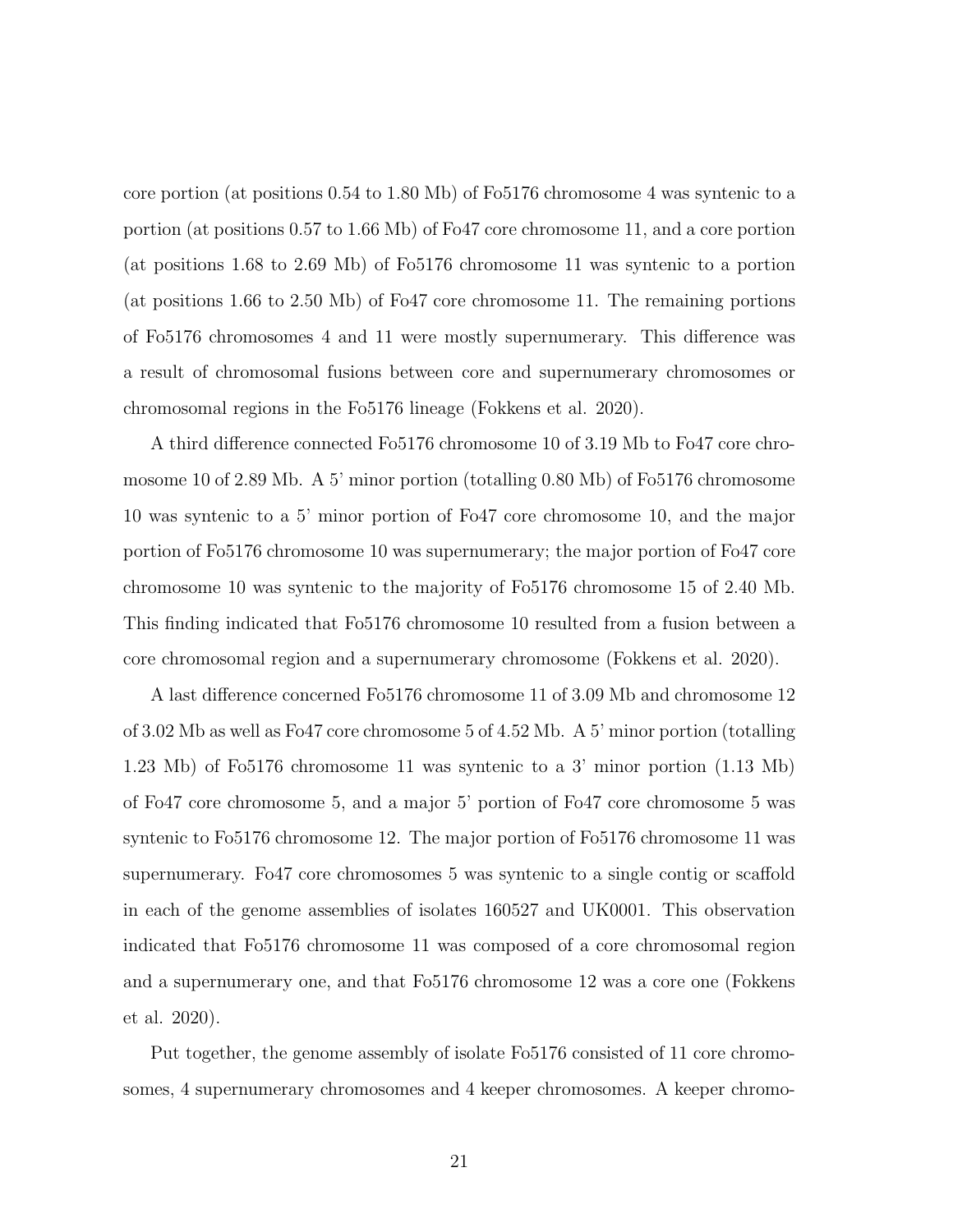some was composed of a core chromosomal region of at least 0.80 Mb and a larger supernumerary region. Unlike supernumerary chromosomes, which contained no essential genes, keeper chromosomes contained a core chromosomal region with conserved genes, and their losses may be deleterious. Keeper chromosomes play roles in the evolution of supernumerary chromosomes (see below). The four keeper chromosomes resulted from translocations involving core regions of at 0.8 Mb. Two of the core chromosomes underwent a reciprocal translocation involving core regions of at least 1.4 Mb. Regions around each translocation breakpoint were confirmed by long reads. Several Foc race 1 and 2 isolates belonged to the population containing Foc isolate Fo5176 (see below), and these isolates all contained the same core chromosome translocation as isolate Fo5176. Because this translocation was a genetic barrier to meiotic recombination with other populations in the *F. oxysporum* complex, this population is an example of potential new species that emerged during asexual reproduction over the last hundreds of years.

# Evidence: Two or more copies of a supernumerary chromosome in isolates

Below we focus on two or more structurally different copies of a supernumerary chromosome in isolates. For two or more types of supernumerary chromosomes in isolates, see the above Fusion subsection on isolate Fo5176.

We estimated the copy numbers of Fol isolate D11 supernumerary chromosome 14 in 155 datasets of short reads, with multiple datasets generated, one per sequencing run, from each Fol isolate. To obtain a copy number estimate for supernumerary chromosome 14 in a dataset of short reads, we mapped the short reads onto D11 supernumerary chromosome 14 as a reference and separately onto the core chromosome carrying the  $EF1-\alpha$  gene as a reference. Then we computed a copy number estimate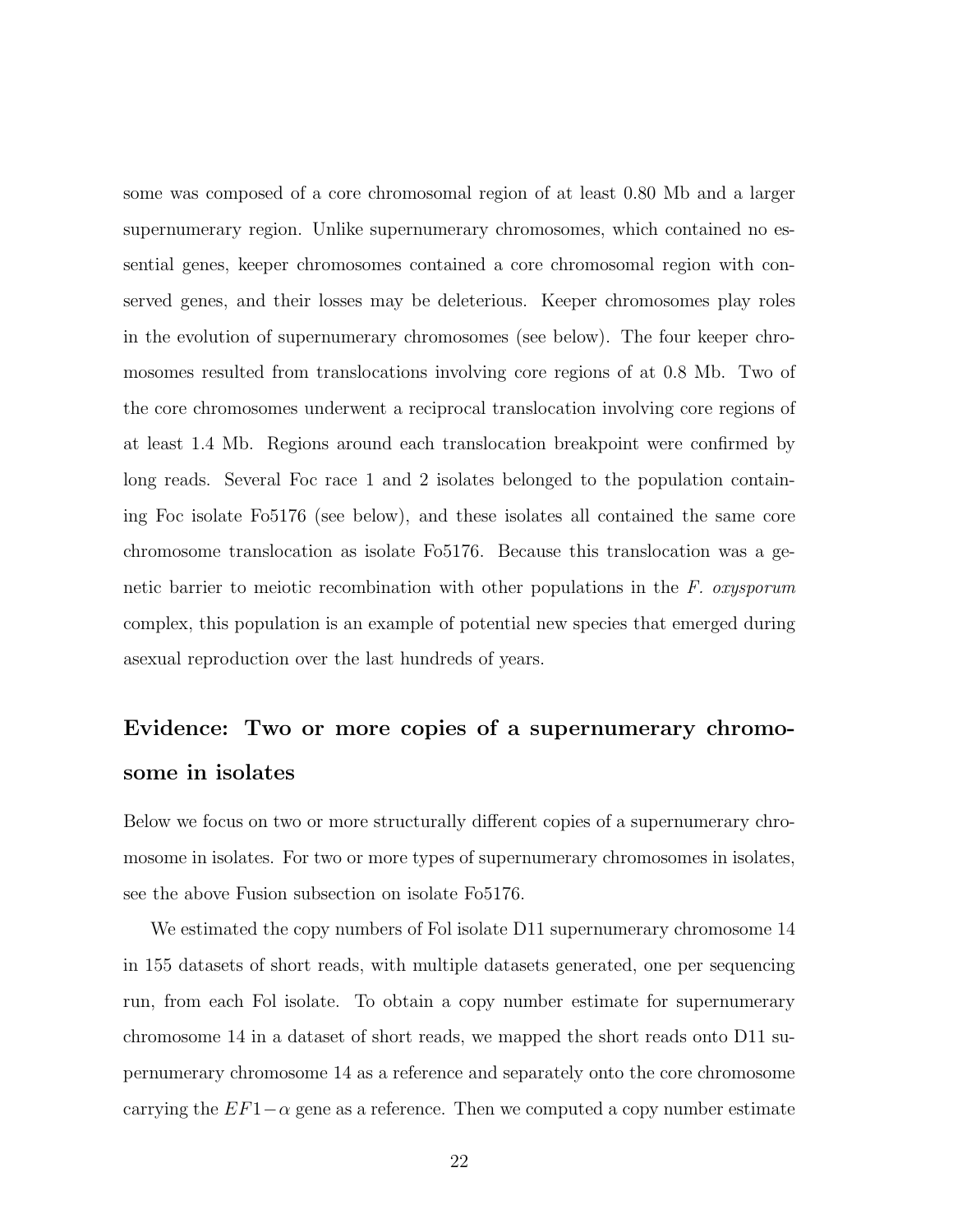by dividing the average read depth for supernumerary chromosome 14 by that for the core chromosome. In 143 of the 155 datasets, the copy number estimates for D11 supernumerary chromosome 14 were in the range 0.92–1.38, and in the remaining 12, the values were 1.76–1.78. These 12 datasets were generated in 12 sequencing runs from the same Fol isolate named DF0-62. A manual examination of the read depths of D11 supernumerary chromosome 14 in these 12 datasets revealed higher read depths over a 5' portion at 13.1 to 254.8 kb and over a 3' portion at 1,128.1 to 2,066.4 kb of D11 supernumerary chromosome 14 than over the middle portion between them. When only the 5' and 3' portions were used to estimate the copy numbers in these 12 datasets, the estimates were in the range 2.09–2.12; when only the middle portion was used to compute those, the estimates were in 1.16–1.19. These observations suggested that Fol isolate DF0-62 contained two structurally different copies of D11 supernumerary chromosome 14. In addition, we found 509 common SNPs in the 12 datasets of short reads from isolate DF0-62; 231 of the 509 SNPs had both reference and alternate allele frequencies above 30% in one of the 12 datasets, implying that the two copies contained SNP differences as well. The presence of two structurally different copies of a supernumerary chromosome in an isolate suggested that these copies were acquired horizontally.

After mapping short reads from an isolate onto a reference chromosome or contig, we calculated the total uncovered size of the isolate for the reference by collecting all uncovered reference regions of sufficient lengths and totalling their sizes. For this analysis, the minimum length of each uncovered reference region was set to 5 kb. Of the 155 Fol isolates, 11 isolates had total uncovered sizes of 1,660 to 1,754 kb for supernumerary chromosome 14 of 2,139 kb, and the other 144 isolates had their values less than 900 kb. For D11 supernumerary contig 38 of 1,574 kb, these 11 isolates had total uncovered sizes of 962 to 1,046 kb, and the rest each had their values less than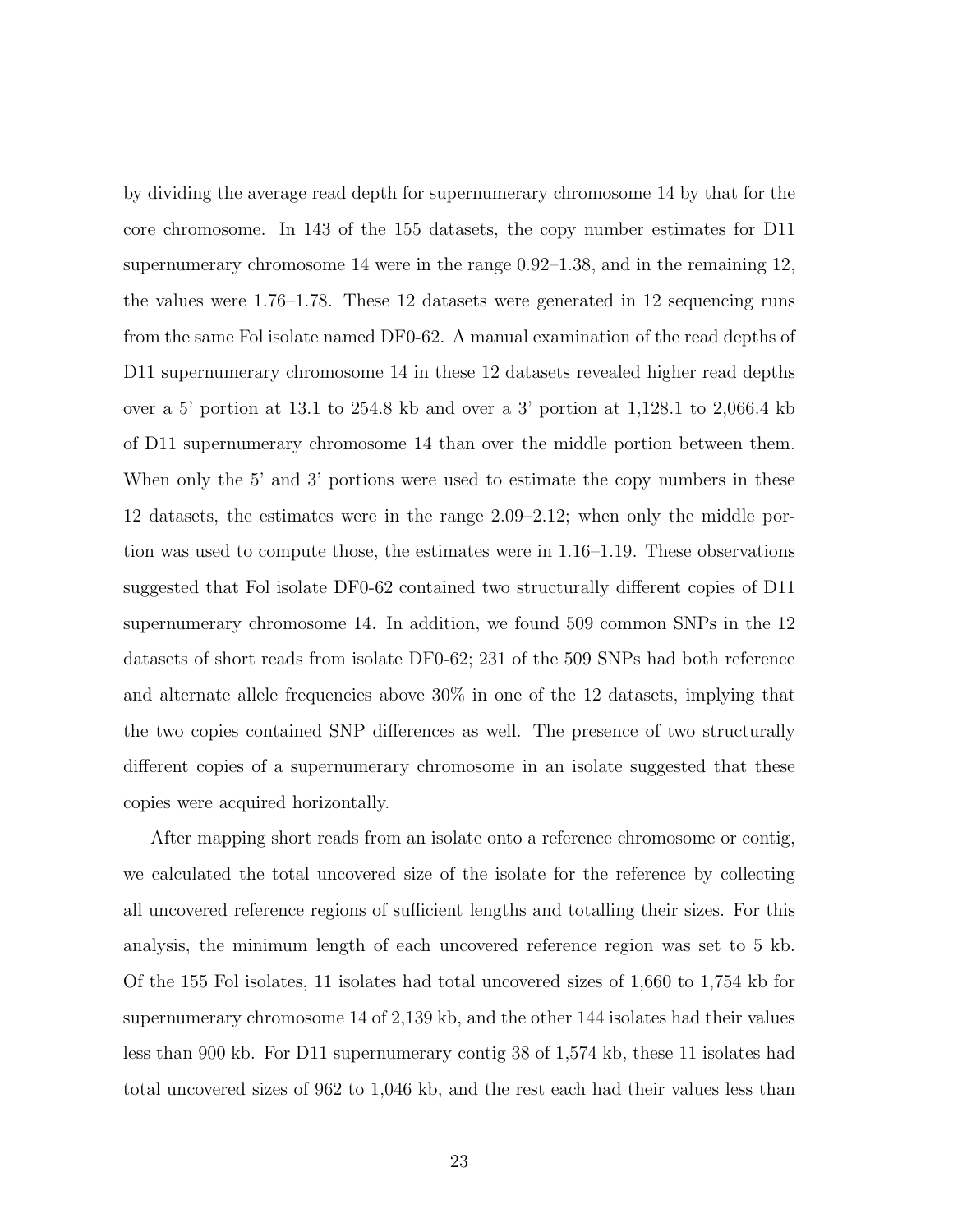600 kb. For D11 keeper contig 1 of 5,802 kb, 47 isolates had total uncovered sizes of 3,765 to 4,205 kb, and the remaining 108 isilates each had their values less than 2,500 kb. These 47 isolates include all of the 11 isolates mentioned above. For D11 keeper contig 6 of 2,135 kb, 83 isolates had total uncovered sizes of 913 to 1,184 kb, and the remaining 72 isolates each had their values less than 150 kb. These 83 isolates include all of the 47 isolates. Of the 155 isolates, 47 isolates were more distant to the Fol D11 isolate than the rest; for example, the SNP rates between these 47 isolate and the D11 core chromosome carrying the EF1-alpha gene were estimated to be at least 84 times more than those for the rest. This group of 47 distant isolates is exactly the same group of 47 isolates identified above to have the largest total uncovered sizes for keeper contig 1. Put together, these observations revealed that the 47 isolates contained little supernumerary portions of D11 keeper contigs 1 or 6, but of these 47 isolates, 36 isolates contained significant portions of D11 supernumerary chromosome 14 and supernumerary contig 38. In fact, the 36 isolates had total uncovered sizes of 280 to 411 kb for D11 supernumerary chromosome 14, and of 72 to 598 kb for D11 supernumerary contig 38. In other words, standalone supernumerary chromosomes, but not supernumerary portions of keeper chromosomes, were found in distant isolates, suggesting that supernumerary chromosomes moved from one isolate to another, but not keeper chromosomes. Note that keeper chromosomes contained core chromosomal regions and their horizontal transfer would result in the duplication of these core regions in isolates.

We also estimated the copy numbers of Focb TR4 UK0001 supernumerary chromosome 13 in 18 Focb TR4 isolates. We obtained a highest copy number value of 2.80 for isolate II-5, and values in a range of 1.96 to 2.12 for 4 isolates JV11, Leb1.2C, JV14 and FOC.TR4-1, and values in a range of 0.99 to 1.19 for the remaining 13 TR4 isolates. These numbers suggested three copies of UK0001 supernumerary chromo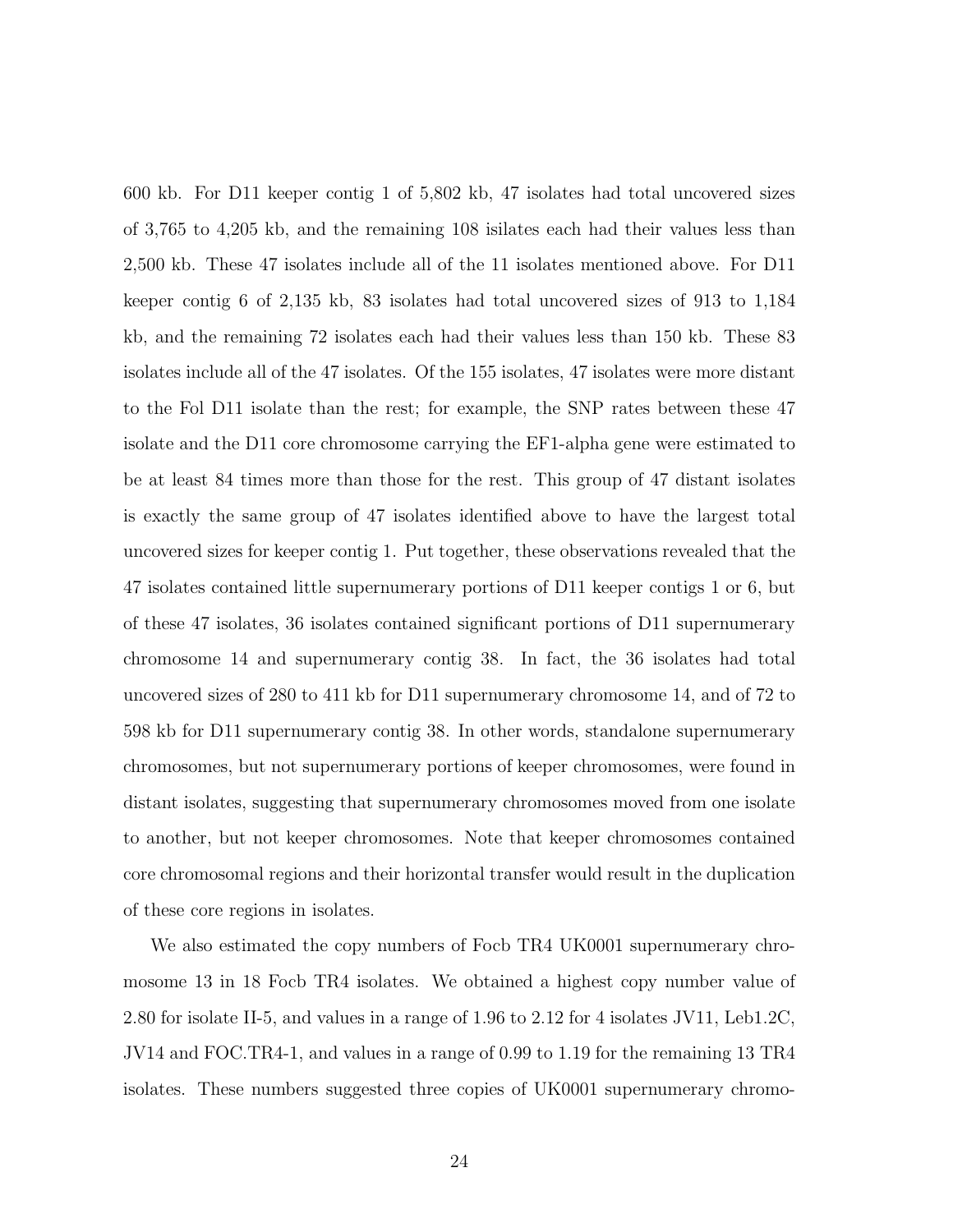some 13 in isolate II-5, and two copies of this supernumerary chromosome in the 4 TR4 isolates. A manual examination of the read depths revealed that the copies in each of these isolates were structurally different.

Race 1 isolate N2 was distant to the TR4 isolates in core chromosome, and its population-specific subtelomere was different from that of the TR4 isolates. But it was closer to the TR4 isolates in Focb TR4 UK0001 supernumerary chromosome 13. A section of this chromosome from 278.7 to 518.4 kb was present in two copies in isolate N2, which contained 651 SNPs with both reference and alternate allele frequencies above 30%. In the remaining portion (totalling 1004.9 kb) of the chromosome, the number of SNPs between isolate N2 and TR4 isolate UK0001 was 230. Moreover, the SNP rate between isolates N2 and UK0001 in this portion of the chromosome 13 was 26 times lower than their genome-wide SNP rate, which is inconsistent with the expectation that a supernumerary chromosome is not more variable than the core chromosomes. An explanation to this inconsistency is that a recent horizontal transfer event involving a version of supernumerary chromosome 13 occurred to an ancestor of isolates N2 or UK0001. This transfer event was preceded or followed by a change in the subtelomere of the supernumerary chromosome. For isolate N2, an average read depth of 454.6 for a region of 661 bp at 3.55 to 4.21 kb of a reference subtelomere for the TR4 isolates was obtained, indicating a partial similarity between their subtelomeres. Also, a retrotransposon of length 3.3 kb, which was located next to the 5' subtelomere of isolate TR4 UK0001 supernumerary chromosome 13, was present in 47 copies in isolate N2, in 12 copies in isolate TR4 II-5, but was present in 0 or 1 copy in the other 17 TR4 isolates.

Some of the 18 TR4 isolates underwent changes in the subtelomeres of their chromosomes. Those changes were located in region 1 at 0.5-3.7 kb and region 2 at 5.2-8.6 kb of a reference subtelomere, the 5' subtelomere of Focb TR4 isolate UK0001 su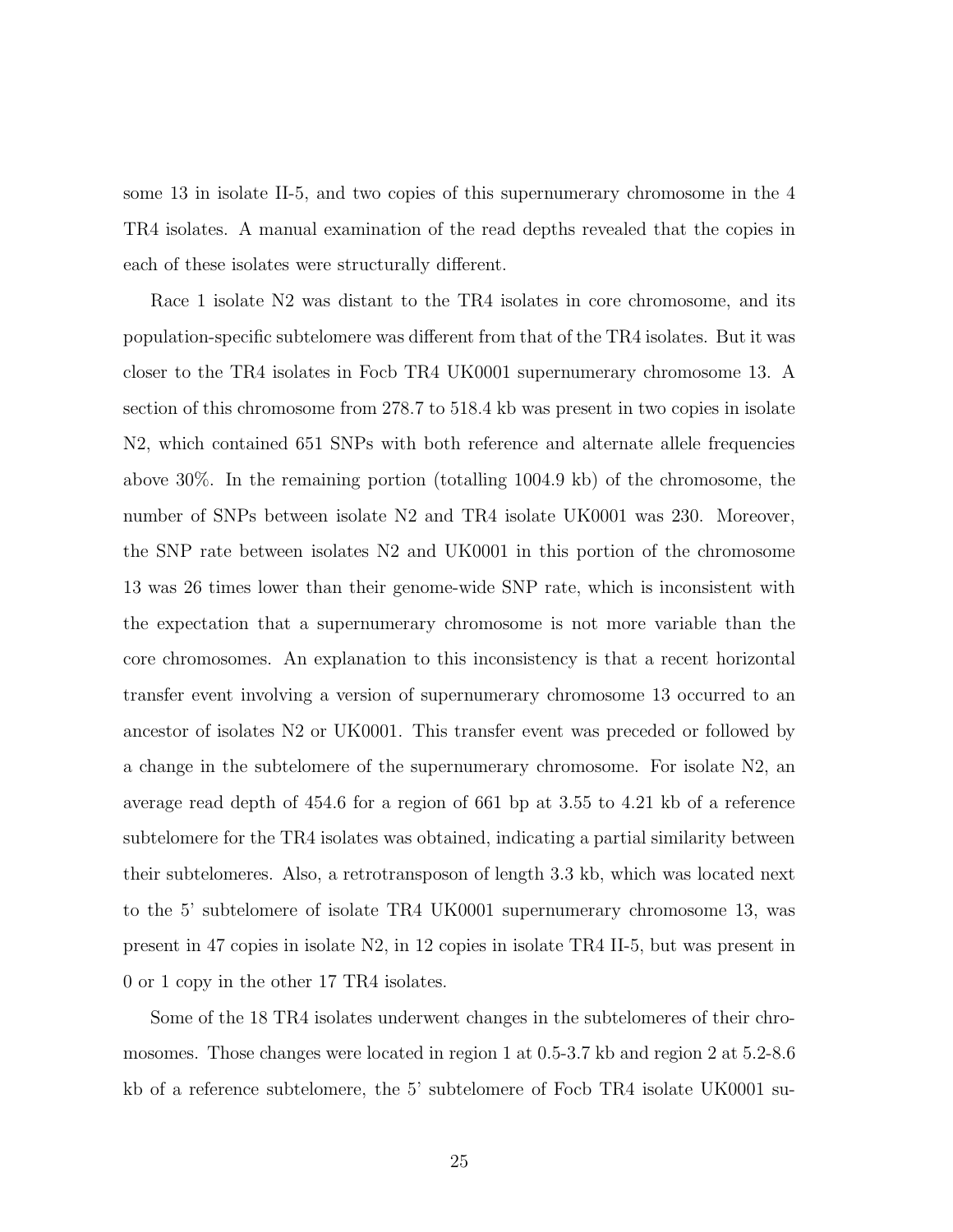pernumerary chromosome 13. For each of the 18 isolates, the ratio of the average read depth of region 1 to that of region 2 was calculated. For 9 of the 18 isolates, their ratios were between 0.88 and 1.47, and for 8 of them, their ratios were between 0.11 and 0.49, and for the last one (isolate Pak1.1A), its ratio was 21.22. These large ratio differences suggested that some of these isolates underwent changes in many of their chromosome subtelomeres in the same region, during asexual reproduction. Note that all of these 18 isolates belonged to the same asexual population.

#### Evidence: Origin of supernumerary chromosomes

A supernumerary chromosome in one isolate may be a composition of portions of several supernumerary chromosomes in another isolate, so a global measure of similarity is less informative than a local measure of similarity. Below we first identified similar supernumerary regions between Focb TR4 isolate UK0001 and race 1 isolate 160527. Then we examined those regions between isolate 160527 and Foc race 1 isolate Fo5176, and within isolate Fo5176. Next we confirmed the presence of supernumerary regions in 99 *F. oxysporum* isolates assembled by Achari et al. (2020), with 16 of these isolates collected from natural ecosystem soil, by estimating the total length of similar regions between the genome assembly of each isolate and the supernumerary genome of isolate Fo5176. Finally we compared Fol isolates 4287 and D11. Results from these comparisons indicated that supernumerary chromosomes in a new population evolved from ones in old populations.

Supernumerary contig 13 of 1,245 kb in isolate UK0001 contained 7 regions (totaling about 80% of the contig) that were syntenic to regions of the 3,211-kb supernumerary section of keeper contig 2 in isolate 160527. Let the 7 regions in isolate 160527 be denoted by a, b, c, d, e, f and g in forward orientation in the 5'-to-3' order. Then the order and orientation of the 7 syntenic regions in isolate UK0001 was A,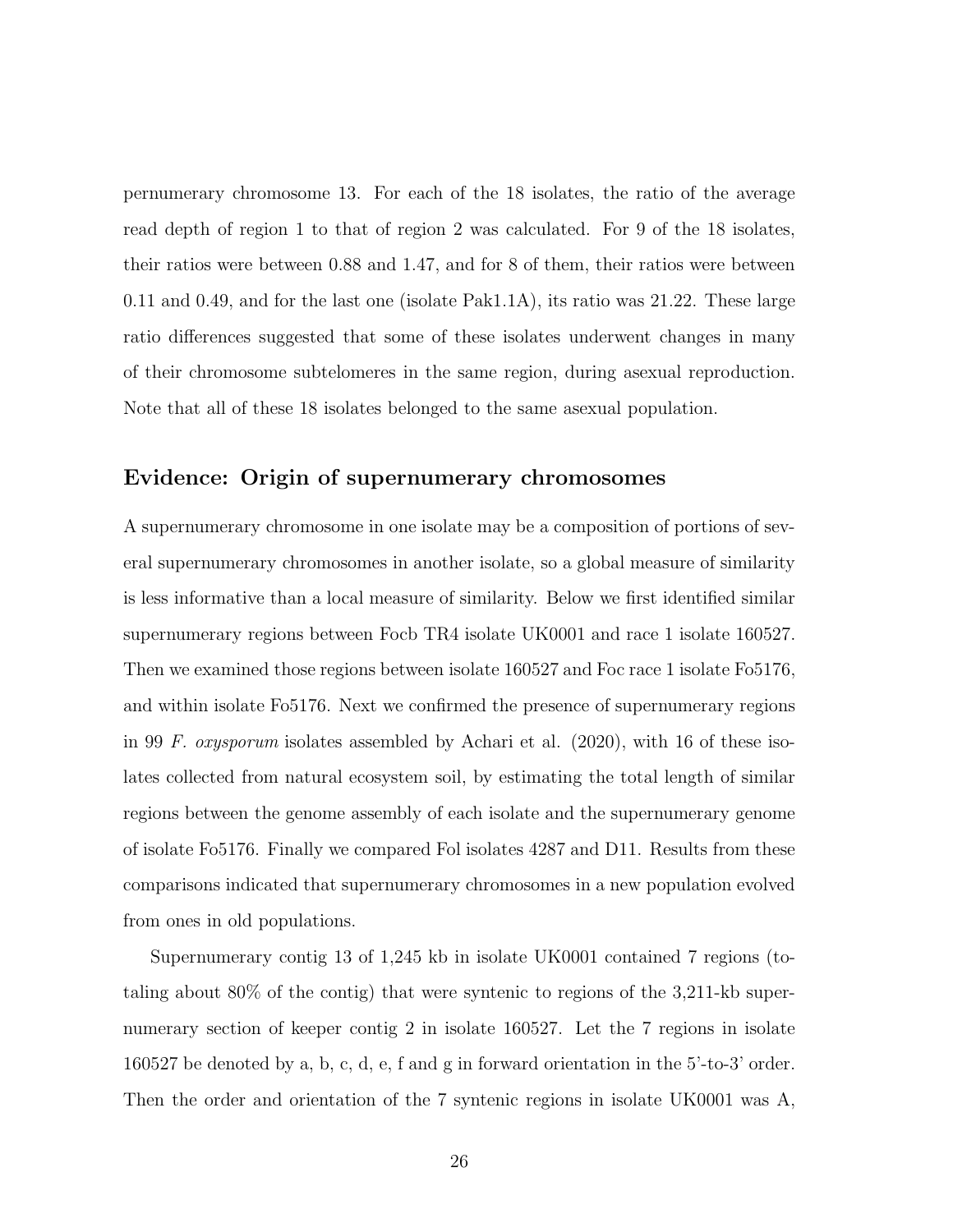F-, D, E-, C-, B- and G-, where a letter in upper case denotes a region in isolate UK0001 that was syntenic to the region denoted by the letter in lower case in isolate 160527, and region F- denotes the reverse complement of region F. The best gap-free matches in these 7 regions in the order in isolate UK0001 were 1/24,561, 2/52,381, 3/55,553, 0/33,736, 0/60,915, 1/20763 and 1/41,883, where a gap-free alignment of n paired nucleotides with d nucleotide differences was given in the form of  $d/n$ . For comparison, a best gap-free match between the core chromosomes of isolates 160527 and UK0001 was 61/10,946.

Isolate 160527 contained a keeper contig (contig 2) and a supernumerary contig (contig 12) as well as 10 core contigs. Four of the seven regions mentioned above in contig 2 of isolate 160527, regions c, d, e and f, overlapped with the first three of the following four regions of keeper contig 2 that were similar to supernumerary regions in isolate Fo5176. Region 1 of 133 kb at 3,468 to 3,601 Mb was 91% identical to a supernumerary region of Fo5176 keeper chromosome 11 at 2,227 to 2,344 Mb. Region 2 of 100 kb at 3,620 to 3,719 Mb was 93% identical to a supernumerary region of Fo5176 chromosome 11 at 2,127 to 2,225 Mb. Region 3 of 290 kb at 3,986 to 4,275 Mb was 89% identical to a region of Fo5176 supernumerary chromosome 16 at 0.893 to 0.580 Mb (in reverse order denoting reverse orientation). Region 4 of 145 kb at 5,237 to 5,381 Mb was 86% identical to a supernumerary region of Fo5176 keeper chromosome 10 at 1,997 to 2,153 Mb. This example presented a case where a supernumerary region in one isolate was composed of regions that were similar to supernumerary regions of separate chromosomes in another isolate. In supernumerary contig 12 of 1.261 Mb of isolate 160527, 4 of its regions (totalling  $487$  kb) were  $87-90\%$ identical to supernumerary regions of Fo5176 keeper chromosome 4.

We examined homologous regions between supernumerary and keeper chromosomes in isolate 5176 to shed light on the evolution of these chromosomes. We found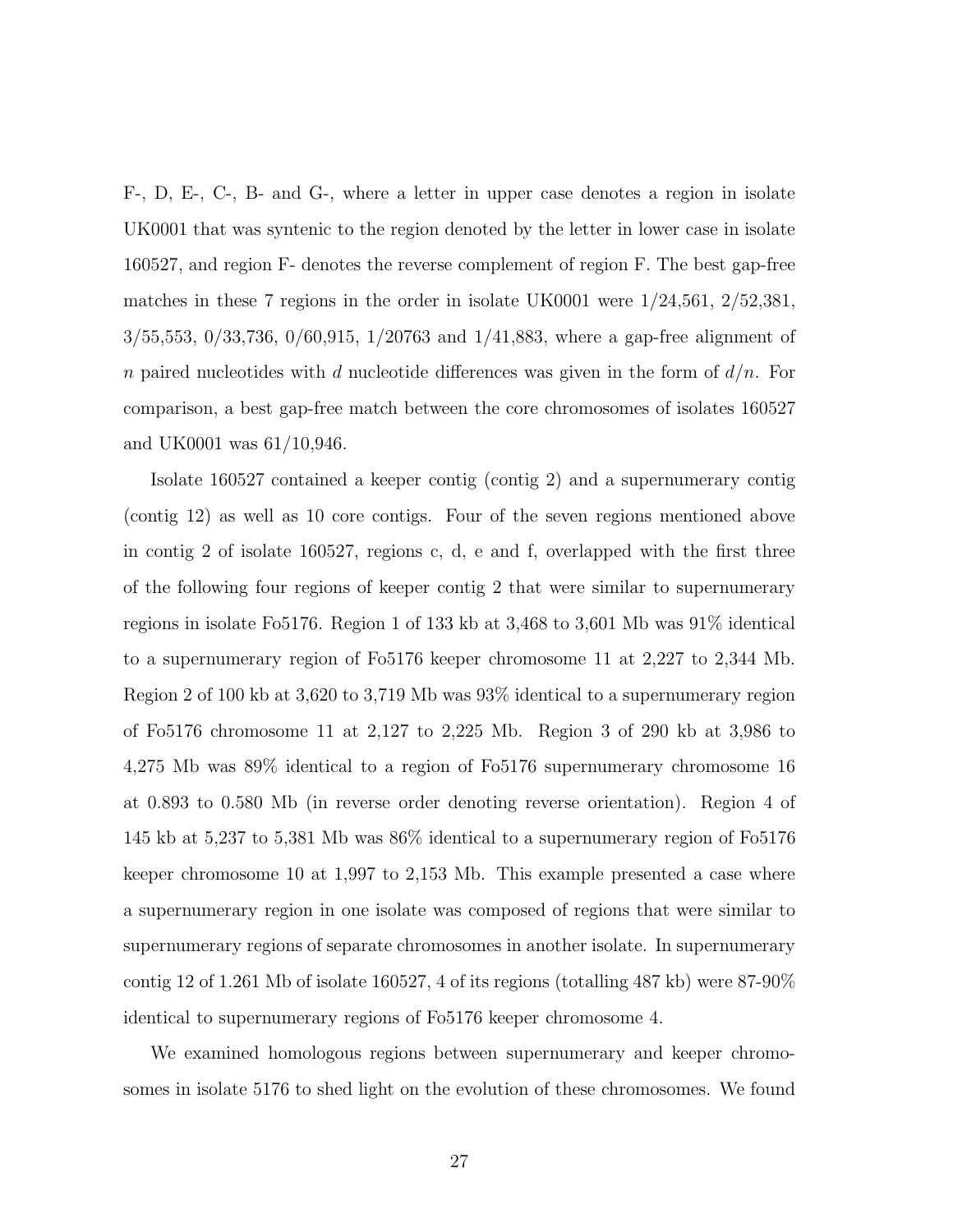three sets of highly similar regions between Fo5176 supernumerary chromosome 2 and keeper chromosome 13. A first set contained a 5' region of 55 kb from keeper chromosome 13 that was 99% identical to two regions of Fo5176 supernumerary chromosome 2 at 750 to 801 kb and at 922 to 976 kb. A second set was a list of 6 close regions totalling 83 kb conserved at 98% identity between Fo5176 supernumerary chromosome 2 at 5.680 to 5.886 Mb and keeper chromosome 13 at 4.3 to 127.7 kb. The last one was a set of 11 close regions totalling 60 kb conserved at 98% identity between chromosome 2 at 128.8 to 246.0 kb and chromosome 13 at 885 to 1,027 kb. These matches indicated recent segmental duplications between the two types of chromosomes in the Fo5176 lineage. We also found 12 more sets of regions conserved at 87-97% identity between supernumerary and keeper chromosomes in isolate 5176.

We checked on the presence of supernumerary regions in the genome assemblies of 99 isolates, with 16 of them collected from natural ecosystem soil. A dataset of supernumerary sequence regions was prepared by taking all supernumerary chromosomes and supernumerary portions of all keeper chromosomes in the genome assembly of isolate 5176. The total lengths of similar regions of at least 5 kb between the supernumerary sequence regions of isolate 5176 and each of the genome assemblies of 99 *F. oxysporum* isolates ranged from 26.7 to 546.8 kb with a mean value of 186.5 kb. This observation supported the hypothesis that all *F. oxysporum* isolates contained supernumerary chromosomes or regions.

The supernumerary portion of contig 1 in Fol race 3 isolate D11 contained regions that were syntenic to supernumerary contigs 4, 18, 47, 65 in the genome assembly of Fol race 2 isolate 4287, but the rest of it, a 1,251-kb supernumerary region at 1,124- 2,375 kb, had no long syntenic matches to any part of the 4287 genome assembly. This supernumerary region contained long syntenic matches to a genome assembly of *F. oxysporum* isolate ISS-F4, with a best gap-free match of 12.7 kb at a percent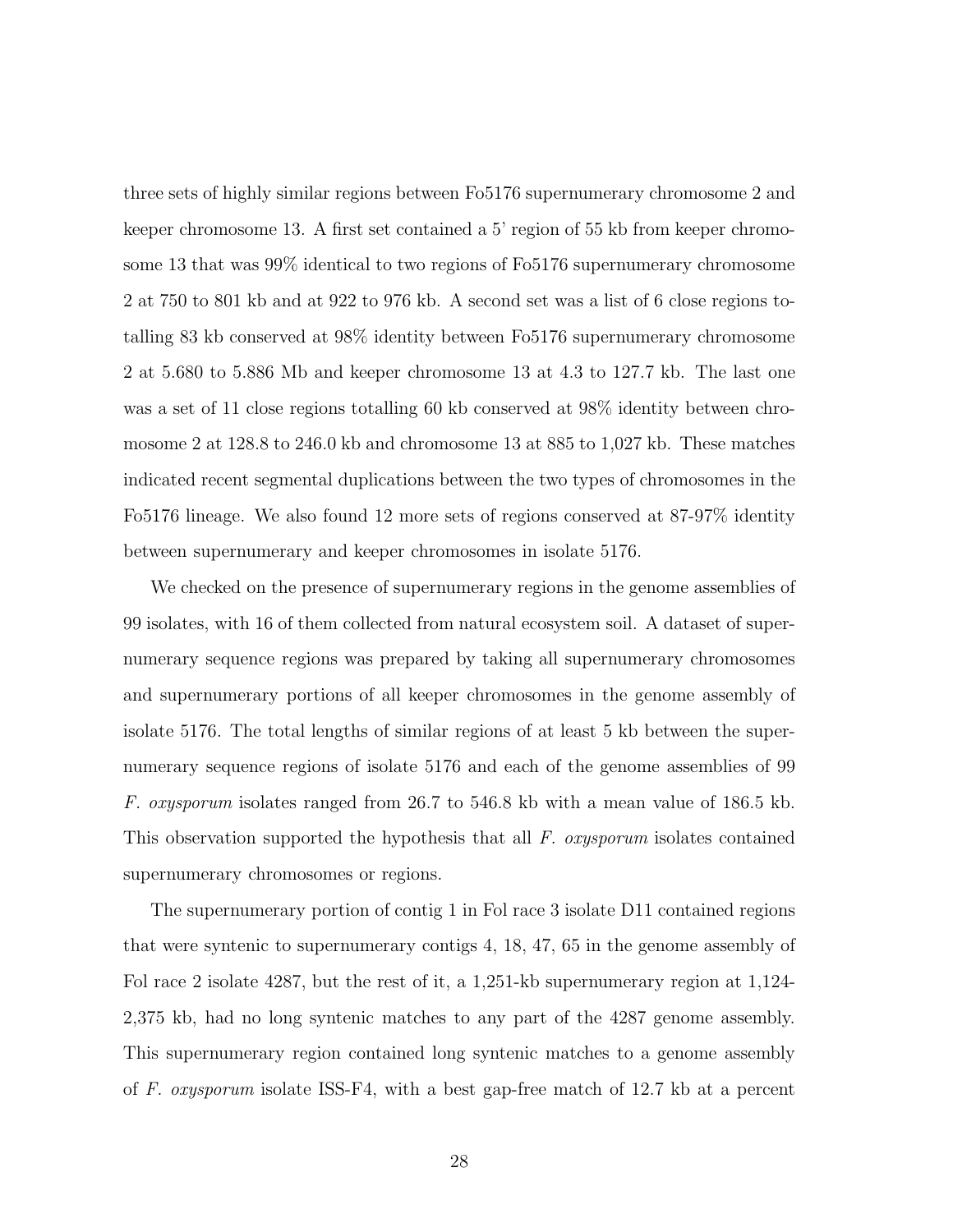difference of 0.01%. As a comparison, a best gap-free core match of 13.5 kb between isolates D11 and ISS-F4 had a percent difference of 0.18%, which was 18 times that of the best supernumerary match. Note that isolates D11 and 4287 were highly similar in core chromosome; their best gap-free core match was of length 107 kb with no differences. This example revealed a case where a supernumerary chromosome in isolate D11 contained two kinds of regions that originated from supernumerary chromosomes in different lineages whose core chromosomes were more distant. Transfer, not loss, is best at explaining this observation. However, the comparison of the genome assemblies of isolates D11 and 4287 revealed many inter-chromosomal rearrangements between their supernumerary chromosomes; the two isolates were in the same population (see below).

#### Evidence: Examples of populations

The asexual subpopulation containing Focb TR4 isolate UK0001 as an individual was defined as a group of *F. oxysporum* isolates whose chromosome ends were highly similar to the subtelomere of 9.2 kb at the ends of chromosomes in Focb TR4 isolate UK0001, and whose lineages to the most recent common ancestor (MRCA) were all asexual. Besides isolate UK0001, we found 17 Focb TR4 isolates (see Materials and Methods). Short reads from all 17 Focb TR4 isolates covered internal core AT rich regions of the UK0001 genome assembly, suggesting that the lineages for the 17 isolates and UK0001 to the MRCA were all asexual. For 16 of the 17 isolates, their short reads covered the UK001 subtelomere at average read depths from 680 to 4,371, with up to 2 SNPs. This indicated the presence of multiple highly similar copies of this subtelomere in these 16 TR4 isolates. The other TR4 isolate, Pak1.1A, had the lowest average read depth of 440. A manual check on this coverage file found read depths of 0 to 2 for a 2.0-kb section of the subtelomere, and read depths of up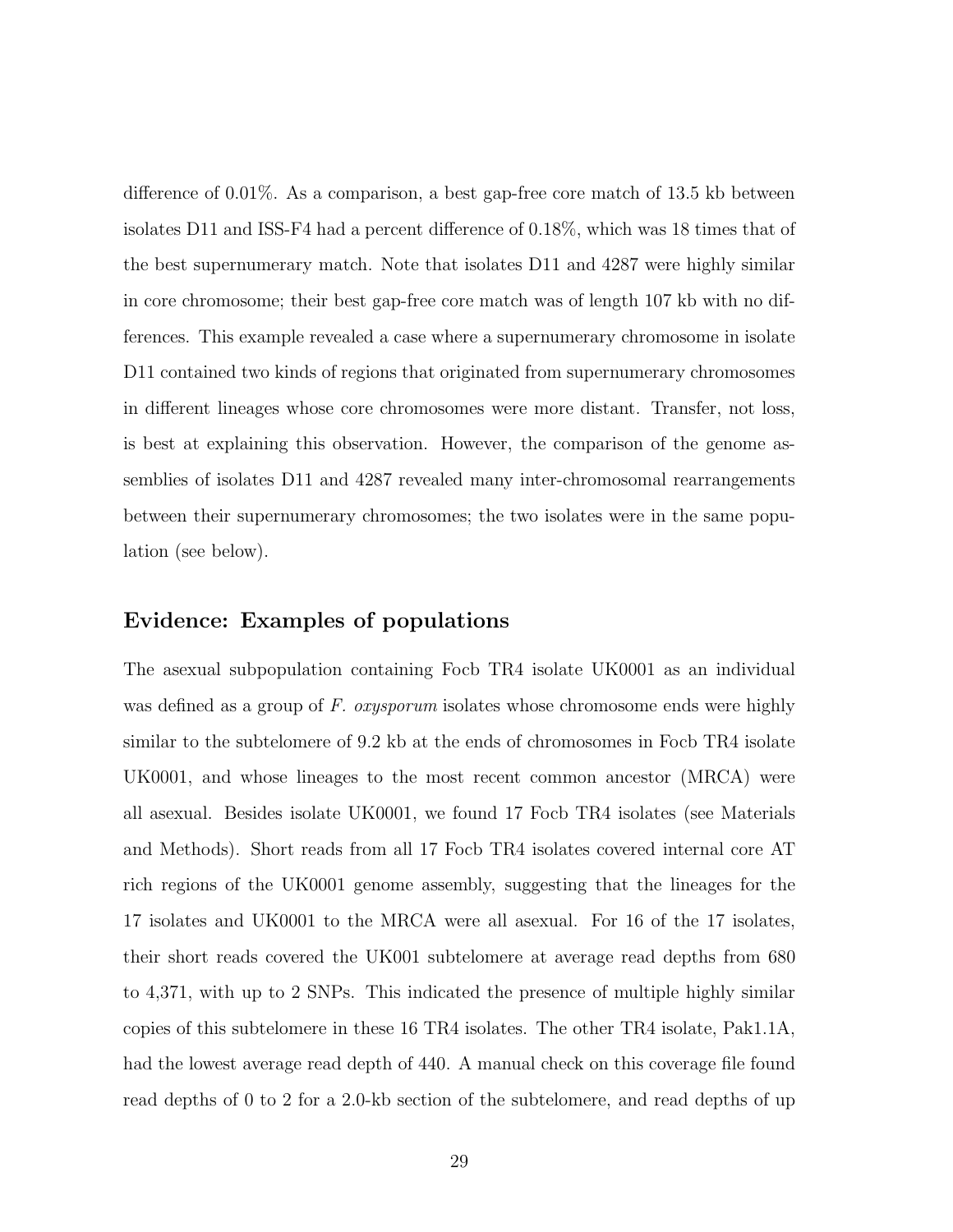to 90 for a 2.4-kb section of the subtelomere, and an average depth of 675 for the rest (totalling 4.8 kb) of the subtelomere. This showed that the subtelomeres at the ends of the Pak1.1A chromosomes underwent significant changes. Thus, the 16 Focb TR4 isolates belonged to the UK0001 asexual subpopulation, but isolate Pak1.1A did not. Note that all 17 isolates was extremely close to isolate UK0001 with a SNP rate less than 0.00001. For example, Focb TR4 isolate Pak1.1A had an average read depth of 51.6 over the whole reference genome with a SNP rate of 6.7e-06 to the reference isolate (UK0001). The low SNP rates indicated that the UK001 asexual subpopulation was young, and that the changes in the subtelomere of isolate Pak1.1A happened recently, perhaps within decades.

Another asexual subpopulation was defined based on Focb race 1 isolate 160527 with a subtelomere of 8.5 kb identified from its high-quality genome assembly. We found 3 additional Focb race 1 isolates: N2, VCG0124 and VCG0125. Isolate N2 had a SNP rate of 0.00634 with isolate 160527. Because of a lack of read coverage by short reads from isolate N2 over internal AT rich regions of the core chromosomes for isolate 160527, either or both lineages for isolates 160527 and N2 had undergone meiotic recombination since their split. But their subtelomeres were still homologous; an initial 5.6-kb section of the isolate 160527 subtelomere and the rest (totalling 2.9 kb) were covered at average depths of 918 and 135 by short reads from isolate N2.

Isolates VCG0124 and VCG0125 were close with a SNP rate of 0.00011, but were less close to isolate 160527, with SNP rates of 0.00148 and 0.00156, respectively. Still, the genome assemblies of isolates VCG0125 and 160527 contained 35 gap-free matches (with at least 99% percent identity) of lengths 3.1 to 66.8 kb totalling 403 kb over regions with an AT content of at least 60%, suggesting that the lineages for these two isolates had remained asexual since their divergence. However, isolates VCG0124 and VCG0125 contained different types of subtelomeres. Short reads from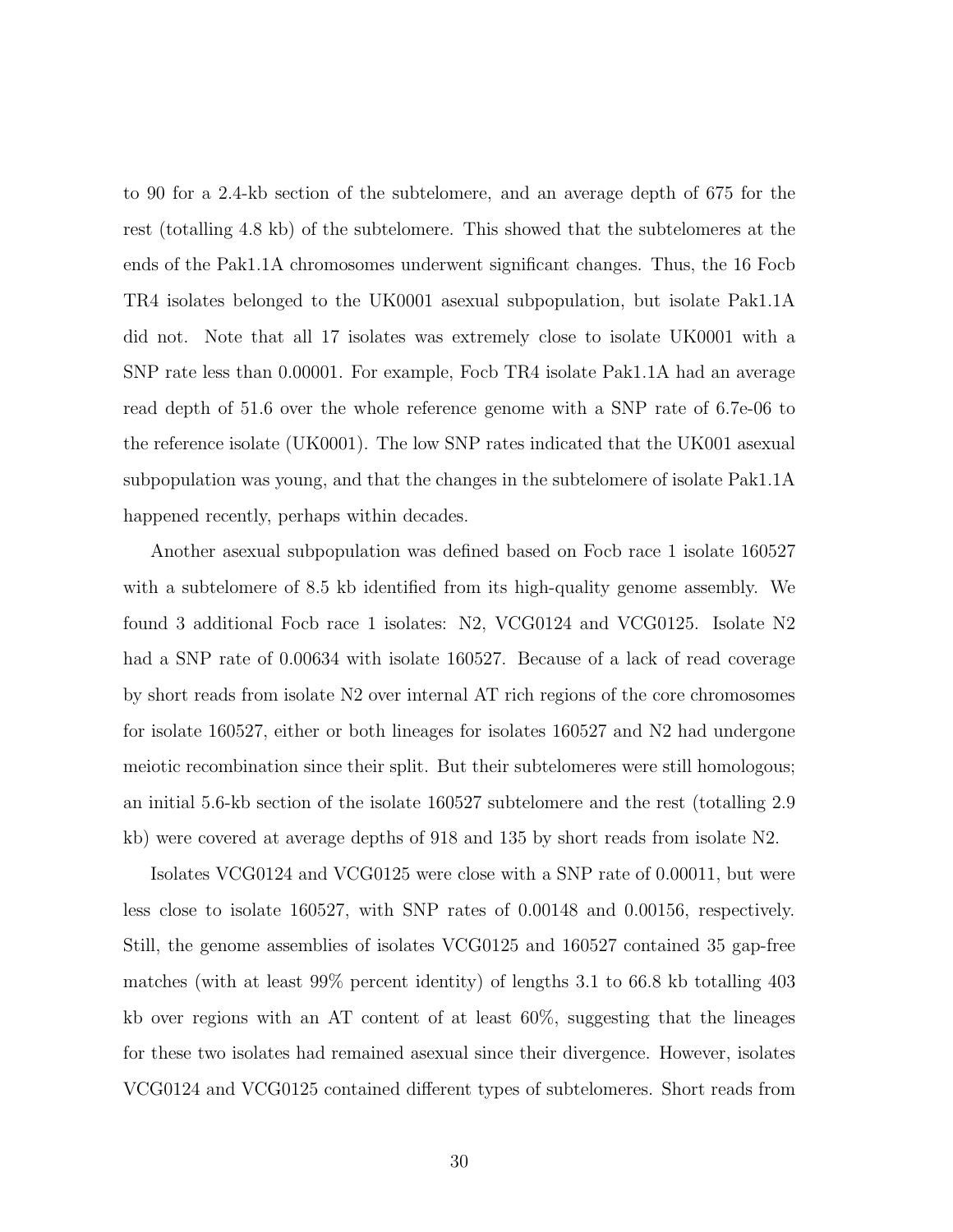isolate VCG0125 revealed that the subtelomere for isolate VCG0125 was globally similar to that of isolate 160527 with an average read depth of 1,448, where sharp drops in read depths occurred in only two locations (at locally lowest depths of 67 and 349, respectively). But mapping short reads from isolate VCG0124 and from all TR4 isolates to the isolate 160527 subtelomere showed that the subtelomeres for these isolates including VCG0124 were only similar to a short section (totalling 1.5 kb) of the isolate 160527 subtelomere; for example, only this section was covered at an average read depth of 1,093 by short reads from isolate VCG0124 and at 879 by those from Focb TR4 isolate JV11.

On the other hand, two adjacent sections (at sizes of 2.8 and 1.8 kb) of the isolate UK0001 subtelomere were covered at average read depths of 1,159 and 207 by short reads from isolate VCG0124 and at 911 and 344 by those from Focb TR4 isolate Pak1.1A. Note that this TR4 isolate was the only one not belonging to the UK0001 population (see above). Put together, the subtelomere for isolate VCG0124 was more similar to that for isolate UK0001 than to that for isolate 160527. This observation indicated that at least one of isolates VCG0124 and VCG0125 switched to a different type of subtelomere since their divergence. Focb race 1 isolate VCG0124 had a SNP rate of 0.00814 with isolate UK0001. Short reads from isolate VCG0124 did not cover internal AT rich regions of the core UK0001 chromosomes, suggesting that the lineage for isolate UK0001 underwent sexual reproduction after they split. Thus, isolate VCG0124 did not belong to the UK0001 asexual subpopulation. Note that short reads from isolates VCG0124 and VCG0125 covered, at read depths of at least 10, 0.61.8% and 0.55.8% of supernumerary contig 2 of isolate 160527, and 45.9% and 17.1% of supernumerary contig 13 of isolate UK0001. The two reference isolates, UK0001 and 160527, were more distant, with a SNP rate of 0.00959. Although isolate VCG0124 did not belong to the population that included the asexual subpopulation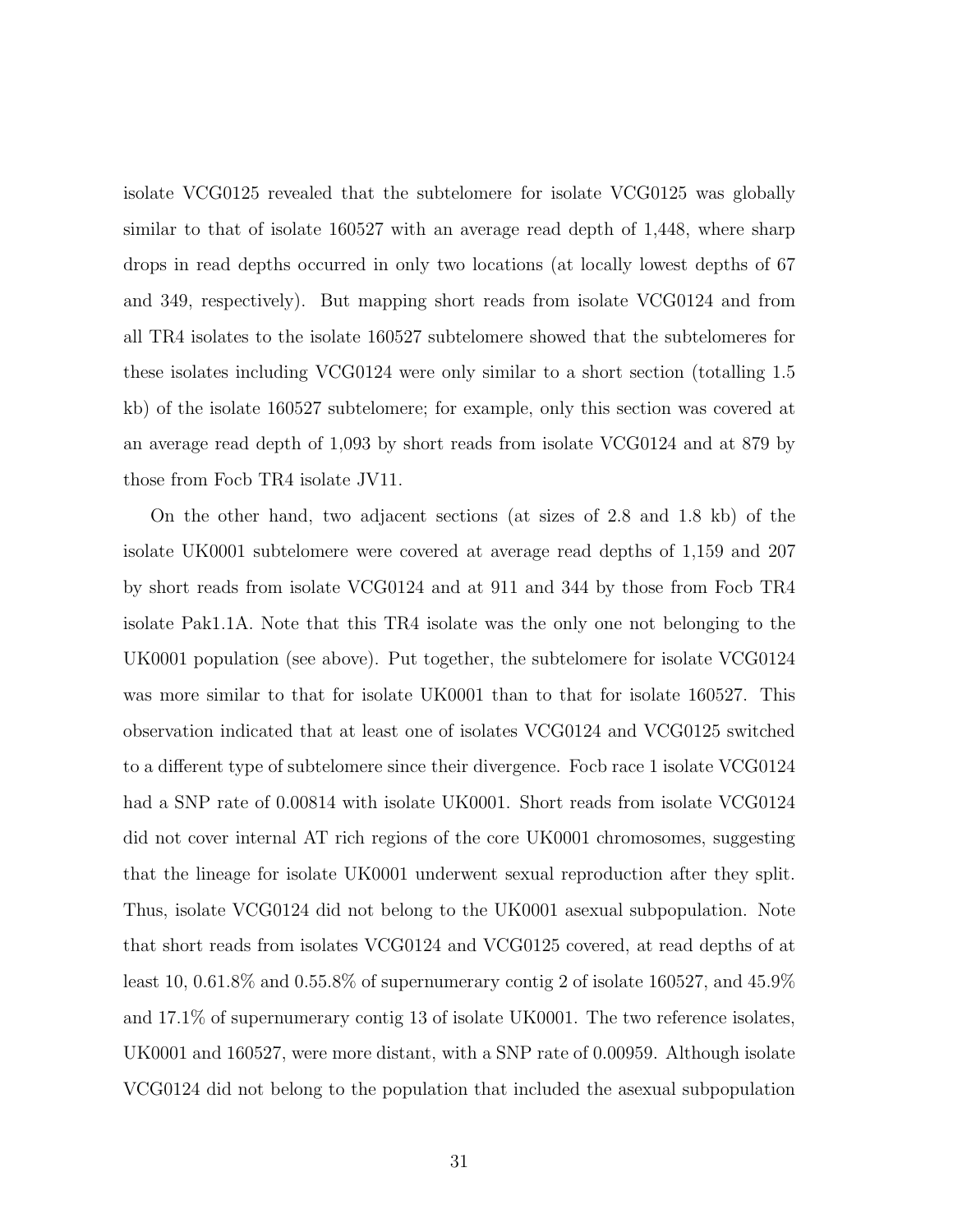with Focb TR4 isolate UK001, because of a lack of global subtelomere similarity, the local subtelomere similarity indicated a common ancestor for the portions of the subtelomeres for isolates VCG0124 and UK0001.

A third asexual subpopulation was defined based on Foc race 1 isolate Fo5176 with a subtelomere of 9.8 kb identified from its high-quality genome assembly. We also selected Foc race 1 isolates Cong1-1 and IVC-1, and Foc race 2 isolates 54008 and 58385, based on the availability of genome assemblies or datasets of short reads. The SNP rate between each pair of race 1 isolates was less than 0.00003, that between the two race 2 isolates was 0.00009, and those between the race 1 and race 2 isolates were between 0.00006 to 0.00010. The average read depth for the dataset of short reads from isolate IVC-1 on the Fo5176 genome assembly as a reference was 49, that from isolate 58385 was 64, and that from isolate Cong1-1 HS1 was 42. (The same values for the read depths for the three datasets were obtained on the Cong1-1 genome assembly as a reference.) The percent coverage for the AT rich region of the race 1 Fo5176 genome assembly was 80% for the dataset of short reads from race 1 isolate IVC-1, 94% for that from race 1 isolate Cong1-1 HS1, and 91% for that from race 2 isolate 58385. The values for those of the race 2 54008 genome assembly from the three datasets were 73%, 80% and 96%. These numbers reflected the mode of asexual reproduction in the lineages of these races 1 and 2 isolates up to their MRCA. The average read depths on the 9.8-kb Fo5176 subtelomere by the short reads from the three isolates were 3,250, 1,627 and 2,903, indicating multiple copies of the subtelomere the genomes of these isolates. Thus, these races 1 and 2 isolates belonged to the Fo5176 population.

A fourth population was centered on Fol isolate D11 with a high-quality genome assembly. After mapping short reads from isolate Fol 4287 onto the genome assembly of Fol isolate D11, we found that 57.6% of 974 kb of AT rich regions in the D11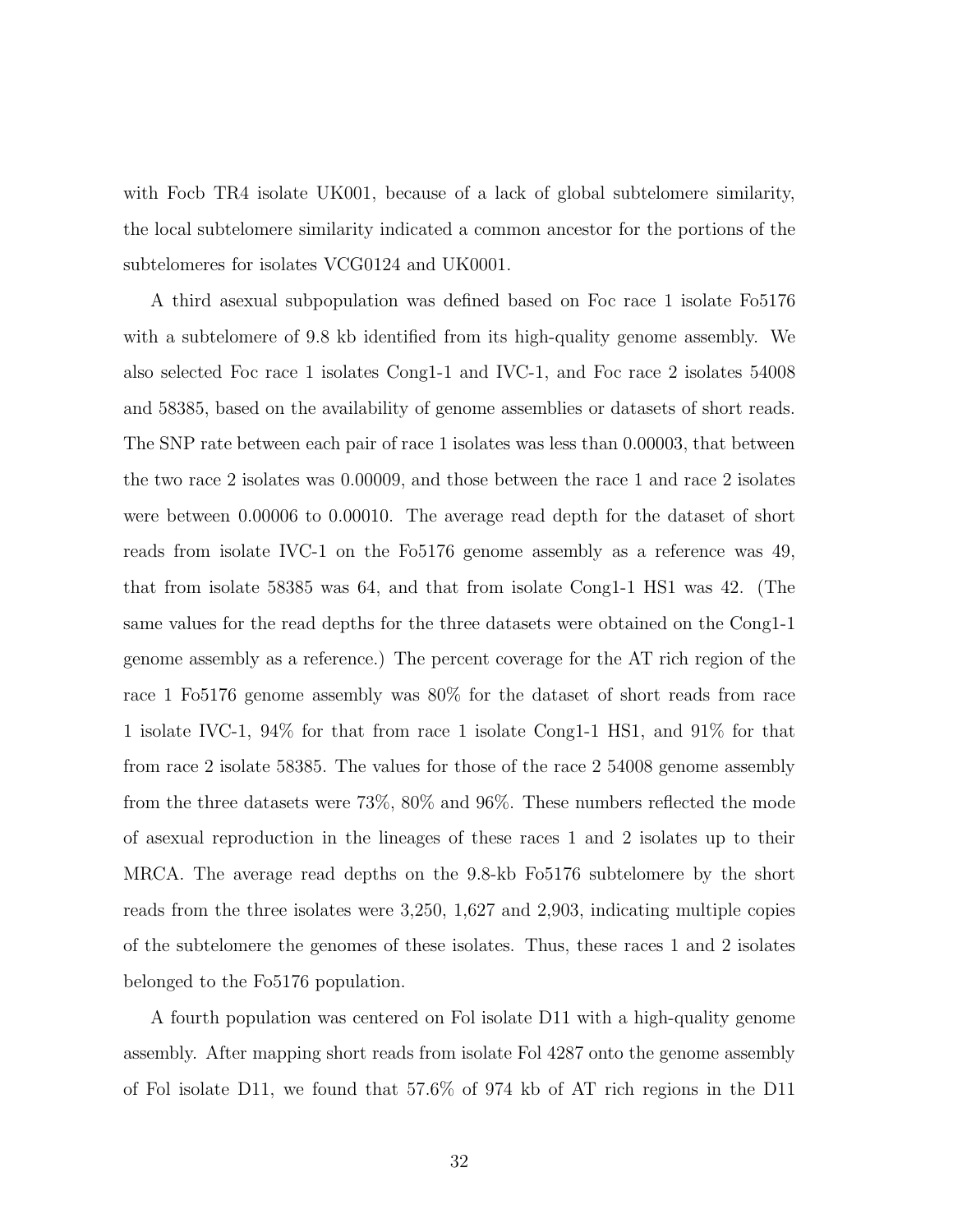genome assembly was covered by short reads from isolate Fol 4287, suggesting that Fol isolates 4287 and D11 were in the same asexual population. Both isolates carried nearly identical subtelomeres of 10.7 kp (with only a few short indel differences) at the ends of their chromosomes. Moreover, of 13 more Fol isolates, 9 were also in the D11 asexual population based on their percent coverage of the D11 AT rich regions in a range of 32.8% to 76.3%, but the other 4 were not in the population because of their low coverage in a range of 0.5% to 4%. The names of these 9 Fol isolates were 14844 (M1943), 5397, CA92.95, DF0-40, DF0-41, IPO1530/B1, LSU-3, LSU-7, WCS852/E241, and those of the other 4 were DF0-23, DF0-38, DF0-62, MN-14. Except isolate MN-14, the isolates also had highly similarly subtelomere sequences in high copy numbers. Thus, except isolate MN-14, the isolates belonged to the D11 population. A detailed description of the analysis of th 155 runs from these 13 isolates is given below.

The Fol D11 population was a well-studied population, with more than 100 datasets of short reads at NCBI. To check if isolates in the population carried multiple copies of the subtelomere at chromosome ends of the Fol D11 reference genome assembly, we mapped datasets of short reads from 155 runs of 13 Fol isolates (11-12 runs per isolate) onto supernumerary chromosome 14 and contig 38 (as well as keeper contigs 1 and 6 each with both supernumerary and core regions) of Fol isolate D11 as a reference. Of the 155 runs, 144 runs each carried a significant portion (more than 30%) of each of supernumerary chromosome 14 and contig 38, and carried multiple copies of the subtelomere based on read coverage. None of the remaining 11 runs carried a significant portion of either of supernumerary chromosome 14 and contig 38, or carried any copies of the subtelomere. Moreover, none of these 11 runs carried a significant portion of the supernumerary region of either keeper contig 1 or contig 6. Of the 144 runs carrying multiple copies of the subtelomere, 108 runs carried a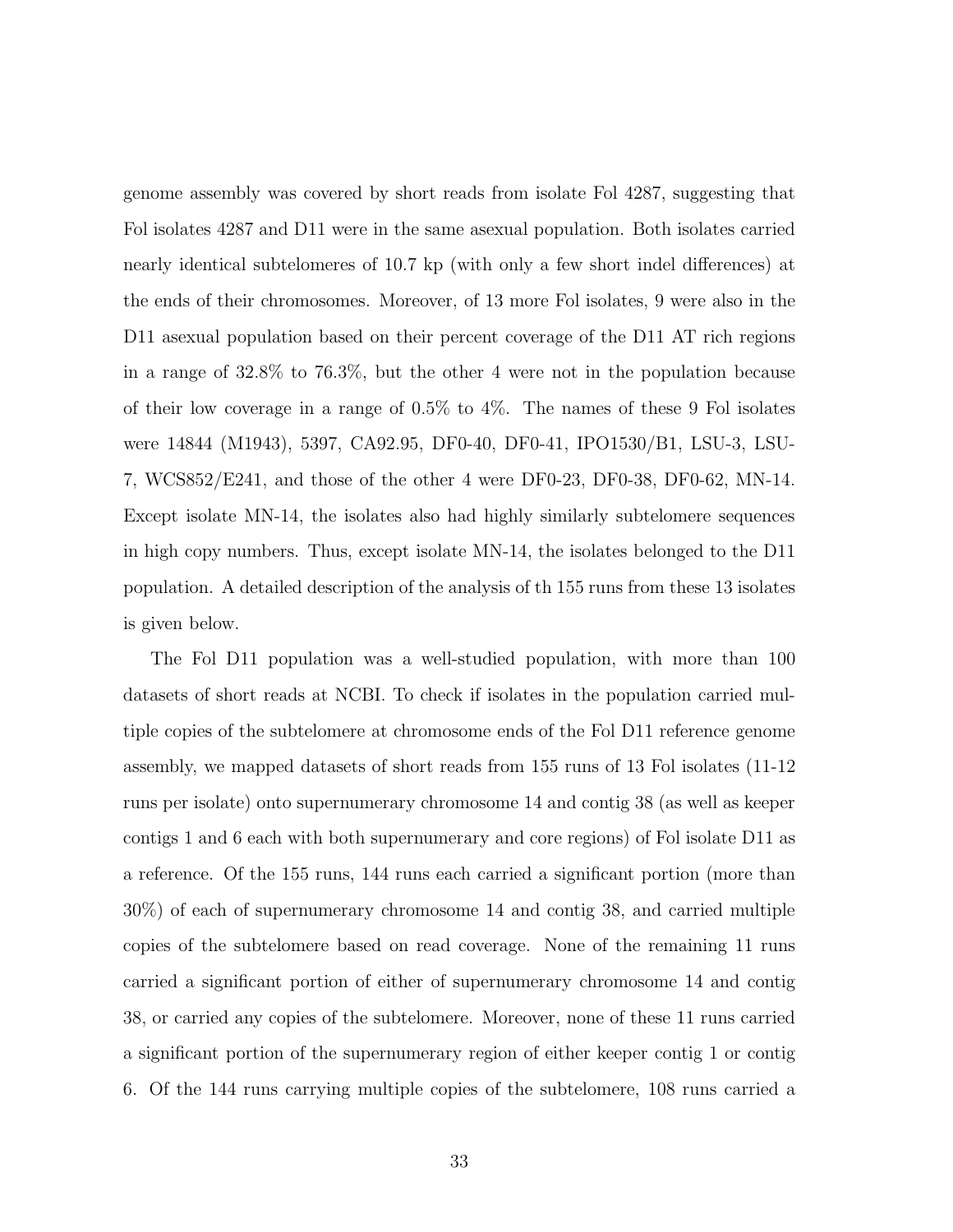significant portion of the supernumerary region of keeper contig 1, and 72 runs carried that of keeper contig 6. By defining the Fol population as a group of isolates with the Fol subtelomere at the ends of their chromosomes, we classified the 144 runs as belonging to the Fol population. Thus, all isolates in the population carried a supernumerary region of each of supernumerary chromosome 14 and contig 38, but some did not carry any of the supernumerary regions of keeper contigs 1 and 6.

### Materials and Methods

We obtained the genome assemblies of the following isolates (by their GenBank assembly accessions) from GenBank at National Center for Biotechnology Information (NCBI): *F. oxysporum* f.sp. *conglutinans* (Foc) race 1 isolate Fo5176 (GCA 014154955.1), *F. oxysporum* f.sp. *conglutinans* (Foc) race 1 isolate IVC-1 (GCA 014839635.1), *F. oxysporum* f.sp. *conglutinans* (Foc) race 1 isolate Cong1-1 (GCA 018894095.1), *F. oxysporum* f.sp. *conglutinans* (Foc) race 2 isolate 54008 (GCA 000260215.2), *F. oxysporum* f.sp. *conglutinans* (Foc) race 2 isolate 58385 (GCA 002711385.1), *F. oxysporum* f.sp. *conglutinans* (Foc) isolate FGL03-6 (GCA 002711405.2), *F. oxysporum* f.sp. *cubense* (Focb) race 1 isolate 160527 (GCA 005930515.1), *F. oxysporum* f.sp. *cubense* (Focb) tropical race 4 (TR4) isolate UK0001 (GCA 007994515.1), *F. oxysporum* f.sp. *lycopersici* (Fol) race 3 isolate D11 (GCA 003977725.1), *F. oxysporum* f.sp. *lycopersici* (Fol) race 2 isolate 4287 (GCA 001703175.2), *F. oxysporum* f.sp. *melongenae* (Fom) isolate 14004 (GCA 001888865.1), *F. oxysporum* f.sp. *melonis* (Fom) isolate 26406 Fom001 (GCA 002318975.1), *F. oxysporum* f.sp. *radicis-cucumerinum* (Forc) isolate Forc016 (GCA 001702695.2), *F. oxysporum* isolate FISS-F4 (GCA 004292535.1), *F. oxysporum* isolate Fo47 (GCA 013085055.1), and 99 *F. oxysporum* isolates whose genome assemblies produced by Achari et al. (2020).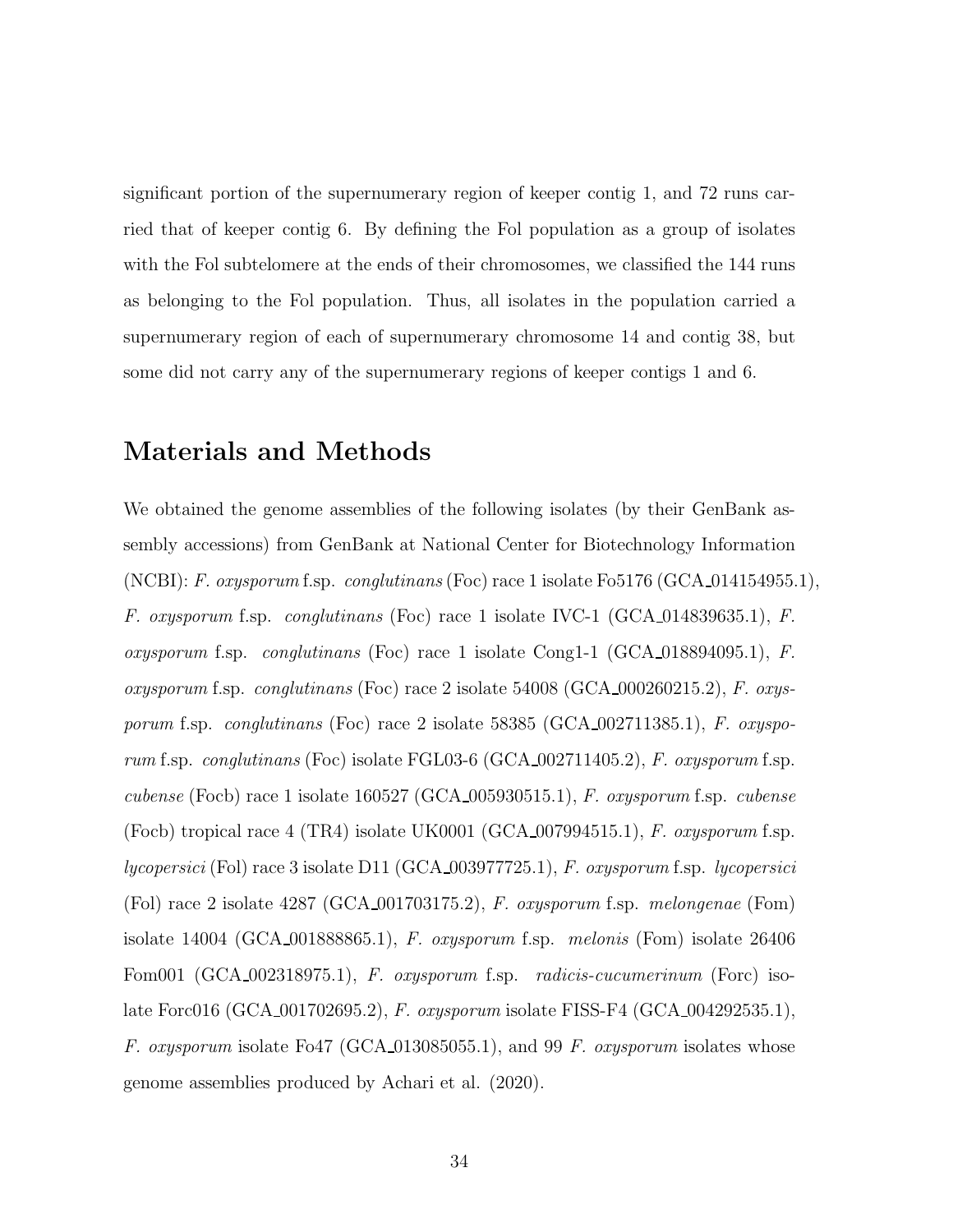We also obtained the datasets of short reads for the following isolates (by their SRA accessions) from Sequence Read Archive (SRA) at NCBI:

2 *F. oxysporum* f.sp. *conglutinans* (Foc) race 1 isolates IVC-1 (SRR11823424), Cong1-1 HS1 (SRR12709665);

1 *F. oxysporum* f.sp. *conglutinans* (Foc) race 2 isolate 58385 (SRR8640621);

3 *F. oxysporum* f.sp. *cubense* (Focb) race 1 isolates N2 (SRR550150), VCG0124 (SRR13311630), VCG0125 (SRR13311629);

18 *F. oxysporum* f.sp. *cubense* (Focb) TR4 isolates Col4 (SRR10125423), Col17 (SRR10747097), Col2 (SRR10103605), FOC.TR4-1 (SRR10054450), FOC.TR4-5 (SRR10054449), Hainan.B2 (SRR550152), II-5 (SRR10054446), JV11 (SRR7226881), JV14 (SRR10054448), La-2 (SRR7226878), Leb1.2C (SRR7226880), My-1 (SRR7226877), Pak1.1A (SRR7226883), Phi2.6C (SRR7226882), S1B8 (SRR10054447), VCG01213/16 (SRR13311628), Vn-2 (SRR7226879), UK0001 (SRR9733598);

13 *F. oxysporum* f.sp. *lycopersici* (Fol) isolates with a total of 155 runs (11-12 runs per isolate) CA92/95 (12 runs: SRR307095, SRR307102, SRR307126, SRR307129, SRR307254, SRR307274, SRR307299, SRR307331, SRR307235, SRR307240, SRR307246, SRR307276), LSU-3 (12 runs: SRR307087, SRR307089, SRR307093, SRR307118, SRR307233, SRR307234, SRR307252, SRR307267, SRR307256, SRR307271, SRR307307, SRR307328), LSU-7 (12 runs: SRR307111, SRR307237, SRR307239, SRR307249, SRR307268, SRR307327, SRR307341, SRR307345, SRR307261, SRR307284, SRR307323, SRR307347), IPO1530/B1 (12 runs: SRR307080, SRR307094, SRR307098, SRR307103, SRR307104, SRR307288, SRR307292, SRR307298, SRR307291, SRR307296, SRR307301, SRR307312), DF0-41 (12 runs: SRR307244, SRR307265, SRR307302, SRR307334, SRR307108, SRR307112, SRR307121, SRR307124, SRR307242, SRR307253, SRR307311, SRR307325), WCS852/E241 (12 runs: SRR307084, SRR307241, SRR307264, SRR307273, SRR307282, SRR307286, SRR307303, SRR307348, SRR307272, SRR307280); SRR307315

35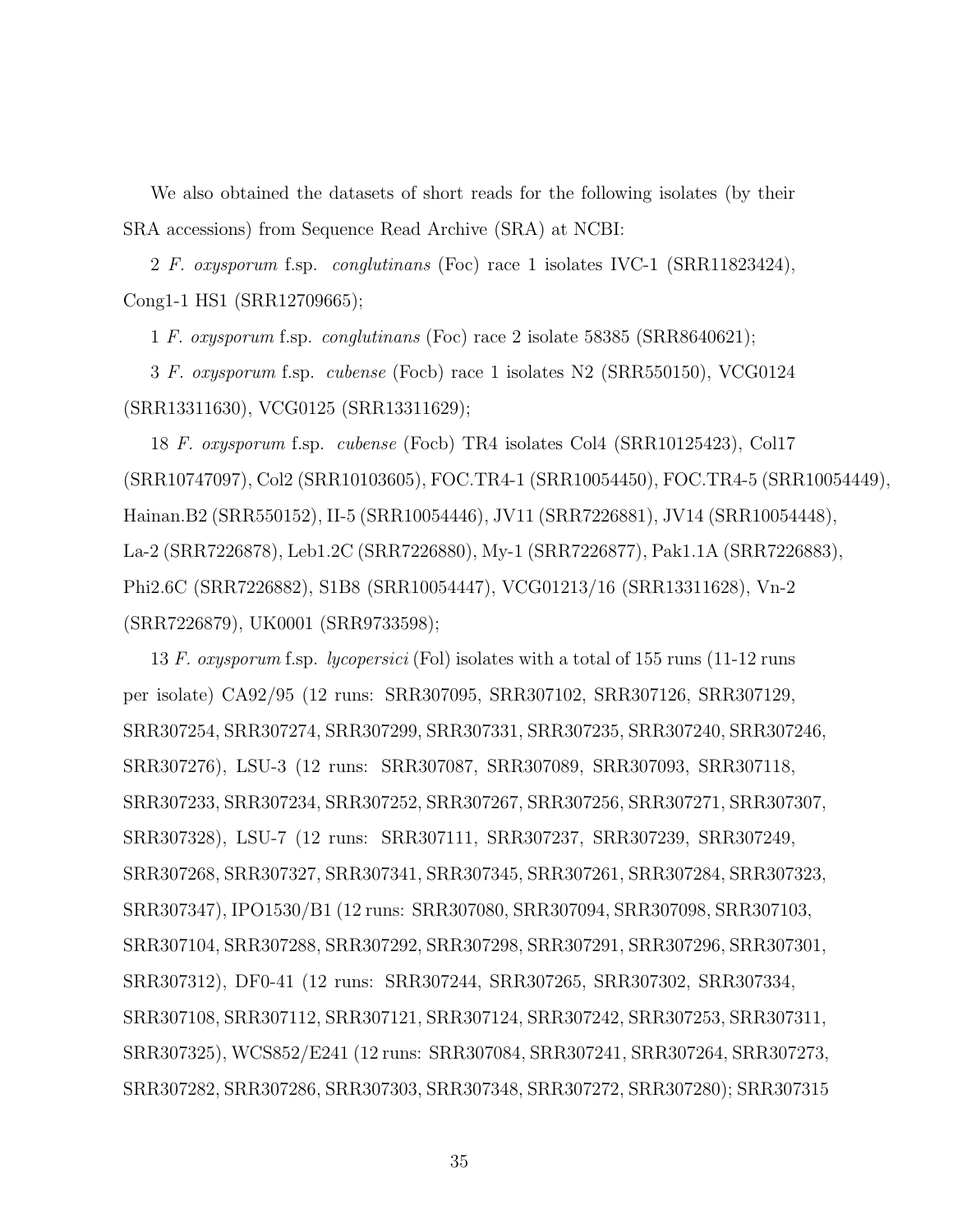SRR307324), 14844(M1943) (12 runs: SRR307081, SRR307116, SRR307117, SRR307119, SRR307269, SRR307332, SRR307342, SRR307346, SRR307236, SRR307255, SRR307293, SRR307316), 5397 (12 runs: SRR307083, SRR307085, SRR307109, SRR307110, SRR307120, SRR307260, SRR307314, SRR307319, SRR307247, SRR307277, SRR307310, SRR307333), DF0-40 (12 runs: SRR307088, SRR307099, SRR307105, SRR307125, SRR307127, SRR307245, SRR307309, SRR307339, SRR307279, SRR307313, SRR307321, SRR307344), DF0-23 (12 runs: SRR307106, SRR307107, SRR307113, SRR307115, SRR307123, SRR307238, SRR307257, SRR307266, SRR307295, SRR307297, SRR307322, SRR307336), DF0-38 (12 runs: SRR307086, SRR307090, SRR307091, SRR307092, SRR307122, SRR307250, SRR307262, SRR307278, SRR307281, SRR307306, SRR307320, SRR307326), DF0-62 (12 runs: SRR307100, SRR307101, SRR307128, SRR307130, SRR307248, SRR307258, SRR307259, SRR307270, SRR307275, SRR307300, SRR307317, SRR307343), MN-14 (11 runs: SRR307082, SRR307096, SRR307097, SRR307243, SRR307263, SRR307285, SRR307290, SRR307318, SRR307335, SRR307338, SRR307340).

Each paired-end dataset of short reads was represented by a pair of Fastq files in compressed format. For example, the names of the two files for a dataset with SRA accession SRR3139043 were SRR3139043 1.fastq.gz and SRR3139043 2.fastq.gz. To process many datasets in a batch mode, their pairs of files were placed in a data directory. A Linux shell script was written to go through each pair of files and to call a Perl script to map the files of short reads onto a reference genome assembly. The path of the data directory was included in the Perl script. The Perl script takes as input an SRA accession number and the name of a fasta file containing the reference genome assembly in the working directory. Then it calls Bowtie2 (Langmead and Salzberg 2012) to map the two files of short reads onto the reference genome assembly, generating an alignment output file in BAM format. Next the Perl script calls Picard to transform the BAM alignment file and calls GATK with command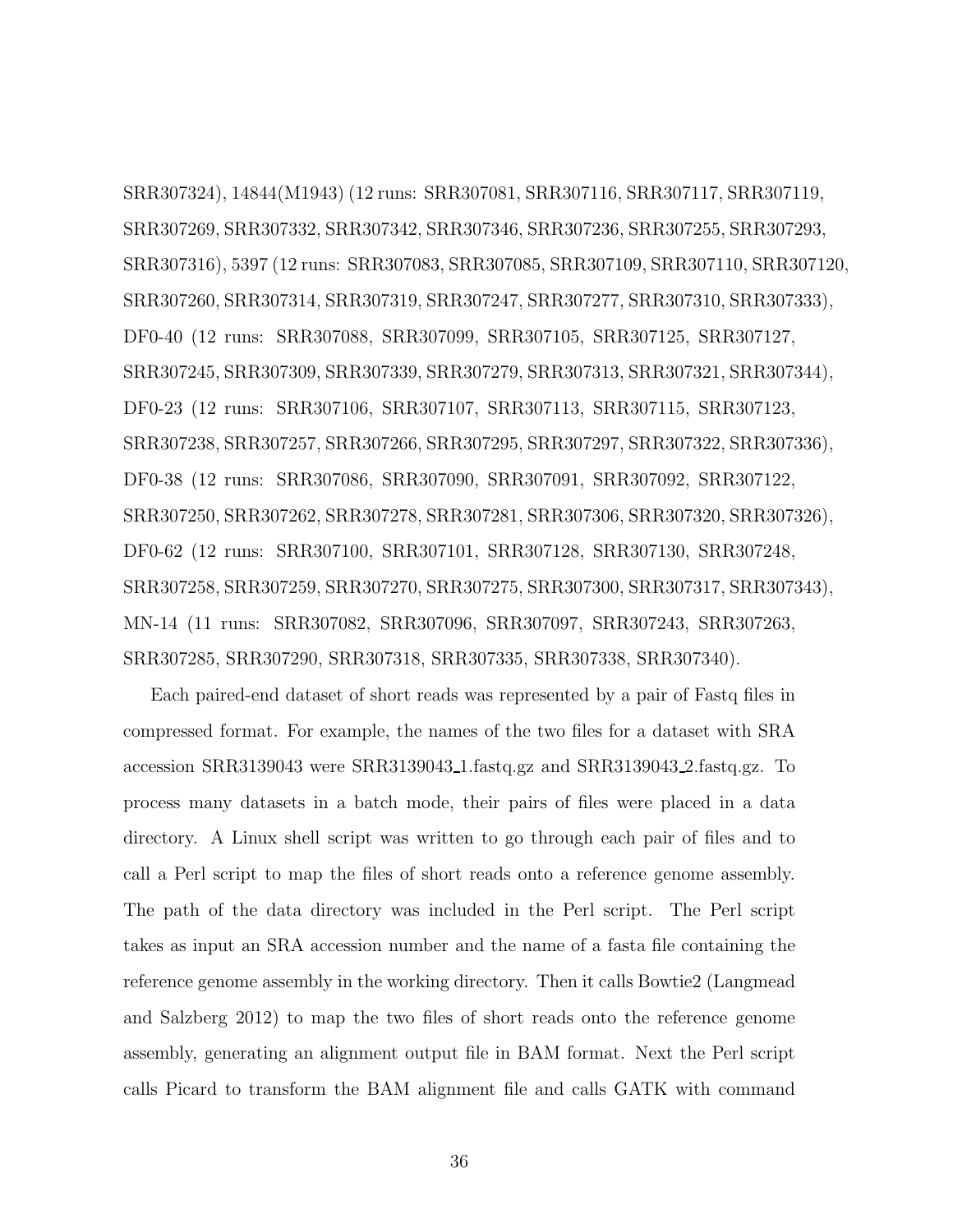option HaplotypeCaller to produce a file (in VCF format) of SNPs and indels between the short reads and the reference. After that, it calls Bedtools (Quinlan and Hall 2010) with command option genomecov to report a file (whose name ends in '.cov') of reads depths at each reference genome position and to report a file of reference regions with zero coverage in BedGraph format. Finally, the Perl script calls a custom AWK (named 'z.cov.awk') script to calculate the average read depth for the reference from the file of reads depths and calls another custom AWK script to calculate a total size of reference regions of at least 5 kb with zero coverage for each chromosome or contig in the reference genome assembly from the BedGraph file.

The z.cov.awk AWK script for calculating the average read depth for the reference from the .cov file was based on the following algorithm. The reference can be a whole genome assembly or a chromosome. If the reference is a chromosome with a subtelomere element at an end, then the subtelomere element would be covered at high depths by short reads from the multiple copies of the subtelomere element in the genome. These high depths of coverage would inflate the average depth of the chromosome. To address this problem, we used the standard formula for calculating the original mean and standard deviation of the read depths for the reference. Then we calculated a revised mean by using only those reference positions whose read depths were not more than the original mean plus three times the standard deviation. The revised mean was reported in a file whose name ends in '.average2' by the z.cov.awk AWK script from the the .cov file.

To determine if an isolate with a dataset of short reads belong to the asexual population of a reference isolate with a genome assembly in a fasta sequence file, the fasta sequence file was processed by a custom AWK script to produce an output file (whose name ends in '.ATareas') of AT rich regions of sizes at least 2 kb, where each region is composed of multiple consecutive lines of the fasta sequence file such that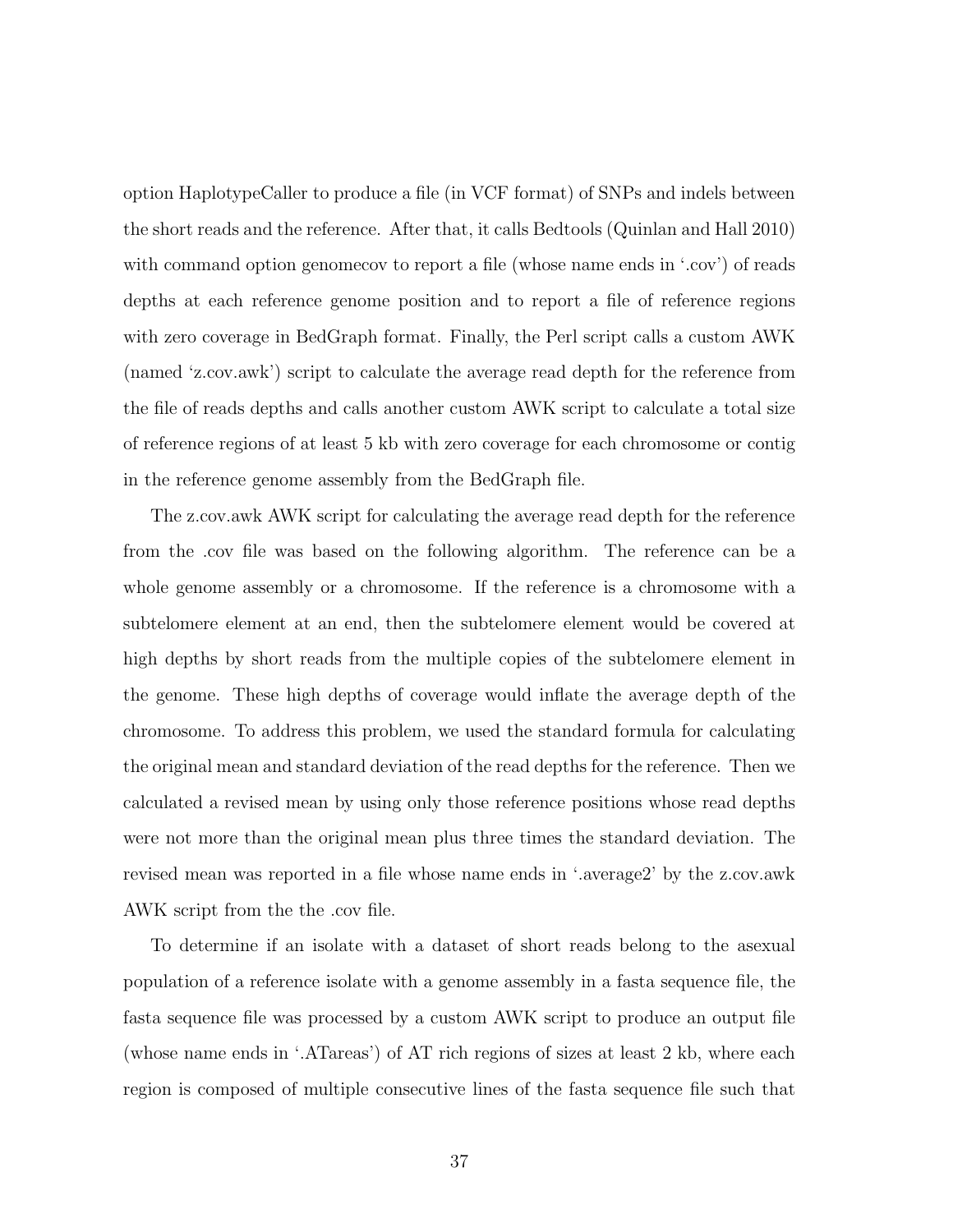the AT content of each line is at least 65%. Then another custom AWK script was written to calculate the percentage of the AT rich regions that was covered by the dataset of short reads at read depths of at least 5, where the AWK script takes as input the .ATareas file and the .cov file. The isolate belongs to the asexual population of the reference isolate if the percentage of the reference AT rich regions covered by short reads from the isolate was above a cutoff, say, 10%. In addition, the SNP rate between the short read isolate and the reference isolate was calculated as the number of SNPs with a read depth of at least 10 (given in the DP field in the VCF file) and a quality value of at least 80 (given in column 6 of the VCF file) divided by the number of reference positions with a read depth of at least 10 (obtained by using the .cov file).

Candidate genes in a genome assembly were found by AUGUSTUS (Stanke and Waack 2003). Functional annotation of predicted protein sequences wer performed by HMMER (Finn et al. 2011). Gap-free matches within a genome assembly were computed by the DDS2 program (Huang et al. 2004). The output from the program was filtered by an AWK script to select gap-free matches of at least 5 kb in length and at least 99% in identity. This procedure was applied to the genome assemblies of isolates Fo47 and Foc Fo5176.

A genome assembly may still contain subtelomeres that were inactivated by RIP during the last sexual cycle. To find such subtelomeres in the genome assembly, we used the AAT package (Huang et al. 1997) to search the genome assembly for matches to an ATP-dependent DNA helicase hus2/rqh1 of 1,428 residues (accession: KAG7001869.1) encoded in isolate Fo5176 supernumerary chromosome 18. Genome sequences that were similar to the DNA helicase were potential subtelomeres as they encoded a helicase, a signature of subtelomeres. The DNA-protein alignment produced by AAT was used to count the number of stop codons in the reading frame of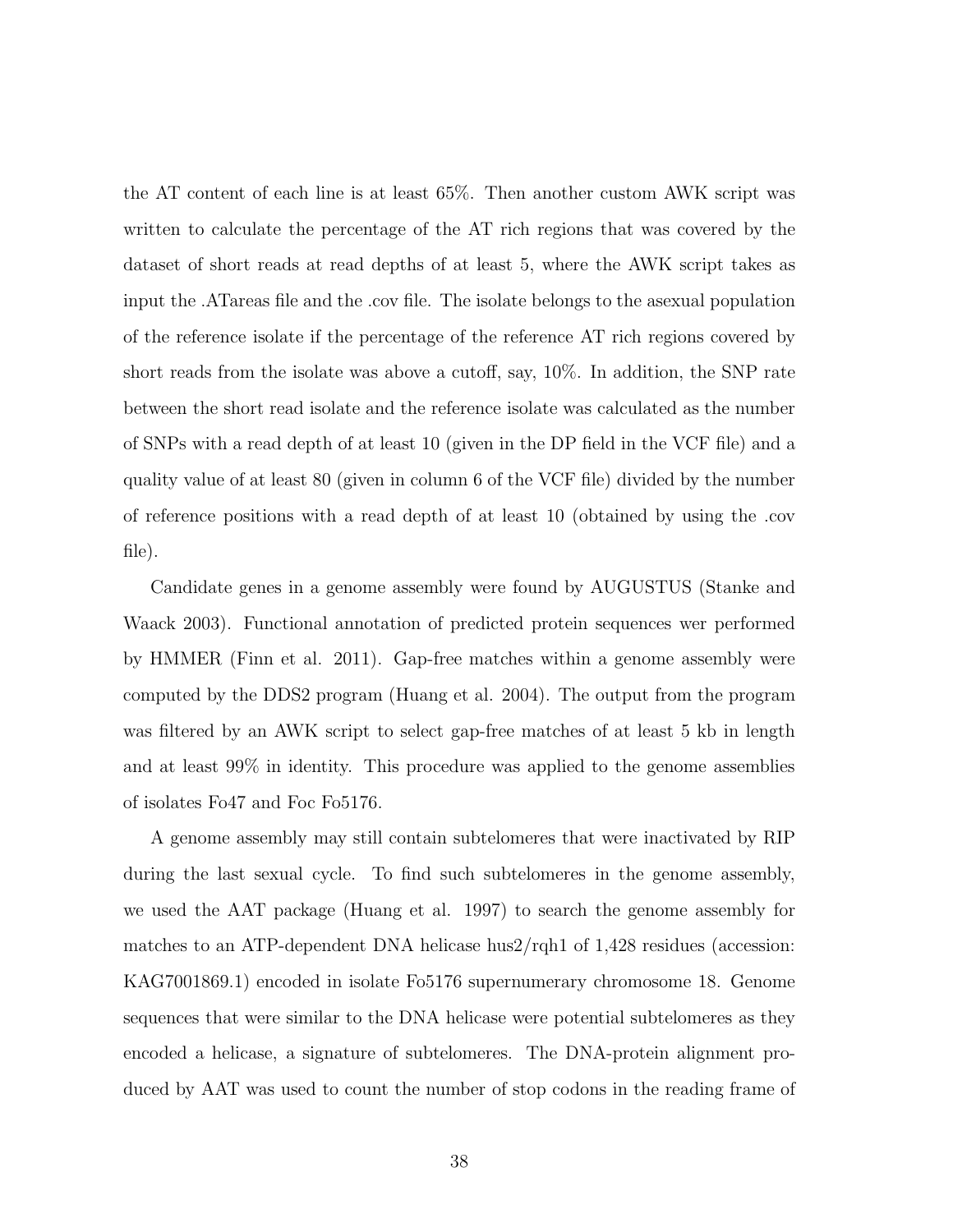the DNA sequence, where each stop codon in the reading frame was marked with three stars. Note that some of the matches might be intact subtelomeres that contained no stop codons in their reading frames. For example, the sequences of the 3' 30-kb ends of isolate Forc Forc016 chromosomes 4 and 10 were similar and contained intact subtelomeres adjacent to inactivated subtelomeres, as indicated by an alignment of these sequences produced by the SIM program (Huang and Miller 1991), where all 434 base mismatches in the alignment were located in the inactivated subtelomeres. This also happened to those of Forc016 chromosomes 4 and contig 7.

All isolates with sufficiently high percent coverage of the AT rich regions in a reference isolate had low SNP rates with the reference isolate. Conversely, all isolates with high SNP rates with a reference isolate had low high percent coverage of the AT rich regions in the reference isolate. This association means that a measure of SNP rate is useful in predicting the mode of reproduction in isolates. The distribution of SNP rates between isolates can be used to predict how long asexual reproduction lasts. Assume that 10 SNPs occurred per genome per year. Then two isolates with thousands of SNPs were estimated to diverge hundreds of years ago. If a sample of isolates from a population were estimated to have hundreds of SNPs among them, then the population was estimated to have existed for decades.

# Discussion

Complementary mechanisms of gene flow play important roles in speciation and species maintenance. Nonrecombining genome regions, horizontal DNA transfer and transposon proliferation are critical factors in speciation, while recombining genome regions, vertical DNA transfer and transposon control are critical factors in maintaining species. In populations of organisms that reproduce asexually and sexually,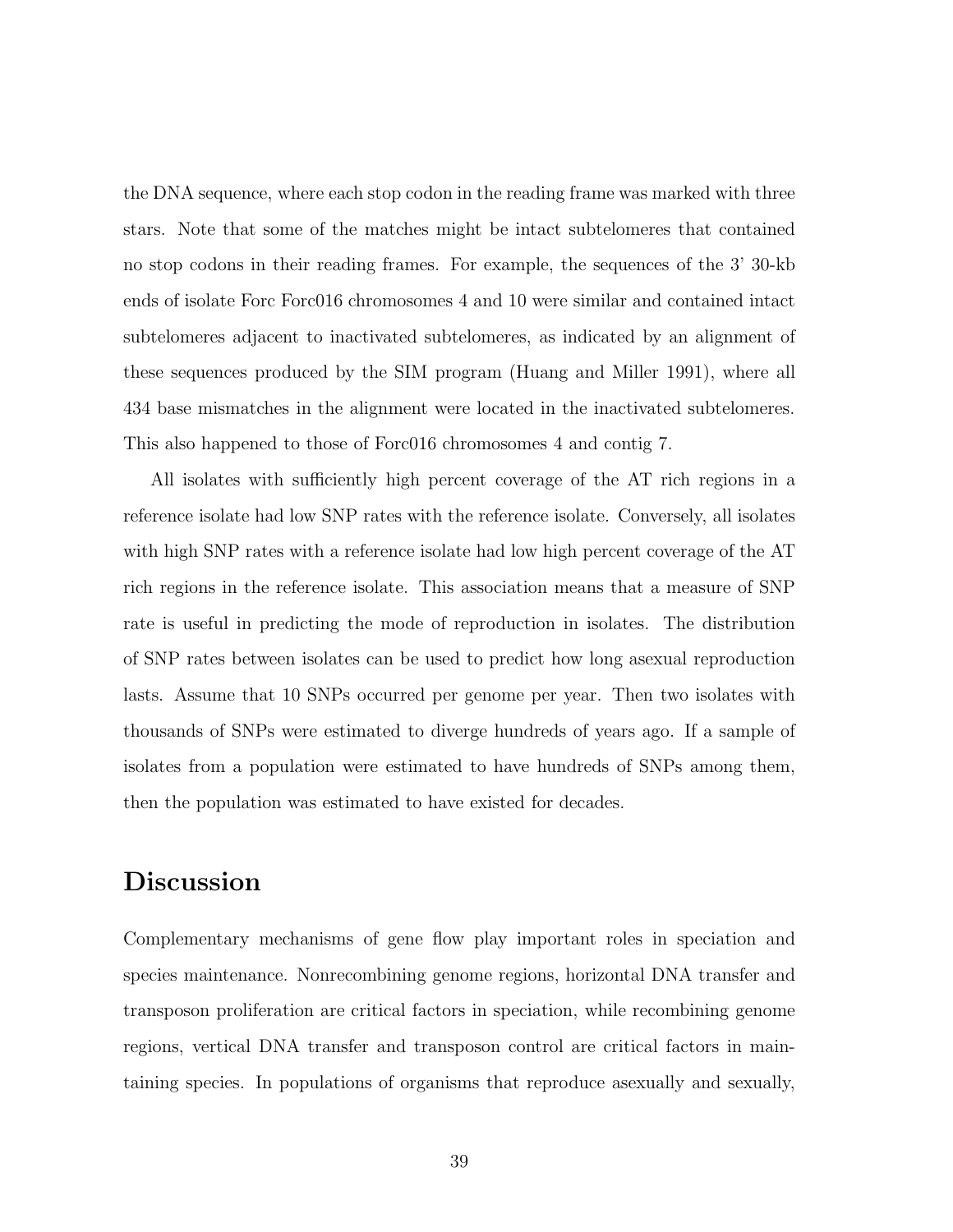asexual reproduction, which is different from clonal reproduction, is an efficient mode by which speciation occurs, and sexual reproduction is an effective mode by which species are maintained. In the *F. oxysporum* complex, a large number of populations arose for diverse plant and animal hosts during asexual reproduction, where extensive structural variation among isolates in the same asexual population overwhelmed nucleotide substitution variation among those isolates, and some populations contained core chromosome rearrangements. In homothallic fungi, the recombination between chromosomes from different nuclei in the same individual plays an important role in controlling transposons and maintaining chromosome core number and structure. In plants, polyploid speciation occurs during asexual reproduction in one or two generations and it may take many thousands of generations to new species to occur during sexual reproduction (Rieseberg and Willis 2007). Asexual reproduction is likely to play an important role in polyploid speciation (Herben et al. 2017). The rareness of ancient asexuals supports the claim that asexual reproduction is not an effective mode by which species are maintained for a long time. Bacteria is an exception because they contain single circular chromosomes, without separate chromosomes. This suggests that recombination is the most effective mechanism for maintaining chromosome number and structure, which plays a key role in maintaining species.

The *F. oxysporum* complex illustrates difficulty in defining species. On the other hand, the presence of gene flow between asexual populations in this complex offers support for the definition of species as groups of populations with gene flow within and between populations at population-specific rates, where complementary mechanisms of gene flow could operate in populations. Lack of extensive variation in core chromosome number and structure among isolates in the complex over 10,000 years suggests that it was important to maintain core chromosome number and structure among isolates in the complex through sexual reproduction. Thus, the maintenance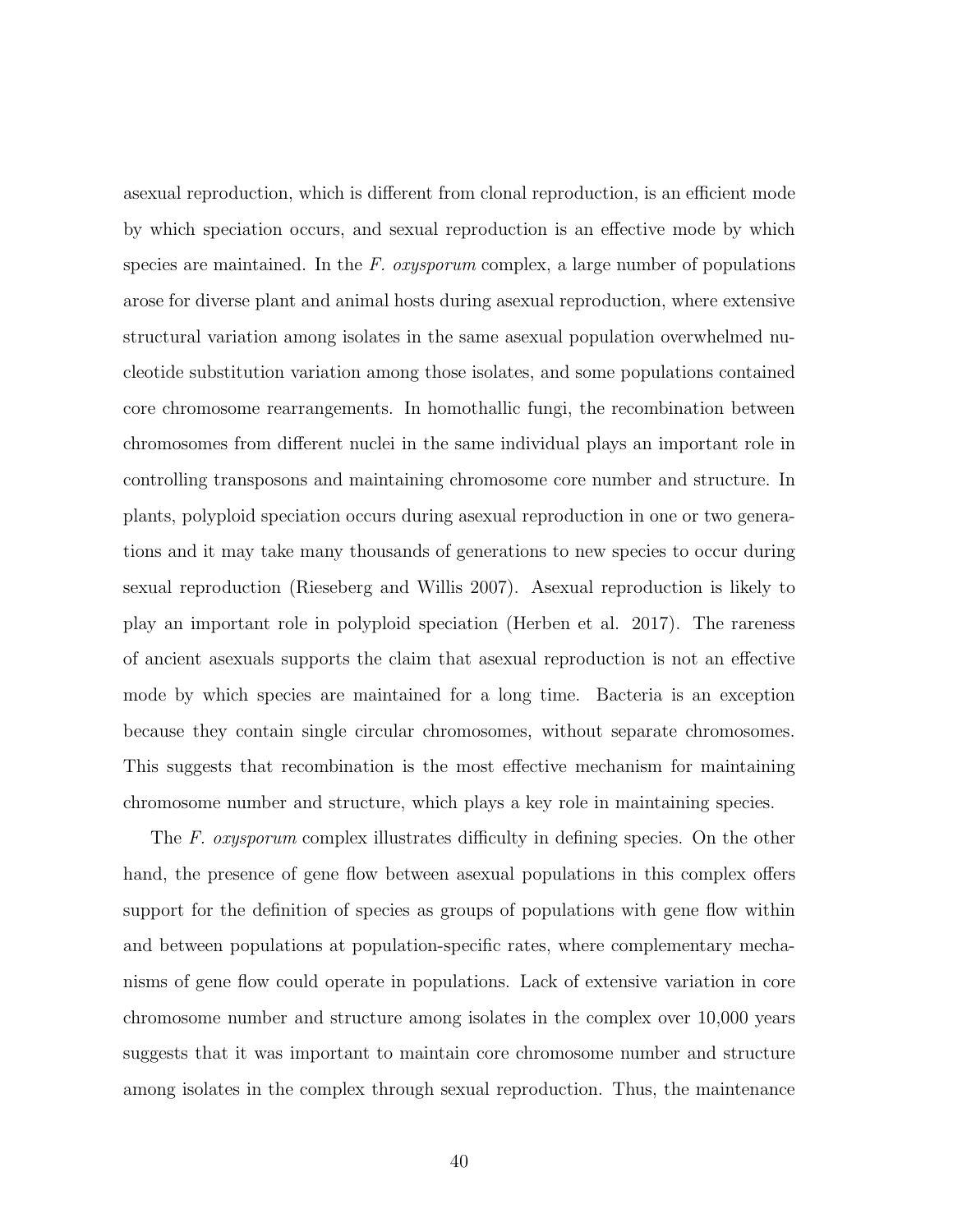of core chromosome number and structure as well as the presence of gene flow may be necessary properties of any eukaryotic species, whether they are sexual or not.

The emergence of new species and the maintenance of existing species may be in conflict with each other, because new species may compete with existing species for resources. We discuss how this competition is addressed in general and in particular in the *F. oxysporum* complex. According to the complementary theory, for populations of organisms that reproduce sexually and asexually, new species emerge during asexual reproduction. It is known that organisms reproduce asexually when resources are abundant and switch to sex when resources are limited. Put together, new species emerge when resources are abundant, making the competition with existing species less likely to occur. In the *F. oxysporum* complex, populations contained molecular signatures in the form of population-specific subtelomeric palindromes at the end of each chromosome. Thus, populations can be distinguished from each other as far as gene flow is concerned. Also, populations had specific plant hosts. Thus, new populations are less likely to compete with existing populations for resources. Moreover, the availability of new resources causes new populations to emerge.

Plants and their fungal pathogens use different forms of gene duplication, an important evolutionary strategy, to compete against each other. Plants can multiply their large genomes, while fungi cannot carry large genomes. The *F. oxysporum* complex used a novel form of gene duplication. The complex contained a large number of populations for different hosts, with each population carrying specific supernumerary chromosomes, while the core chromosomes in all populations were similar and free of duplicated genes. Novel supernumerary chromosomes emerged in existing populations and were duplicated in new populations by horizontal transfer during asexual reproduction. This discussion reveals that horizontal transfer plays a more important role than vertical transfer in the emergence of new populations in this complex. It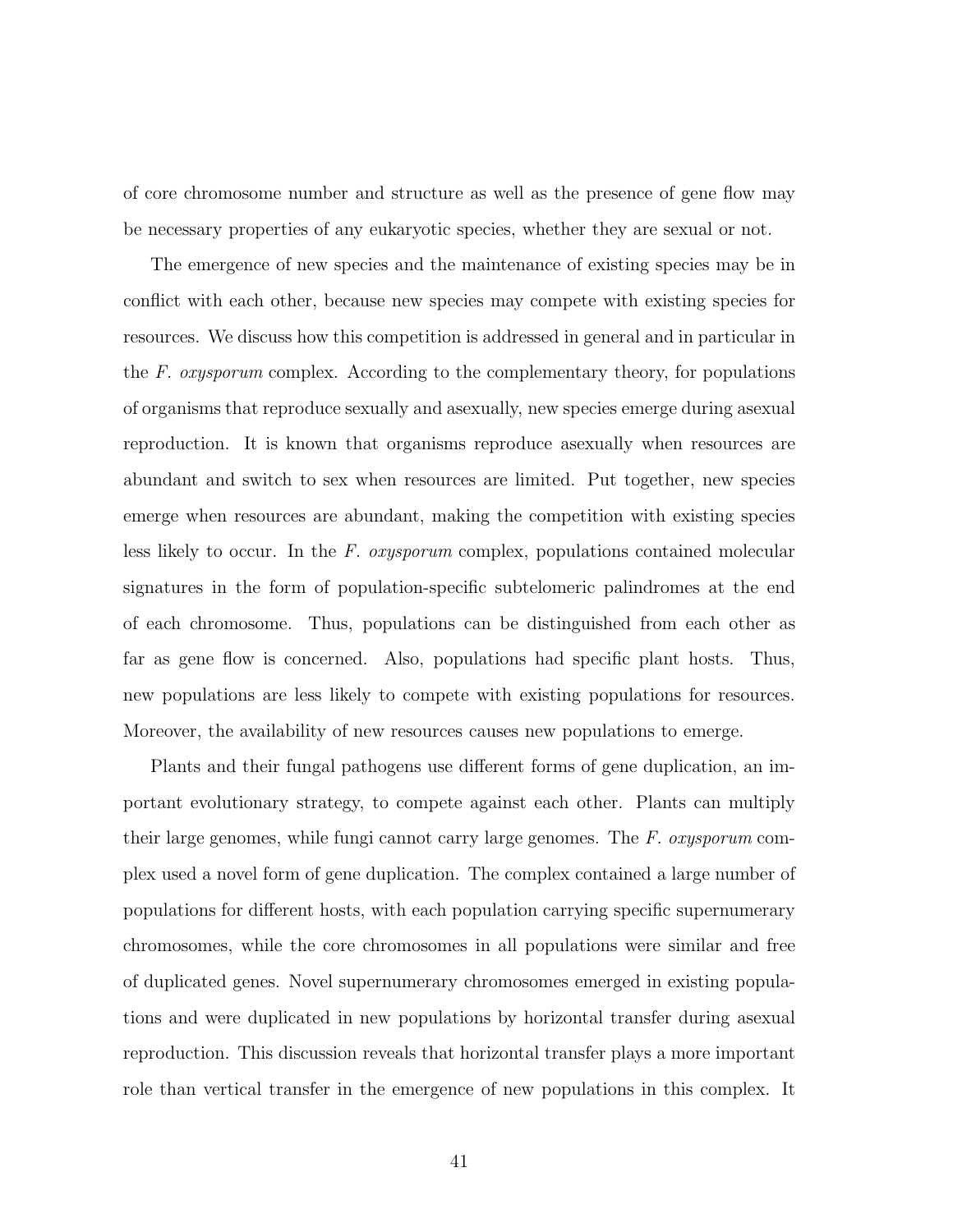remains unclear whether the horizontal transfer of B chromosomes is important for new plant species to emerge.

In population genetics, evolution is defined as a change in the frequency of gene variants. However, our analysis of genome data in the *F. oxysporum* complex showed that evolution also involves a change in the frequency of chromosome structural variants as well as horizontal chromosome transfer. These new types of variation and transfer are important in speciation. Also, asexual reproduction is not only different clonal reproduction, but also is an efficient mode by which speciation occurs. Deleterious mutations during asexual reproduction could take the form of transposon proliferation. The new theory calls for new mathematical models of and experimental approaches to population genetics to address evolutionary forces acting on non-Mendelian genetic variation, which enables new species to emerge.

# Additional Information and Declarations

#### Competing Interests

The author is interested in exploring the potential of the genomic insights in industrial applications.

#### Author Contributions

Xiaoqiu Huang conceived and designed the experiments, performed the experiments, analyzed the data, contributed reagents/materials/analysis tools, wrote the paper, reviewed drafts of the paper.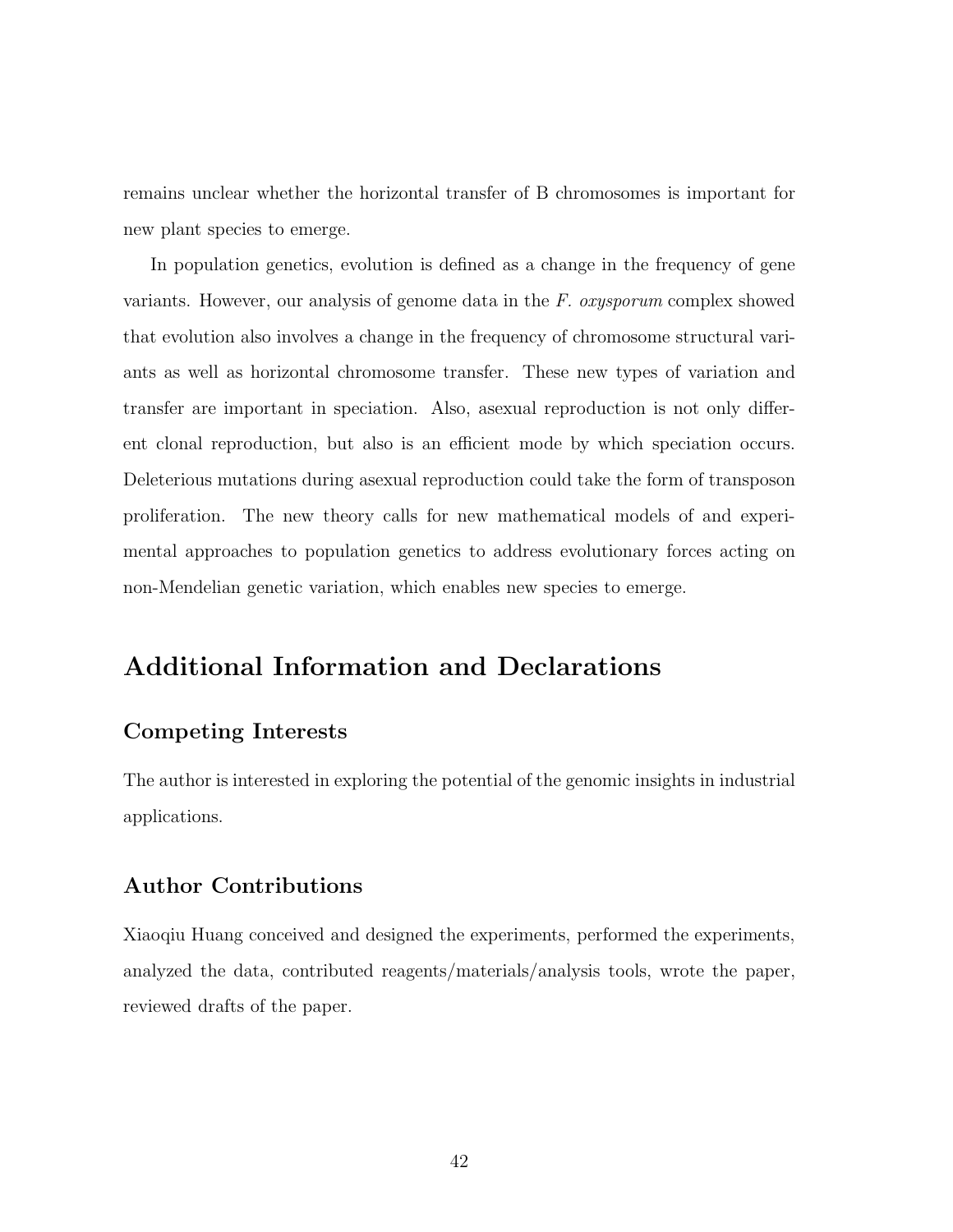#### Data and Code Availability

All sequencing and genomic data were downloaded from NCBI (see Materials and Methods for their accession numbers). Scripts used to process the data and sample output from them are available on the Open Science Framework at https://osf.io/86y5r/

#### Funding

This work was supported by Iowa State University. The funders had no role in study design, data collection and analysis, decision to publish, or preparation of the manuscript.

### Acknowledgments

The analysis of genome data was performed on high performance computing clusters managed by the Research IT team in College of Liberal Arts and Sciences at Iowa State University.

### References

[1] Achari SR, Kaur J, Dinh Q, Mann R, Sawbridge T, Summerell BA, Edwards J. 2020. Phylogenetic relationship between Australian *Fusarium oxysporum* isolates and resolving the species complex using the multispecies coalescent model. *BMC Genomics* 21: 248. doi: 10.1186/s12864-020-6640-y doi: 10.3390/cells8020156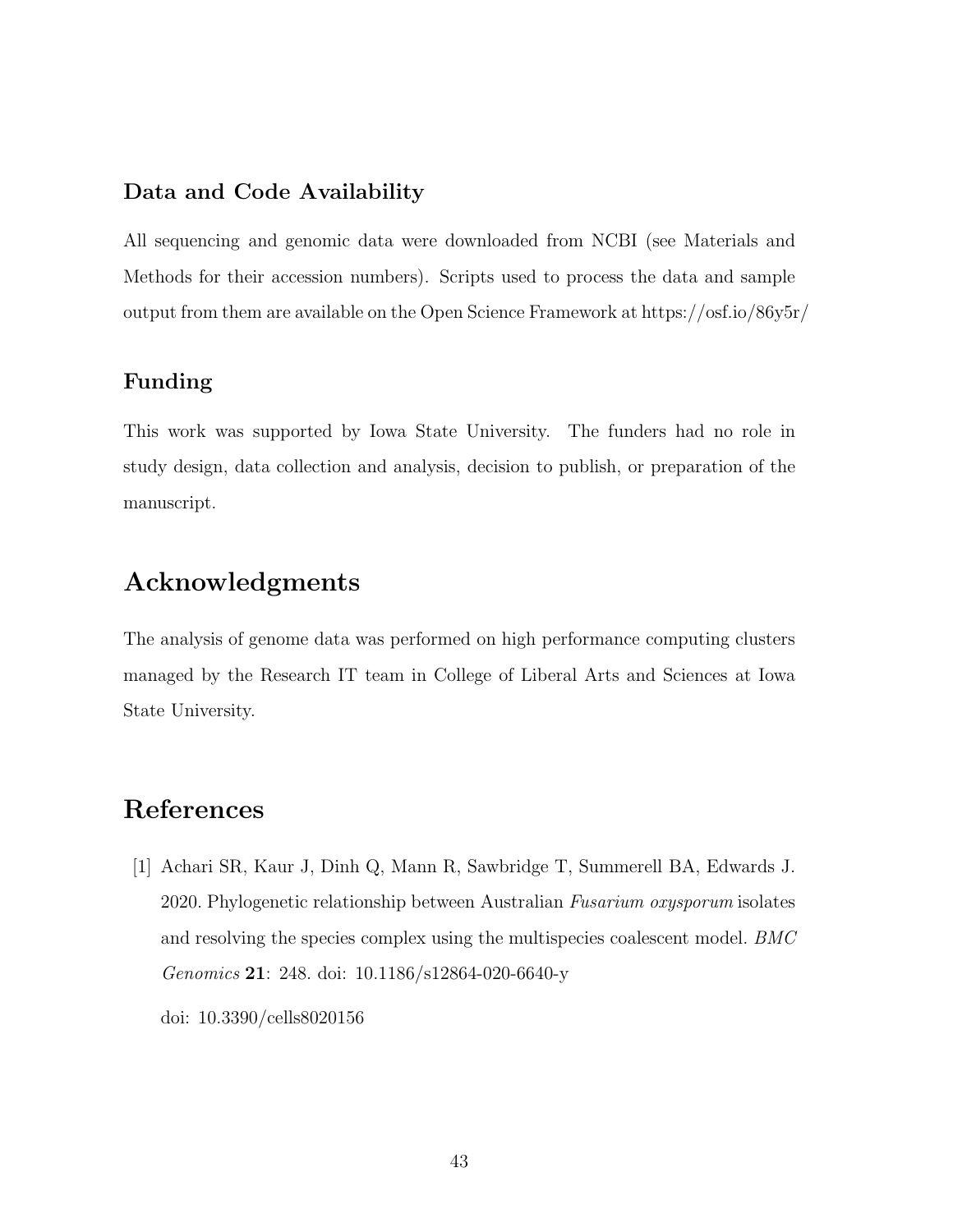- [2] Akagi Y, Akamatsu H, Otani H, Kodama M. 2009. Horizontal chromosome transfer, a mechanism for the evolution and differentiation of a plant-pathogenic fungus. *Eukaryotic Cell* 8: 1732-1738. doi: 10.1128/EC.00135-09
- [3] Arie T, Kaneko I, Yoshida T, Noguchi M, Nomura Y, Yamaguchi I. 2000. Matingtype genes from asexual phytopathogenic ascomycetes *Fusarium oxysporum* and *Alternaria alternata*. *Molecular Plant-Microbe Interactions* 13: 1330-1339 doi: 10.1094/MPMI.2000.13.12.1330
- [4] Cambareri E, Jensen B, Schabtach E, Selker E. 1989. Repeat-induced G-C to A-T mutations in *Neurospora*. *Science* 244: 1571-1575. doi: 10.1126/science.2544994
- [5] Coluzzi M. 1982. Spatial distribution of chromosomal inversions and speciation in anopheline mosquitoes, pp. 143-153. In Barigozzi C (ed), Mechanisms of speciation. New York: Alan R. Liss, Inc.
- [6] Covert SF. 1998. Supernumerary chromosomes in filamentous fungi. *Current Genetics* 33: 311-319. doi: 10.1007/s002940050342
- [7] Croll D, McDonald BA. 2012. The accessory genome as a cradle for adaptive evolution in pathogens. *PLoS Pathogens* 8: e1002608. doi: 10.1371/journal.ppat.1002608
- [8] van Dam P, Fokkens L, Schmidt SM, Linmans JHJ, Kistler HC, Ma L-J, Rep M. 2016. Effector profiles distinguish formae speciales of *Fusarium oxysporum*. *Environmental Microbiology* 18: 4087-4102. doi: 10.1111/1462-2920.13445
- [9] van Dam P, Fokkens L, Ayukawa Y, van der GM, Ter Horst A, Brankovics B, Houterman PM, Arie T, Rep M. 2017. A mobile pathogenicity chromosome in *Fusarium oxysporum* for infection of multiple cucurbit species. *Scientific Reports* 7: 9042. doi: 10.1038/s41598-017-07995-y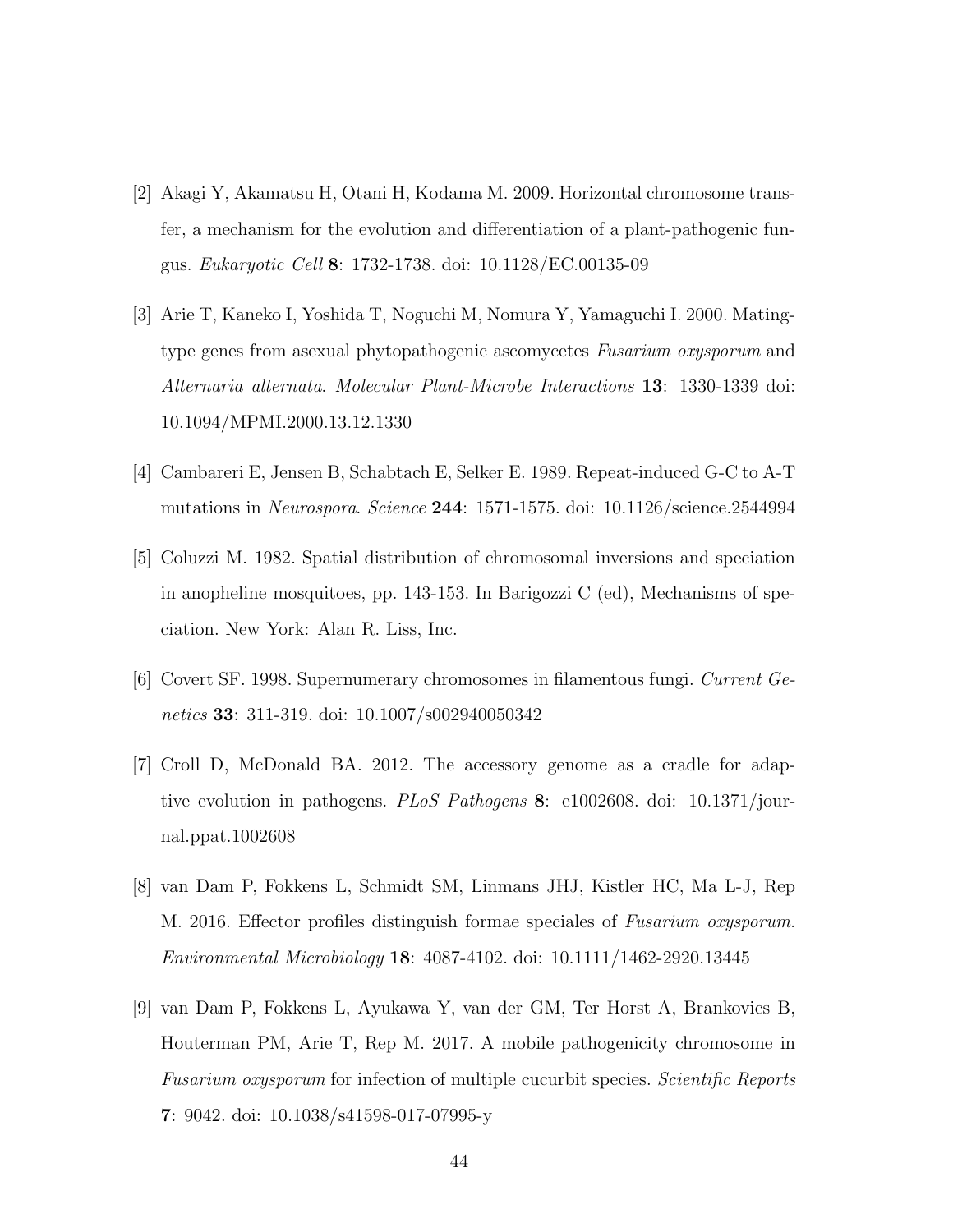- [10] Darwin C. 1859. On The Origin of Species by Means of Natural Selection, or The Preservation of Favoured Races in the Struggle for Life. London: John Murray.
- [11] Dobzhansky TG. 1970. Genetics of the Evolutionary Process. New York: Columbia University Press.
- [12] Dong S, Raffaele S, Kamoun S. 2015. The two-speed genomes of filamentous pathogens: waltz with plants. *Current Opinion in Genetics & Development* 35: 57-65. doi: 10.1016/j.gde.2015.09.001
- [13] Eschenbrenner CJ, Feurtey A, Stukenbrock EH. 2020. Population genomics of fungal plant pathogens and the analyses of rapidly evolving genome compartments. *Methods in Molecular Biology* 2090: 337-355. doi: 10.1007/978-1-0716- 0199-0 14
- [14] Finn RD, Clements J, Eddy SR. 2011. HMMER web server: interactive sequence similarity searching. *Nucleic Acids Research* 39: W29-W37. doi: 10.1093/nar/gkr367
- [15] Fokkens L, Guo L, Dora S, Wang B, Ye K, Sánchez-Rodríguez C, Croll D. 2020. A chromosome-scale genome assembly for the *Fusarium oxysporum* strain Fo5176 to establish a model *Arabidopsis*-fungal pathosystem. *G3 Genes—Genomes—Genetics* 10: 3549-3555. doi: 10.1534/g3.120.401375
- [16] Fokkens L, Shahi S, Connolly LR, Stam R, Schmidt SM, Smith KM, Freitag M, Rep M. 2018. The multi-speed genome of *Fusarium oxysporum* reveals association of histone modifications with sequence divergence and footprints of past horizontal chromosome transfer events. doi: 10.1101/465070
- [17] Franchini P, Kautt AF, Nater A, Antonini G, Castiglia R, Meyer A, Solano E. 2020. Reconstructing the evolutionary history of chromosomal races on islands: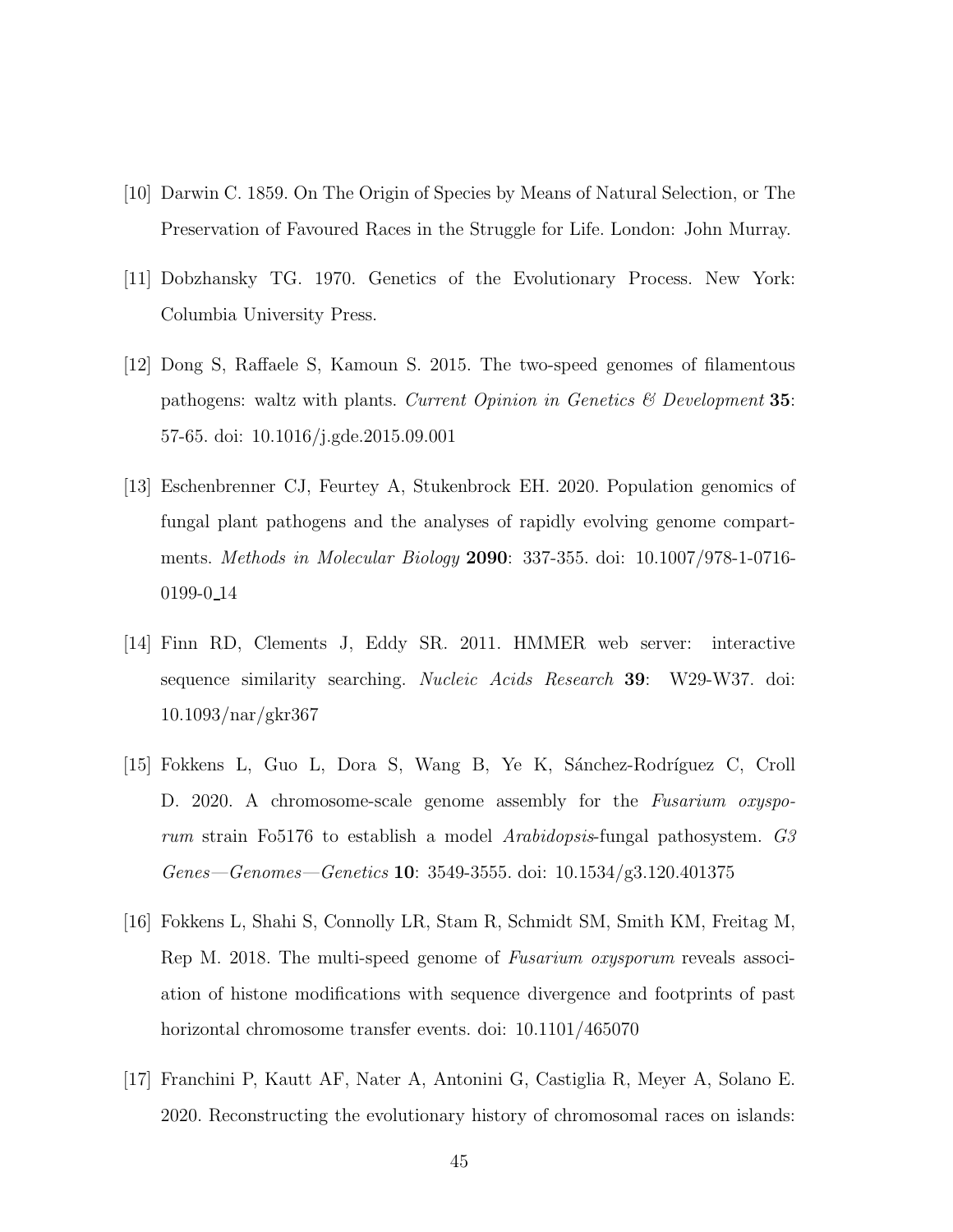A genome-wide analysis of natural house mouse populations. *Molecular Biology and Evolution* 37: 2825-2837. doi: 10.1093/molbev/msaa118 doi: 10.1093/gbe/evy100

- [18] Gladyshev E. 2017. Repeat-induced point mutation (RIP) and other genome defense mechanisms in fungi. *Microbiology Spectrum* 5: 10.1128/microbiolspec.FUNK-0042-2017. doi: 10.1128/microbiolspec.FUNK-0042-2017
- [19] Hafezi Y, Sruba SR, Tarrash SR, Wolfner MF, Clark AG. 2020. Dissecting fertility functions of *Drosophila* Y chromosome genes with CRISPR. *Genetics* 214: 977-990. doi: 10.1534/genetics.120.302672
- [20] He C, Rusu AG, Poplawski AM, Irwin JA, Manners JM. 1998. Transfer of a supernumerary chromosome between vegetatively incompatible biotypes of the fungus *Colletotrichum gloeosporioides*. *Genetics* 150: 1459-1466. doi: 10.1093/genetics/150.4.1459
- [21] Herben T, Suda J, Klimešová J. 2017. Polyploid species rely on vegetative reproduction more than diploids: a re-examination of the old hypothesis. *Annals of Botany* bf 120: 341-349. doi:10.1093/aob/mcx009
- [22] Huang X. 2014. Horizontal transfer generates genetic variation in an asexual pathogen. *PeerJ* 2:e650. doi: 10.7717/peerj.650
- [23] Huang X. 2019. Host-specific subtelomere: Genomic architecture of pathogen emergence in asexual filamentous fungi. *bioRxiv* 721753. doi: 10.1101/721753
- [24] Huang X, Adams MD, Zhou H, Kerlavage AR. 1997. A tool for analyzing and annotating genomic sequences. *Genomics* 46: 37-45. doi: 10.1006/geno.1997.4984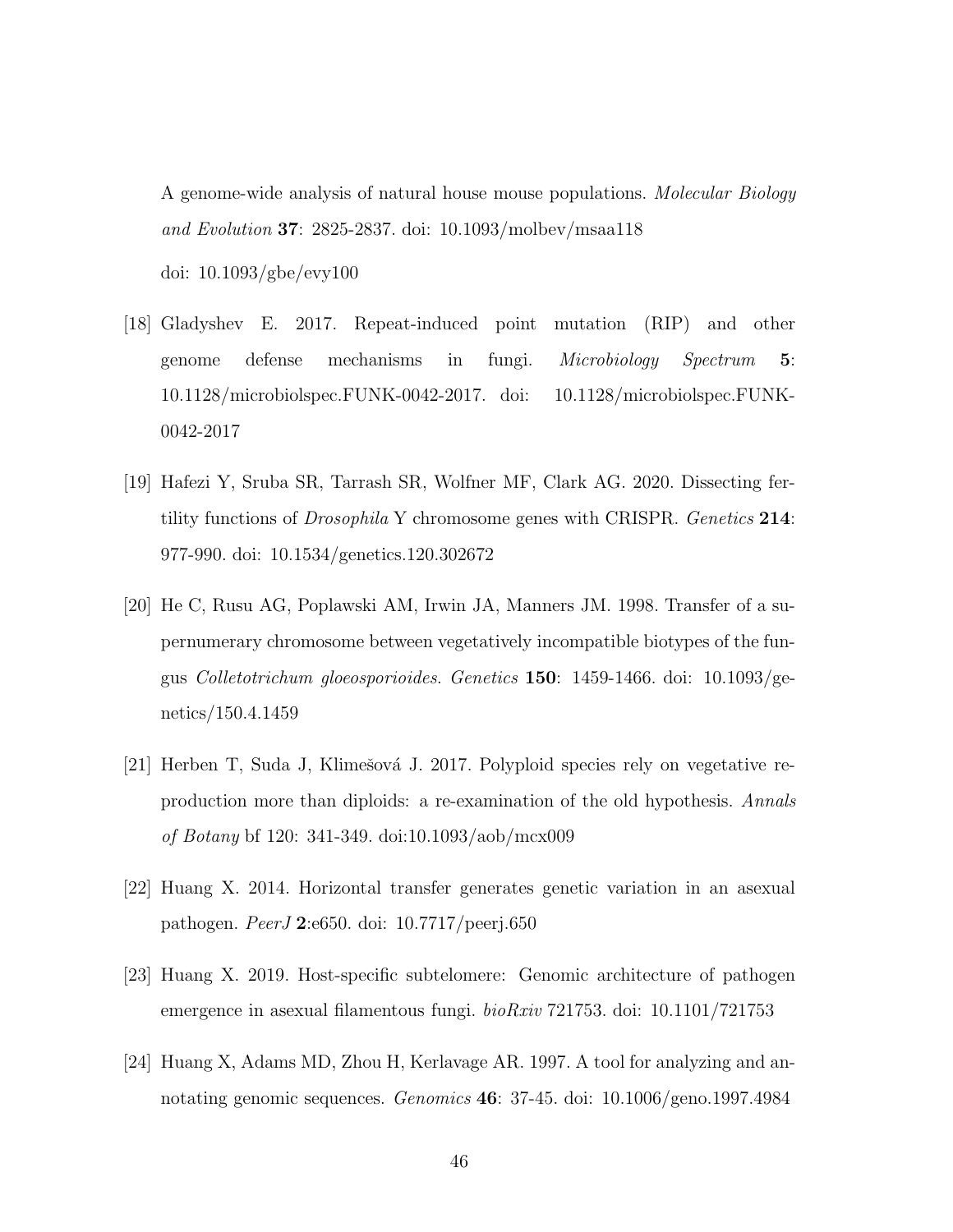- [25] Huang X, Chao K-M. 2003. A generalized global alignment algorithm. *Bioinformatics* 19: 228-233. doi: 10.1093/bioinformatics/19.2.228
- [26] Huang X, Das A, Sahu BB, Srivastava SK, Leandro LF, O'Donnell K, Bhattacharyya MK. 2016. Identification of highly variable supernumerary chromosome segments in an asexual pathogen. *PLoS ONE* 11: e0158183. doi: 10.1371/journal.pone.0158183
- [27] Huang X, Miller W. 1991. A time-efficient, linear-space local similarity algorithm. *Advances in Applied Mathematics* 12: 337-357. doi: 10.1016/0196- 8858(91)90017-D
- [28] Huang X, Ye L, Chou H-H, Yang IH, Chao K-M. 2004. Efficient combination of multiple word models for improved sequence comparison. *Bioinformatics* 20: 2529-2533. doi: 10.1093/bioinformatics/bth279
- [29] Kistler HC, Rep M, Ma L-J. 2013. Structural dynamics of *Fusarium* genomes, pp. 31-41. In Rown DW, Proctor RH (ed), *Fusarium*: Genomics, Molecular and Cellular Biology. Norwich: Horizon Scientific Press.
- [30] Langmead B, Salzberg S. 2012. Fast gapped-read alignment with Bowtie 2. *Nature Methods* 9: 357-359. doi.org/10.1038/nmeth.1923
- [31] Langner T, Harant A, Gomez-Luciano LB, Shrestha RK, Malmgren A, Latorre SM, Burbano HA, Win J, Kamoun S. 2021. Genomic rearrangements generate hypervariable mini-chromosomes in host-specific isolates of the blast fungus. *PLoS Genetics* 17: e1009386. doi: 10.1371/journal.pgen.1009386
- [32] Li H. 2018. Minimap2: pairwise alignment for nucleotide sequences. *Bioinformatics* 34: 3094-3100. doi: 10.1093/bioinformatics/bty191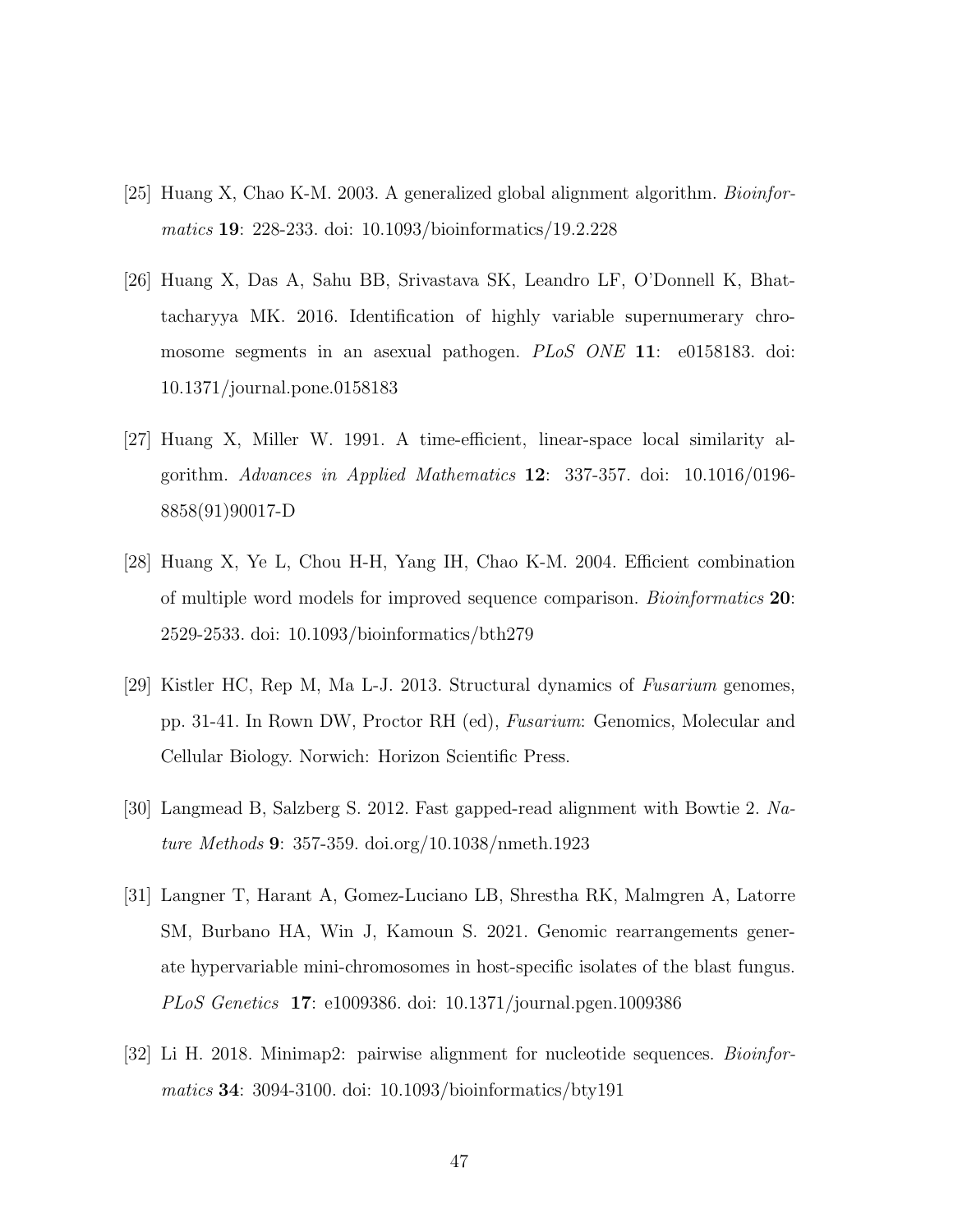- [33] Ma L-J, van der Does HC, Borkovich KA, Coleman JJ, Daboussi M-J, Di Pietro A, Dufresne M, Freitag M, Grabherr M, Henrissat B, et al. 2010. Comparative genomics reveals mobile pathogenicity chromosomes in *Fusarium*. *Nature* 464: 367-373. doi: 10.1038/nature08850
- [34] Mayr E. 1942. Systematics and the Origin of Species. New York: Columbia University Press.
- [35] Mendel G. 1901. Experiments in plant hybridisation. *Journal of the Royal Horticultural Society* 26: 1-32.
- [36] Muller HJ. 1932. Some genetic aspects of sex. *American Naturalist* 66: 118-138. doi: 10.1086/280418
- [37] Nieuwenhuis BP, James TY. 2016. The frequency of sex in fungi. *Philosophical Transactions of the Royal Society B: Biological Sciences* 371: 20150540. doi: 10.1098/rstb.2015.0540
- [38] Orr HA, Otto SP. 1994. Does diploidy increase the rate of adaptation? *Genetics* 136: 1475-1480. doi: 10.1093/genetics/136.4.1475
- [39] Peichel CL. 2017. Chromosome evolution: Molecular mechanisms and evolutionary consequences. *Journal of Heredity* 108: 1-2. doi: 10.1093/jhered/esw079
- [40] Peng Z, Oliveira-Garcia E, Lin G, Hu Y, Dalby M, Migeon P, Tang H, Farman M, Cook D, White FF, Valent B, Liu S. 2019. Effector gene reshuffling involves dispensable mini-chromosomes in the wheat blast fungus. *PLoS Genetics* 15: e1008272. doi: 10.1371/journal.pgen.1008272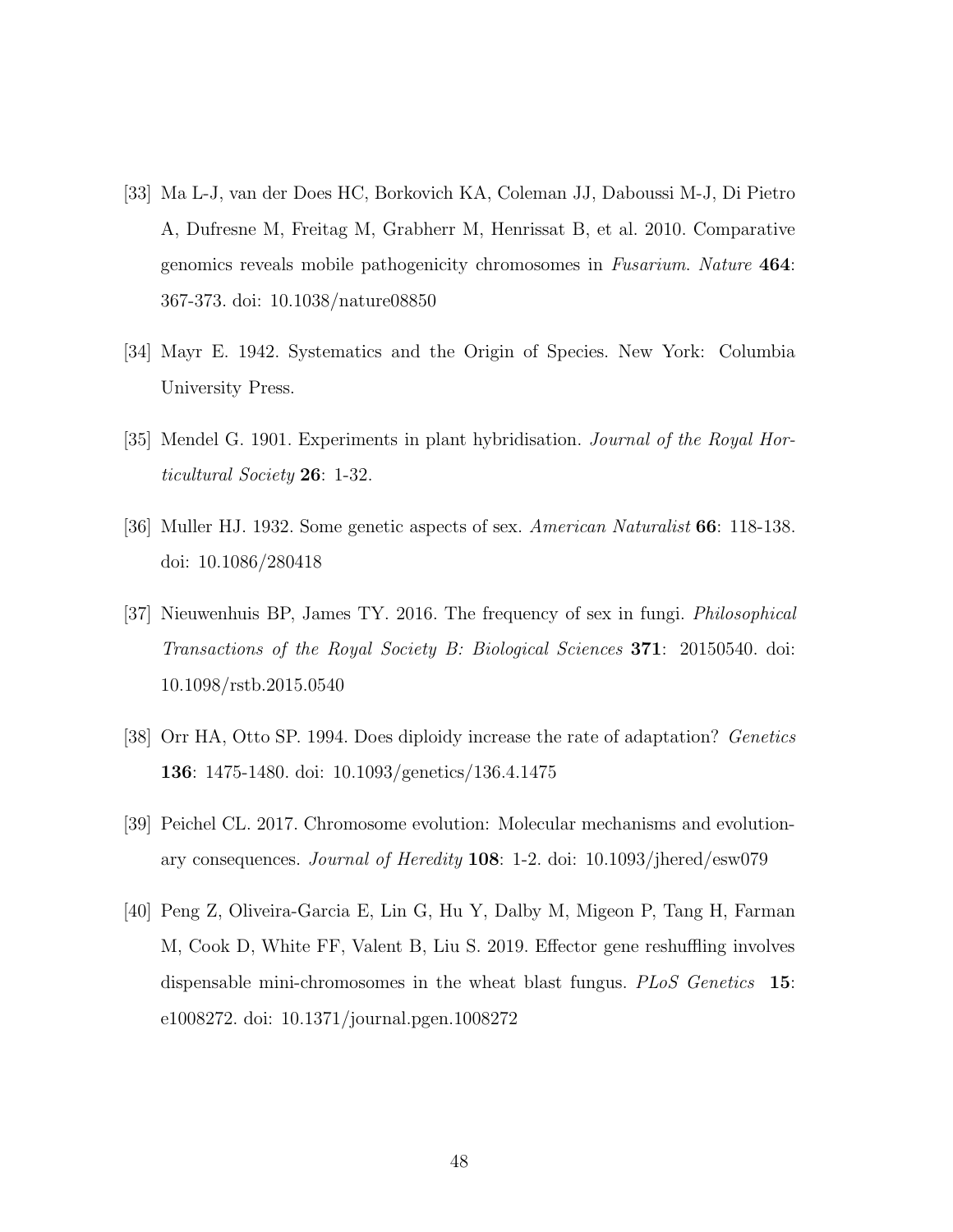- [41] Paoletti M, Clavé C. 2007. The fungus-specific HET domain mediates programmed cell death in *Podospora anserina*. *Eukaryotic Cell* 6: 2001-2008. doi: 10.1128/EC.00129-07
- [42] Quinlan AR, Hall IM. 2010. BEDTools: a flexible suite of utilities for comparing genomic features. *Bioinformatics* 26: 841-842. doi: 10.1093/bioinformatics/btq033
- [43] Raffaele S, Kamoun S. 2012. Genome evolution in filamentous plant pathogens: why bigger can be better. *Nature Reviews Microbiology* 10: 417-430. doi: 10.1038/nrmicro2790
- [44] Rep M, Kistler HC. 2010. The genomic organization of plant pathogenicity in *Fusarium* species. *Current Opinion in Plant Biology* 13: 420-426. doi: 10.1016/j.pbi.2010.04.004
- [45] Rieseberg LH, Willis JH. 2007. Plant speciation. *Science 317*: 910-914. doi:10.1126/science.1137729
- [46] Stanke M, Waack S. 2003. Gene prediction with a hidden-markov model and a new intron submodel. *Bioinformatics* 19: ii215-ii225. doi: 10.1093/bioinformatics/btg1080
- [47] Vlaardingerbroek I, Beerens B, Rose L, Fokkens L, Cornelissen BJ, Rep M. 2016a. Exchange of core chromosomes and horizontal transfer of lineage-specific chromosomes in *Fusarium oxysporum*. *Environmental Microbiology* 18: 3702- 3713. doi: 10.1111/1462-2920.13281
- [48] Vlaardingerbroek I, Beerens B, Schmidt SM, Cornelissen BJ, Rep M. 2016b. Dispensable chromosomes in *Fusarium oxysporum* f. sp. *lycopersici*. *Molecular Plant Pathology* 17: 1455-1466. doi: 10.1111/mpp.12440